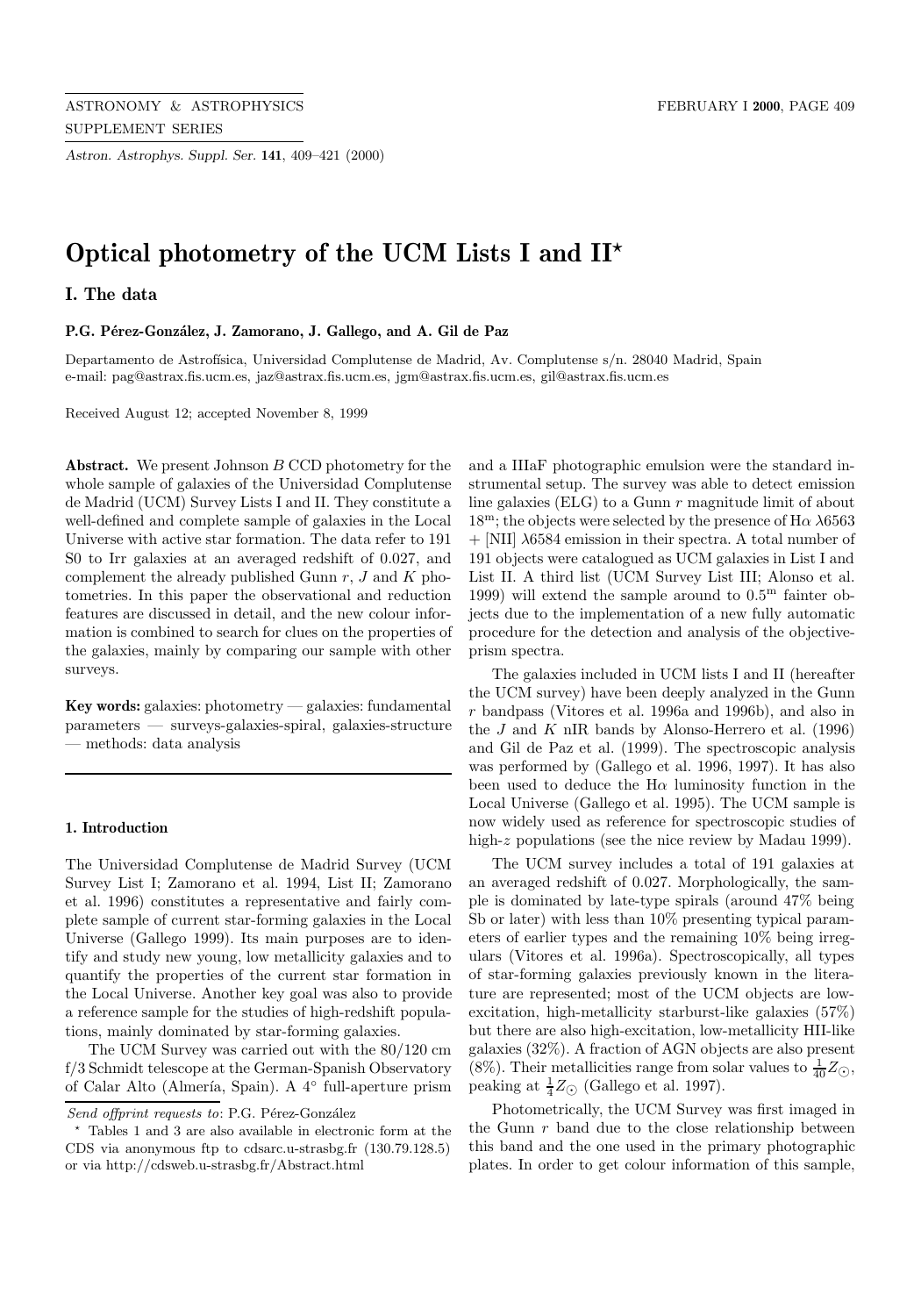we started a long-term project to obtain detailed B band photometry. This band was selected with two main purposes: (1) obtaining an optical colour with a considerable base width, (2) getting information more directly comparable with high-redshift surveys.

In this paper we present  $B$  band photometry for the whole sample and compare it with the previous optical data. In later papers we will perform the study of the disk and bulge components in the B-band and will combine the broad band data (both optical and nIR) with  $H\alpha$  images in order to carry out a spatially resolved stellar population synthesis.

The paper is structured as follows: we introduce the sample of galaxies and the Johnson B observations in Sect. 2. The galaxy photometry is afforded in Sect. 3. Statistics and the comparison with previous photometry are considered in Sect. 4. Finally, we present the conclusions in Sect. 5. A Hubble constant  $H_0 = 50 \,\mathrm{km\,s^{-1}\,Mpc^{-1}}$ and a deceleration parameter  $q_0 = 0.5$  have been used throughout this paper.

## **2. Observations**

#### 2.1. The sample

The UCM sample of galaxies is divided into two lists. Galaxies of List I (Zamorano et al. 1994) and List II (Zamorano et al. 1996) were found in fields in a region of the sky from right ascension  $12^h$  to  $16^h$  and from  $22^h$  to  $2<sup>h</sup>$ , respectively. The surveyed region covered a 10 $<sup>°</sup>$  width</sup> strip centered at declination 20◦ for both lists. A summary of the main features of each galaxy is listed in Table 1, including the names, redshifts, morphological and spectral types, Gunn  $r$  magnitudes and  $B - V$  colour excesses as obtained from the Balmer decrements.

#### 2.2. The observations

The whole sample was observed in six observing runs performed with three different telescopes. They were the 1.0 m Jacobus Kapteyn Telescope (JKT) at the Observatorio del Roque de los Muchachos in La Palma (Canary Islands, Spain), the 1.23 m telescope at the German-Spanish Observatory in Calar Alto (Almería, Spain) and the 1.52 meters Spanish Telescope in Calar Alto.

At the JKT we used a  $1024 \times 1024$  CCD with a scale of  $0.3''/\text{pixel}$ . The 1.52 m telescope in Calar Alto was equipped with a  $1024 \times 1024$  CCD camera with a pixel size of  $0\rlap{.}^{\prime\prime}$ 4. Finally, the 1.23 meters telescope images were taken with a  $1024 \times 1024$  CCD camera with a scale of  $0.5''/\text{pixel}$  and also with a 2048  $\times$  2048 CCD with a pixel size of 0.'313.

Typical exposure times in the first three campaigns were 600 s. Using this exposure time, the 24 mag arcsec−<sup>2</sup>

level was reached at  $1\sigma$  of the sky brightness. We increased exposure times to 1800 s in order to obtain deeper images. In this case,  $2\sigma$  of the sky brightness corresponded to 25 mag arcsec−<sup>2</sup>. Typical uncertainty (taking into account all sources of error) in the  $B$  magnitude was always lower than 0.1 mag in all campaigns.

All the objects were observed during photometric nights (most of them also dark) with seeing conditions ranging from  $1\rlap.{''}0 - 1\rlap.{''}5$ .

The main information of each observation campaign as well as the transformation equations that we will explain later are listed in Table 2.

## **3. Galaxy photometry**

#### 3.1. Data reduction

Standard reduction procedures for CCD photometry were applied. Once raw images were bias subtracted and flatfield corrected, cosmic rays were removed. The dark current was found to be negligible for all the cameras. During each night at least 10 bias images were obtained; in all cases they were very stable, so for each run we combined all of them to get an averaged bias that we subtracted to each image. We also took at least eight dome-flats that we combined and corrected from illumination failure with a combined sky-flat of at least six images. Finally cosmic rays were removed using the  $CR\_UTILS$  IRAF<sup>1</sup> package that replaced the values of the affected pixels by an interpolation of the surrounding pixels in an annulus. Foreground stars near the objects were also masked using a similar procedure.

### 3.2. Flux calibration

Integrated photometry was performed using the apphot IRAF package, mainly the polyphot and phot tasks. Standard Landolt (1992) stars observed during each night under different airmasses were used for calibration. They were measured with different apertures using the phot task. The curve of growth of each star was built following the algorithm found in Stetson (1990). A least-square method was used to get the following transformation equations:

$$
B - 2.5 \cdot \log(F_B) = C + K_B \cdot X + K_{B-r} \cdot (B - r) \tag{1}
$$

where  $B$  is the Johnson  $B$  apparent magnitude,  $F_B$  is the flux in counts  $s^{-1}$ , C is the instrumental constant,  $K_B$  the extinction, X the airmass, and  $K_{B-r}$  the colour constant referred to the Johnson B-Gunn r colour (we already had Gunn  $r$  magnitudes of the galaxies).

<sup>1</sup> IRAF is distributed by the National Optical Astronomy Observatories, which are operated by the Association of Universities for Research in Astronomy, Inc. (AURA) under cooperative agreement with the National Science Foundation.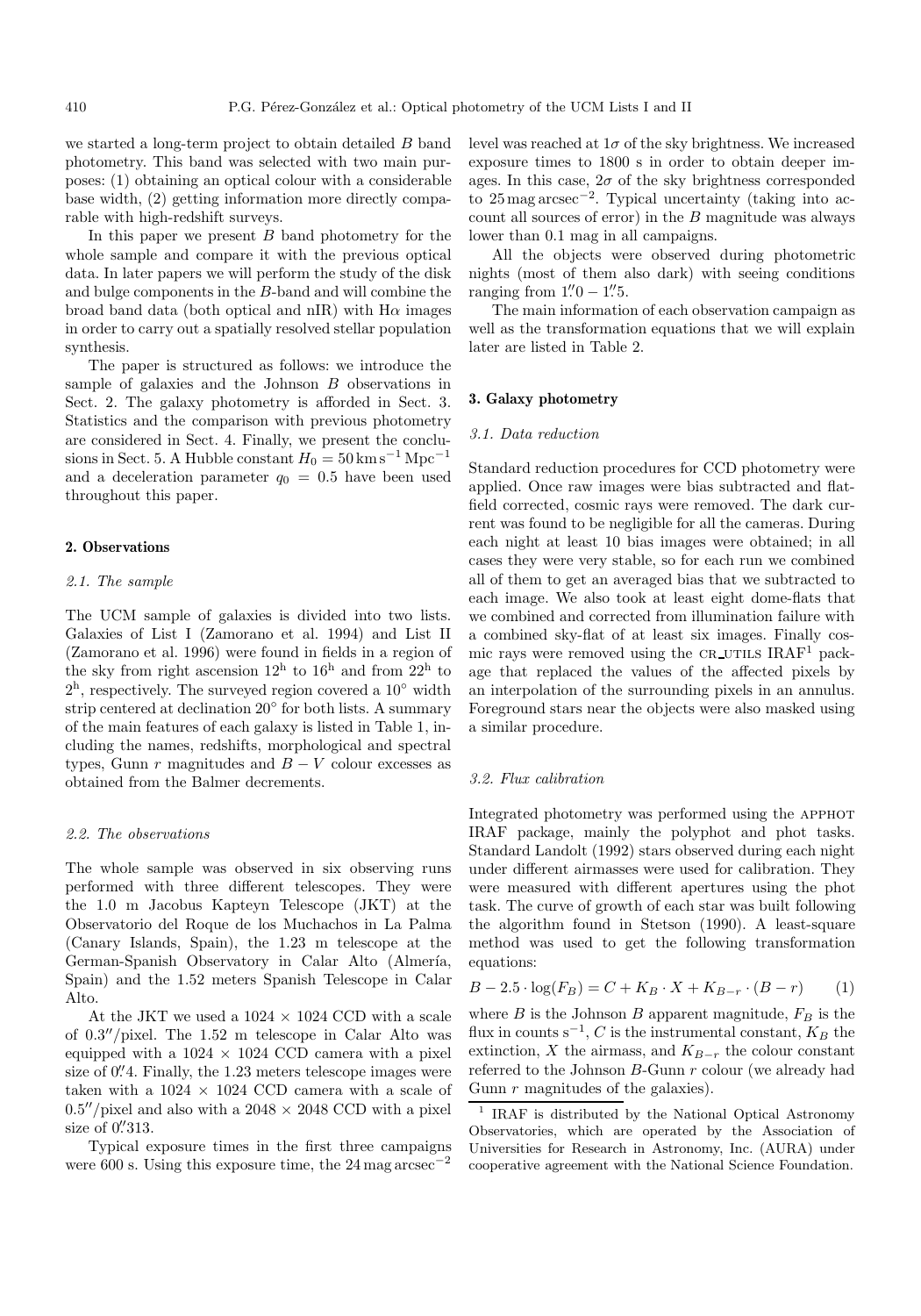**Table 1.** The sample of galaxies in the UCM survey Lists I and II

| (2)<br>(2)<br>(6)<br>(3)<br>(6)<br>(3)<br>(5)<br>(5)<br>(4)<br>(4)<br>HIIH<br>1.204<br><b>SBN</b><br>$0000 + 2140$<br>0.0238<br>$1255 + 2734$<br>0.0234<br>Irr<br>15.99<br>0.715<br>$\overline{\phantom{a}}$<br>0.0224<br>$Sc+$<br><b>DANS</b><br>16.16<br>0.867<br>$1256 + 2717$<br>0.0273<br><b>DHIIH</b><br>$0003 + 2200$<br>0.447<br>$\overline{\phantom{a}}$<br>$\equiv$<br>0.0223<br><b>SBN</b><br>1.008<br>0.0234<br>S <sub>0</sub><br><b>SBN</b><br>15.40<br>$0003 + 2215$<br>$1256 + 2732$<br>$\overline{\phantom{a}}$<br>$\qquad \qquad -$<br>$\overline{a}$<br>0.0278<br>Syl<br>0.0247<br>HIIH<br>16.32<br>0.220<br>$0003 + 1955$<br>$1256 + 2701$<br>Irr<br>$\overline{\phantom{a}}$<br>$\blacksquare$<br>$\blacksquare$<br>1.244<br><b>SBN</b><br>$1256 + 2910$<br>0.0279<br>Sb<br><b>SBN</b><br>$0005 + 1802$<br>0.0187<br>15.10<br>$\overline{\phantom{a}}$<br>$\overline{\phantom{0}}$<br>$\overline{\phantom{a}}$<br>0.0307<br>Sb<br><b>SBN</b><br>0.644<br>$0006 + 2332$<br>0.0159<br>HIIH<br>0.644<br>$1256 + 2823$<br>15.11<br>$\overline{\phantom{a}}$<br>$\overline{\phantom{a}}$<br>0.0272<br>HIIH<br>16.39<br>0.276<br>0.0172<br><b>SBN</b><br>0.645<br>$0013 + 1942$<br>$S_{c+}$<br>$1256 + 2754$<br>$\equiv$<br>$\overline{\phantom{a}}$<br>Sa<br>0.0287<br>$Sc+$<br><b>DANS</b><br>16.05<br>$0014 + 1829$<br>0.0182<br>HIIH<br>16.01<br>1.473<br>$1256 + 2722$<br>0.928<br>0.0182<br>SBb<br><b>SBN</b><br>14.13<br>0.806<br>0.0181<br>Sa<br><b>SBN</b><br>1.344<br>$0014 + 1748$<br>$1257 + 2808$<br>15.45<br>0.0198<br>Sa<br>HIIH<br>0.215<br>0.0253<br><b>SBN</b><br>1.020<br>$0015 + 2212$<br>15.59<br>$1258 + 2754$<br>Sb<br>15.38<br>0.0281<br>HIIH<br>15.34<br>0.357<br>1259+2934<br>0.0239<br>Sb<br>Sy2<br>$0017 + 1942$<br>$S_{c+}$<br>14.18<br>0.984<br>$\rm H I \rm I H$<br>0.575<br>0.0307<br><b>SBN</b><br>$0017 + 2148$<br>0.0189<br>$\overline{\phantom{a}}$<br>$1259 + 3011$<br>Sa<br>15.36<br>0.682<br>$\overline{\phantom{a}}$<br>0.0169<br>Sb<br><b>DANS</b><br>15.82<br>0.136<br>$1259 + 2755$<br>0.0235<br>Sa<br><b>SBN</b><br>0.913<br>$0018 + 2216$<br>14.45<br><b>SBN</b><br>$0018 + 2218$<br>0.0220<br>1300+2907<br>0.0219<br>Sb<br>HIIH<br>16.69<br>0.620<br>$\blacksquare$<br>$\overline{\phantom{a}}$<br>$\overline{\phantom{a}}$<br>15.54<br>0.438<br>Sb<br>0.207<br>$0019 + 2201$<br>0.0191<br>$S_{c+}$<br><b>DANS</b><br>$1301 + 2904$<br>0.0266<br>HIIH<br>15.18<br>Sb<br>$0022 + 2049$<br>0.0185<br>HIIH<br>14.45<br>0.901<br>$1302 + 2853$<br>0.0237<br>Sa<br>DHIIH<br>15.77<br>0.621<br>0.409<br>$0023 + 1908$<br>0.0251<br>HIIH<br>$1302 + 3032$<br>0.0342<br>HIIH<br>0.595<br>$\Box$<br>$\overline{\phantom{a}}$<br>$\overline{\phantom{a}}$<br>$\overline{\phantom{a}}$<br><b>SBN</b><br>16.26<br>$0034 + 2119$<br>0.0315<br>0.684<br>$1303 + 2908$<br>0.0261<br>Irr<br>HIIH<br>$\overline{\phantom{a}}$<br>$\overline{\phantom{a}}$<br>$\overline{a}$<br><b>SBN</b><br><b>SBN</b><br>0.114<br>$0037 + 2226$<br>0.0204<br>0.615<br>$1304 + 2808$<br>0.0210<br>Sa<br>14.85<br>$\overline{\phantom{a}}$<br>$\overline{\phantom{a}}$<br>Sa<br><b>SBN</b><br>0.810<br>$0038 + 2259$<br>0.0464<br>15.07<br>$1304 + 2830$<br>0.0217<br>BCD<br><b>DHIIH</b><br>17.72<br>0.372<br><b>SBN</b><br>$0039 + 0054$<br>0.0191<br>$1304 + 2907$<br>0.0159<br>Irr<br>14.55<br>$\overline{\phantom{a}}$<br>$\overline{\phantom{a}}$<br>$\overline{\phantom{a}}$<br>$\overline{\phantom{a}}$<br>$\blacksquare$<br>16.76<br><b>SBN</b><br>$0040 + 0257$<br>0.0367<br>$S_{c+}$<br><b>DANS</b><br>$1304 + 2818$<br>0.0244<br>$S_{c+}$<br>14.88<br>0.111<br>$\overline{\phantom{a}}$<br><b>SBN</b><br><b>SBN</b><br>0.501<br>$0040 + 2312$<br>0.0254<br>$1306 + 2938$<br>0.0211<br>Sb<br>14.80<br>$\overline{\phantom{a}}$<br>$\overline{\phantom{a}}$<br>$\overline{\phantom{a}}$<br>S <sub>b</sub><br>16.39<br>$0040 + 0220$<br>0.0173<br><b>DANS</b><br>0.378<br>$1306 + 3111$<br>0.0168<br>$S_{c+}$<br><b>DANS</b><br>15.32<br>$\overline{a}$<br><b>LINER</b><br>SBb<br><b>SBN</b><br>0.970<br>$0040 - 0023$<br>0.0142<br>$1307 + 2910$<br>0.0183<br>13.05<br>$\overline{\phantom{a}}$<br>$\overline{\phantom{a}}$<br>$\overline{\phantom{a}}$<br><b>SBN</b><br>$0041 + 0134$<br>0.0169<br>$1308 + 2958$<br>0.0223<br>$Sc+$<br>14.46<br>1.313<br>$\overline{\phantom{a}}$<br>$\overline{\phantom{a}}$<br>$\overline{\phantom{a}}$<br>$\overline{a}$<br>0.0246<br><b>SBN</b><br>$0043 + 0245$<br>0.0180<br>$\overline{\phantom{a}}$<br>HIIH<br>0.950<br>$1308 + 2950$<br>SBb<br>13.92<br>1.381<br>$\overline{\phantom{a}}$<br><b>SBN</b><br>0.0234<br>Sa<br><b>DANS</b><br>15.70<br>$0043 - 0159$<br>0.0161<br>$\overline{\phantom{a}}$<br>$1310 + 3027$<br>$\overline{\phantom{a}}$<br>$\qquad \qquad -$<br>$\overline{a}$<br>Sb<br><b>SBN</b><br>1.384<br>SBa<br><b>SBN</b><br>0.474<br>$0044 + 2246$<br>0.0253<br>14.83<br>$1312 + 3040$<br>0.0210<br>14.67<br><b>SBN</b><br>$0045 + 2206$<br>0.0203<br>HIIH<br>0.493<br>$1312 + 2954$<br>0.0230<br>$Sc+$<br>15.14<br>1.087<br>$\overline{\phantom{a}}$<br>$\blacksquare$<br><b>SBN</b><br>16.00<br>0.598<br>$1313 + 2938$<br>HIIH<br>$0047 + 2051$<br>0.0577<br>$S_{c+}$<br>0.0380<br>Sa<br>16.14<br>$\overline{\phantom{0}}$<br>Sa<br>DHIIH<br><b>SBN</b><br>0.749<br>0.0144<br>14.82<br>0.857<br>$1314 + 2827$<br>0.0253<br>Sa<br>15.54<br>$0047 - 0213$<br><b>SBN</b><br>Sa<br>1.059<br>1320+2727<br>Sb<br>DHIIH<br>0.205<br>$0047 + 2413$<br>0.0347<br>14.69<br>0.0247<br>16.79<br><b>SBN</b><br><b>BCD</b><br><b>BCD</b><br>$0047 + 2414$<br>0.0347<br>0.592<br>$1324 + 2926$<br>0.0172<br>16.85<br>0.022<br>$\overline{\phantom{a}}$<br>$\overline{\phantom{a}}$<br><b>BCD</b><br><b>BCD</b><br>18.22<br>0.006<br>$1324 + 2651$<br>0.0249<br>${\rm S0}$<br><b>SBN</b><br>14.27<br>0.628<br>0.0377<br>$0049 - 0006$<br><b>DHIIH</b><br><b>BCD</b><br><b>BCD</b><br>0.0140<br>$Sc+$<br>16.48<br>0.088<br>$1331 + 2900$<br>0.0356<br>18.49<br>0.013<br>$0049 + 0017$<br>1428+2727<br>0.0149<br>HIIH<br>14.38<br>$0049 - 0045$<br>0.0048<br>HIIH<br>0.416<br>$Sc+$<br>0.150<br>$\overline{\phantom{a}}$<br>$\overline{\phantom{a}}$<br>Sa<br>$\rm H I \rm I H$<br>15.72<br>0.0346<br>0.438<br>$1429 + 2645$<br>0.0328<br>$S_{c+}$<br>DHIIH<br>16.91<br>0.105<br>$0050 + 0005$<br><b>SBN</b><br>0.813<br>1430+2947<br>0.0290<br>S <sub>0</sub><br>$0050 + 2114$<br>0.0245<br>Sa<br>14.66<br>HIIH<br>15.95<br>0.308<br>0.0173<br><b>SBN</b><br>Sb<br><b>SBN</b><br>1.040<br>$1431 + 2854$<br>0.0310<br>14.83<br>$0051 + 2430$<br>$\overline{\phantom{a}}$<br>$\overline{\phantom{a}}$<br>$\overline{a}$<br><b>SBN</b><br>$1431 + 2702$<br>0.0384<br>Sb<br>HIIH<br>0.271<br>$0054 - 0133$<br>0.0512<br>16.41<br>$\overline{\phantom{a}}$<br>$\overline{\phantom{a}}$<br>$\overline{\phantom{a}}$<br>HIIH<br>0.667<br>0.0219<br><b>BCD</b><br><b>BCD</b><br>$0054 + 2337$<br>0.0164<br>$1431 + 2947$<br>17.40<br>$\overline{\phantom{a}}$<br>$\overline{\phantom{a}}$<br>$\overline{a}$<br>DHIIH<br>0.079<br>0.0320<br>Sa<br><b>DANS</b><br>0.0183<br>16.58<br>$1431 + 2814$<br>15.85<br>$0056 + 0044$<br>Irr<br>$\overline{a}$ |
|--------------------------------------------------------------------------------------------------------------------------------------------------------------------------------------------------------------------------------------------------------------------------------------------------------------------------------------------------------------------------------------------------------------------------------------------------------------------------------------------------------------------------------------------------------------------------------------------------------------------------------------------------------------------------------------------------------------------------------------------------------------------------------------------------------------------------------------------------------------------------------------------------------------------------------------------------------------------------------------------------------------------------------------------------------------------------------------------------------------------------------------------------------------------------------------------------------------------------------------------------------------------------------------------------------------------------------------------------------------------------------------------------------------------------------------------------------------------------------------------------------------------------------------------------------------------------------------------------------------------------------------------------------------------------------------------------------------------------------------------------------------------------------------------------------------------------------------------------------------------------------------------------------------------------------------------------------------------------------------------------------------------------------------------------------------------------------------------------------------------------------------------------------------------------------------------------------------------------------------------------------------------------------------------------------------------------------------------------------------------------------------------------------------------------------------------------------------------------------------------------------------------------------------------------------------------------------------------------------------------------------------------------------------------------------------------------------------------------------------------------------------------------------------------------------------------------------------------------------------------------------------------------------------------------------------------------------------------------------------------------------------------------------------------------------------------------------------------------------------------------------------------------------------------------------------------------------------------------------------------------------------------------------------------------------------------------------------------------------------------------------------------------------------------------------------------------------------------------------------------------------------------------------------------------------------------------------------------------------------------------------------------------------------------------------------------------------------------------------------------------------------------------------------------------------------------------------------------------------------------------------------------------------------------------------------------------------------------------------------------------------------------------------------------------------------------------------------------------------------------------------------------------------------------------------------------------------------------------------------------------------------------------------------------------------------------------------------------------------------------------------------------------------------------------------------------------------------------------------------------------------------------------------------------------------------------------------------------------------------------------------------------------------------------------------------------------------------------------------------------------------------------------------------------------------------------------------------------------------------------------------------------------------------------------------------------------------------------------------------------------------------------------------------------------------------------------------------------------------------------------------------------------------------------------------------------------------------------------------------------------------------------------------------------------------------------------------------------------------------------------------------------------------------------------------------------------------------------------------------------------------------------------------------------------------------------------------------------------------------------------------------------------------------------------------------------------------------------------------------------------------------------------------------------------------------------------------------------------------------------------------------------------------------------------------------------------------------------------------------------------------------------------------------------------------------------------------------------------------------------------------------------------------------------------------------------------------------------------------------------------------------------------------------------------------------------------------------------------------------------------------------------------------------------------------------------------------------------------------------------------------------------------------------------------------------------------------------------------------------------------------------------------------------------------------------------------------------------------------------------------------------------------------------------------------------------------------------------------------------------------------------------------------------------------------------------------------------------------------------------------------------------------------------------------------------------------------------------------------------------------------|
|                                                                                                                                                                                                                                                                                                                                                                                                                                                                                                                                                                                                                                                                                                                                                                                                                                                                                                                                                                                                                                                                                                                                                                                                                                                                                                                                                                                                                                                                                                                                                                                                                                                                                                                                                                                                                                                                                                                                                                                                                                                                                                                                                                                                                                                                                                                                                                                                                                                                                                                                                                                                                                                                                                                                                                                                                                                                                                                                                                                                                                                                                                                                                                                                                                                                                                                                                                                                                                                                                                                                                                                                                                                                                                                                                                                                                                                                                                                                                                                                                                                                                                                                                                                                                                                                                                                                                                                                                                                                                                                                                                                                                                                                                                                                                                                                                                                                                                                                                                                                                                                                                                                                                                                                                                                                                                                                                                                                                                                                                                                                                                                                                                                                                                                                                                                                                                                                                                                                                                                                                                                                                                                                                                                                                                                                                                                                                                                                                                                                                                                                                                                                                                                                                                                                                                                                                                                                                                                                                                                                                                                                                                                                |
|                                                                                                                                                                                                                                                                                                                                                                                                                                                                                                                                                                                                                                                                                                                                                                                                                                                                                                                                                                                                                                                                                                                                                                                                                                                                                                                                                                                                                                                                                                                                                                                                                                                                                                                                                                                                                                                                                                                                                                                                                                                                                                                                                                                                                                                                                                                                                                                                                                                                                                                                                                                                                                                                                                                                                                                                                                                                                                                                                                                                                                                                                                                                                                                                                                                                                                                                                                                                                                                                                                                                                                                                                                                                                                                                                                                                                                                                                                                                                                                                                                                                                                                                                                                                                                                                                                                                                                                                                                                                                                                                                                                                                                                                                                                                                                                                                                                                                                                                                                                                                                                                                                                                                                                                                                                                                                                                                                                                                                                                                                                                                                                                                                                                                                                                                                                                                                                                                                                                                                                                                                                                                                                                                                                                                                                                                                                                                                                                                                                                                                                                                                                                                                                                                                                                                                                                                                                                                                                                                                                                                                                                                                                                |
|                                                                                                                                                                                                                                                                                                                                                                                                                                                                                                                                                                                                                                                                                                                                                                                                                                                                                                                                                                                                                                                                                                                                                                                                                                                                                                                                                                                                                                                                                                                                                                                                                                                                                                                                                                                                                                                                                                                                                                                                                                                                                                                                                                                                                                                                                                                                                                                                                                                                                                                                                                                                                                                                                                                                                                                                                                                                                                                                                                                                                                                                                                                                                                                                                                                                                                                                                                                                                                                                                                                                                                                                                                                                                                                                                                                                                                                                                                                                                                                                                                                                                                                                                                                                                                                                                                                                                                                                                                                                                                                                                                                                                                                                                                                                                                                                                                                                                                                                                                                                                                                                                                                                                                                                                                                                                                                                                                                                                                                                                                                                                                                                                                                                                                                                                                                                                                                                                                                                                                                                                                                                                                                                                                                                                                                                                                                                                                                                                                                                                                                                                                                                                                                                                                                                                                                                                                                                                                                                                                                                                                                                                                                                |
|                                                                                                                                                                                                                                                                                                                                                                                                                                                                                                                                                                                                                                                                                                                                                                                                                                                                                                                                                                                                                                                                                                                                                                                                                                                                                                                                                                                                                                                                                                                                                                                                                                                                                                                                                                                                                                                                                                                                                                                                                                                                                                                                                                                                                                                                                                                                                                                                                                                                                                                                                                                                                                                                                                                                                                                                                                                                                                                                                                                                                                                                                                                                                                                                                                                                                                                                                                                                                                                                                                                                                                                                                                                                                                                                                                                                                                                                                                                                                                                                                                                                                                                                                                                                                                                                                                                                                                                                                                                                                                                                                                                                                                                                                                                                                                                                                                                                                                                                                                                                                                                                                                                                                                                                                                                                                                                                                                                                                                                                                                                                                                                                                                                                                                                                                                                                                                                                                                                                                                                                                                                                                                                                                                                                                                                                                                                                                                                                                                                                                                                                                                                                                                                                                                                                                                                                                                                                                                                                                                                                                                                                                                                                |
|                                                                                                                                                                                                                                                                                                                                                                                                                                                                                                                                                                                                                                                                                                                                                                                                                                                                                                                                                                                                                                                                                                                                                                                                                                                                                                                                                                                                                                                                                                                                                                                                                                                                                                                                                                                                                                                                                                                                                                                                                                                                                                                                                                                                                                                                                                                                                                                                                                                                                                                                                                                                                                                                                                                                                                                                                                                                                                                                                                                                                                                                                                                                                                                                                                                                                                                                                                                                                                                                                                                                                                                                                                                                                                                                                                                                                                                                                                                                                                                                                                                                                                                                                                                                                                                                                                                                                                                                                                                                                                                                                                                                                                                                                                                                                                                                                                                                                                                                                                                                                                                                                                                                                                                                                                                                                                                                                                                                                                                                                                                                                                                                                                                                                                                                                                                                                                                                                                                                                                                                                                                                                                                                                                                                                                                                                                                                                                                                                                                                                                                                                                                                                                                                                                                                                                                                                                                                                                                                                                                                                                                                                                                                |
|                                                                                                                                                                                                                                                                                                                                                                                                                                                                                                                                                                                                                                                                                                                                                                                                                                                                                                                                                                                                                                                                                                                                                                                                                                                                                                                                                                                                                                                                                                                                                                                                                                                                                                                                                                                                                                                                                                                                                                                                                                                                                                                                                                                                                                                                                                                                                                                                                                                                                                                                                                                                                                                                                                                                                                                                                                                                                                                                                                                                                                                                                                                                                                                                                                                                                                                                                                                                                                                                                                                                                                                                                                                                                                                                                                                                                                                                                                                                                                                                                                                                                                                                                                                                                                                                                                                                                                                                                                                                                                                                                                                                                                                                                                                                                                                                                                                                                                                                                                                                                                                                                                                                                                                                                                                                                                                                                                                                                                                                                                                                                                                                                                                                                                                                                                                                                                                                                                                                                                                                                                                                                                                                                                                                                                                                                                                                                                                                                                                                                                                                                                                                                                                                                                                                                                                                                                                                                                                                                                                                                                                                                                                                |
|                                                                                                                                                                                                                                                                                                                                                                                                                                                                                                                                                                                                                                                                                                                                                                                                                                                                                                                                                                                                                                                                                                                                                                                                                                                                                                                                                                                                                                                                                                                                                                                                                                                                                                                                                                                                                                                                                                                                                                                                                                                                                                                                                                                                                                                                                                                                                                                                                                                                                                                                                                                                                                                                                                                                                                                                                                                                                                                                                                                                                                                                                                                                                                                                                                                                                                                                                                                                                                                                                                                                                                                                                                                                                                                                                                                                                                                                                                                                                                                                                                                                                                                                                                                                                                                                                                                                                                                                                                                                                                                                                                                                                                                                                                                                                                                                                                                                                                                                                                                                                                                                                                                                                                                                                                                                                                                                                                                                                                                                                                                                                                                                                                                                                                                                                                                                                                                                                                                                                                                                                                                                                                                                                                                                                                                                                                                                                                                                                                                                                                                                                                                                                                                                                                                                                                                                                                                                                                                                                                                                                                                                                                                                |
|                                                                                                                                                                                                                                                                                                                                                                                                                                                                                                                                                                                                                                                                                                                                                                                                                                                                                                                                                                                                                                                                                                                                                                                                                                                                                                                                                                                                                                                                                                                                                                                                                                                                                                                                                                                                                                                                                                                                                                                                                                                                                                                                                                                                                                                                                                                                                                                                                                                                                                                                                                                                                                                                                                                                                                                                                                                                                                                                                                                                                                                                                                                                                                                                                                                                                                                                                                                                                                                                                                                                                                                                                                                                                                                                                                                                                                                                                                                                                                                                                                                                                                                                                                                                                                                                                                                                                                                                                                                                                                                                                                                                                                                                                                                                                                                                                                                                                                                                                                                                                                                                                                                                                                                                                                                                                                                                                                                                                                                                                                                                                                                                                                                                                                                                                                                                                                                                                                                                                                                                                                                                                                                                                                                                                                                                                                                                                                                                                                                                                                                                                                                                                                                                                                                                                                                                                                                                                                                                                                                                                                                                                                                                |
|                                                                                                                                                                                                                                                                                                                                                                                                                                                                                                                                                                                                                                                                                                                                                                                                                                                                                                                                                                                                                                                                                                                                                                                                                                                                                                                                                                                                                                                                                                                                                                                                                                                                                                                                                                                                                                                                                                                                                                                                                                                                                                                                                                                                                                                                                                                                                                                                                                                                                                                                                                                                                                                                                                                                                                                                                                                                                                                                                                                                                                                                                                                                                                                                                                                                                                                                                                                                                                                                                                                                                                                                                                                                                                                                                                                                                                                                                                                                                                                                                                                                                                                                                                                                                                                                                                                                                                                                                                                                                                                                                                                                                                                                                                                                                                                                                                                                                                                                                                                                                                                                                                                                                                                                                                                                                                                                                                                                                                                                                                                                                                                                                                                                                                                                                                                                                                                                                                                                                                                                                                                                                                                                                                                                                                                                                                                                                                                                                                                                                                                                                                                                                                                                                                                                                                                                                                                                                                                                                                                                                                                                                                                                |
|                                                                                                                                                                                                                                                                                                                                                                                                                                                                                                                                                                                                                                                                                                                                                                                                                                                                                                                                                                                                                                                                                                                                                                                                                                                                                                                                                                                                                                                                                                                                                                                                                                                                                                                                                                                                                                                                                                                                                                                                                                                                                                                                                                                                                                                                                                                                                                                                                                                                                                                                                                                                                                                                                                                                                                                                                                                                                                                                                                                                                                                                                                                                                                                                                                                                                                                                                                                                                                                                                                                                                                                                                                                                                                                                                                                                                                                                                                                                                                                                                                                                                                                                                                                                                                                                                                                                                                                                                                                                                                                                                                                                                                                                                                                                                                                                                                                                                                                                                                                                                                                                                                                                                                                                                                                                                                                                                                                                                                                                                                                                                                                                                                                                                                                                                                                                                                                                                                                                                                                                                                                                                                                                                                                                                                                                                                                                                                                                                                                                                                                                                                                                                                                                                                                                                                                                                                                                                                                                                                                                                                                                                                                                |
|                                                                                                                                                                                                                                                                                                                                                                                                                                                                                                                                                                                                                                                                                                                                                                                                                                                                                                                                                                                                                                                                                                                                                                                                                                                                                                                                                                                                                                                                                                                                                                                                                                                                                                                                                                                                                                                                                                                                                                                                                                                                                                                                                                                                                                                                                                                                                                                                                                                                                                                                                                                                                                                                                                                                                                                                                                                                                                                                                                                                                                                                                                                                                                                                                                                                                                                                                                                                                                                                                                                                                                                                                                                                                                                                                                                                                                                                                                                                                                                                                                                                                                                                                                                                                                                                                                                                                                                                                                                                                                                                                                                                                                                                                                                                                                                                                                                                                                                                                                                                                                                                                                                                                                                                                                                                                                                                                                                                                                                                                                                                                                                                                                                                                                                                                                                                                                                                                                                                                                                                                                                                                                                                                                                                                                                                                                                                                                                                                                                                                                                                                                                                                                                                                                                                                                                                                                                                                                                                                                                                                                                                                                                                |
|                                                                                                                                                                                                                                                                                                                                                                                                                                                                                                                                                                                                                                                                                                                                                                                                                                                                                                                                                                                                                                                                                                                                                                                                                                                                                                                                                                                                                                                                                                                                                                                                                                                                                                                                                                                                                                                                                                                                                                                                                                                                                                                                                                                                                                                                                                                                                                                                                                                                                                                                                                                                                                                                                                                                                                                                                                                                                                                                                                                                                                                                                                                                                                                                                                                                                                                                                                                                                                                                                                                                                                                                                                                                                                                                                                                                                                                                                                                                                                                                                                                                                                                                                                                                                                                                                                                                                                                                                                                                                                                                                                                                                                                                                                                                                                                                                                                                                                                                                                                                                                                                                                                                                                                                                                                                                                                                                                                                                                                                                                                                                                                                                                                                                                                                                                                                                                                                                                                                                                                                                                                                                                                                                                                                                                                                                                                                                                                                                                                                                                                                                                                                                                                                                                                                                                                                                                                                                                                                                                                                                                                                                                                                |
|                                                                                                                                                                                                                                                                                                                                                                                                                                                                                                                                                                                                                                                                                                                                                                                                                                                                                                                                                                                                                                                                                                                                                                                                                                                                                                                                                                                                                                                                                                                                                                                                                                                                                                                                                                                                                                                                                                                                                                                                                                                                                                                                                                                                                                                                                                                                                                                                                                                                                                                                                                                                                                                                                                                                                                                                                                                                                                                                                                                                                                                                                                                                                                                                                                                                                                                                                                                                                                                                                                                                                                                                                                                                                                                                                                                                                                                                                                                                                                                                                                                                                                                                                                                                                                                                                                                                                                                                                                                                                                                                                                                                                                                                                                                                                                                                                                                                                                                                                                                                                                                                                                                                                                                                                                                                                                                                                                                                                                                                                                                                                                                                                                                                                                                                                                                                                                                                                                                                                                                                                                                                                                                                                                                                                                                                                                                                                                                                                                                                                                                                                                                                                                                                                                                                                                                                                                                                                                                                                                                                                                                                                                                                |
|                                                                                                                                                                                                                                                                                                                                                                                                                                                                                                                                                                                                                                                                                                                                                                                                                                                                                                                                                                                                                                                                                                                                                                                                                                                                                                                                                                                                                                                                                                                                                                                                                                                                                                                                                                                                                                                                                                                                                                                                                                                                                                                                                                                                                                                                                                                                                                                                                                                                                                                                                                                                                                                                                                                                                                                                                                                                                                                                                                                                                                                                                                                                                                                                                                                                                                                                                                                                                                                                                                                                                                                                                                                                                                                                                                                                                                                                                                                                                                                                                                                                                                                                                                                                                                                                                                                                                                                                                                                                                                                                                                                                                                                                                                                                                                                                                                                                                                                                                                                                                                                                                                                                                                                                                                                                                                                                                                                                                                                                                                                                                                                                                                                                                                                                                                                                                                                                                                                                                                                                                                                                                                                                                                                                                                                                                                                                                                                                                                                                                                                                                                                                                                                                                                                                                                                                                                                                                                                                                                                                                                                                                                                                |
|                                                                                                                                                                                                                                                                                                                                                                                                                                                                                                                                                                                                                                                                                                                                                                                                                                                                                                                                                                                                                                                                                                                                                                                                                                                                                                                                                                                                                                                                                                                                                                                                                                                                                                                                                                                                                                                                                                                                                                                                                                                                                                                                                                                                                                                                                                                                                                                                                                                                                                                                                                                                                                                                                                                                                                                                                                                                                                                                                                                                                                                                                                                                                                                                                                                                                                                                                                                                                                                                                                                                                                                                                                                                                                                                                                                                                                                                                                                                                                                                                                                                                                                                                                                                                                                                                                                                                                                                                                                                                                                                                                                                                                                                                                                                                                                                                                                                                                                                                                                                                                                                                                                                                                                                                                                                                                                                                                                                                                                                                                                                                                                                                                                                                                                                                                                                                                                                                                                                                                                                                                                                                                                                                                                                                                                                                                                                                                                                                                                                                                                                                                                                                                                                                                                                                                                                                                                                                                                                                                                                                                                                                                                                |
|                                                                                                                                                                                                                                                                                                                                                                                                                                                                                                                                                                                                                                                                                                                                                                                                                                                                                                                                                                                                                                                                                                                                                                                                                                                                                                                                                                                                                                                                                                                                                                                                                                                                                                                                                                                                                                                                                                                                                                                                                                                                                                                                                                                                                                                                                                                                                                                                                                                                                                                                                                                                                                                                                                                                                                                                                                                                                                                                                                                                                                                                                                                                                                                                                                                                                                                                                                                                                                                                                                                                                                                                                                                                                                                                                                                                                                                                                                                                                                                                                                                                                                                                                                                                                                                                                                                                                                                                                                                                                                                                                                                                                                                                                                                                                                                                                                                                                                                                                                                                                                                                                                                                                                                                                                                                                                                                                                                                                                                                                                                                                                                                                                                                                                                                                                                                                                                                                                                                                                                                                                                                                                                                                                                                                                                                                                                                                                                                                                                                                                                                                                                                                                                                                                                                                                                                                                                                                                                                                                                                                                                                                                                                |
|                                                                                                                                                                                                                                                                                                                                                                                                                                                                                                                                                                                                                                                                                                                                                                                                                                                                                                                                                                                                                                                                                                                                                                                                                                                                                                                                                                                                                                                                                                                                                                                                                                                                                                                                                                                                                                                                                                                                                                                                                                                                                                                                                                                                                                                                                                                                                                                                                                                                                                                                                                                                                                                                                                                                                                                                                                                                                                                                                                                                                                                                                                                                                                                                                                                                                                                                                                                                                                                                                                                                                                                                                                                                                                                                                                                                                                                                                                                                                                                                                                                                                                                                                                                                                                                                                                                                                                                                                                                                                                                                                                                                                                                                                                                                                                                                                                                                                                                                                                                                                                                                                                                                                                                                                                                                                                                                                                                                                                                                                                                                                                                                                                                                                                                                                                                                                                                                                                                                                                                                                                                                                                                                                                                                                                                                                                                                                                                                                                                                                                                                                                                                                                                                                                                                                                                                                                                                                                                                                                                                                                                                                                                                |
|                                                                                                                                                                                                                                                                                                                                                                                                                                                                                                                                                                                                                                                                                                                                                                                                                                                                                                                                                                                                                                                                                                                                                                                                                                                                                                                                                                                                                                                                                                                                                                                                                                                                                                                                                                                                                                                                                                                                                                                                                                                                                                                                                                                                                                                                                                                                                                                                                                                                                                                                                                                                                                                                                                                                                                                                                                                                                                                                                                                                                                                                                                                                                                                                                                                                                                                                                                                                                                                                                                                                                                                                                                                                                                                                                                                                                                                                                                                                                                                                                                                                                                                                                                                                                                                                                                                                                                                                                                                                                                                                                                                                                                                                                                                                                                                                                                                                                                                                                                                                                                                                                                                                                                                                                                                                                                                                                                                                                                                                                                                                                                                                                                                                                                                                                                                                                                                                                                                                                                                                                                                                                                                                                                                                                                                                                                                                                                                                                                                                                                                                                                                                                                                                                                                                                                                                                                                                                                                                                                                                                                                                                                                                |
|                                                                                                                                                                                                                                                                                                                                                                                                                                                                                                                                                                                                                                                                                                                                                                                                                                                                                                                                                                                                                                                                                                                                                                                                                                                                                                                                                                                                                                                                                                                                                                                                                                                                                                                                                                                                                                                                                                                                                                                                                                                                                                                                                                                                                                                                                                                                                                                                                                                                                                                                                                                                                                                                                                                                                                                                                                                                                                                                                                                                                                                                                                                                                                                                                                                                                                                                                                                                                                                                                                                                                                                                                                                                                                                                                                                                                                                                                                                                                                                                                                                                                                                                                                                                                                                                                                                                                                                                                                                                                                                                                                                                                                                                                                                                                                                                                                                                                                                                                                                                                                                                                                                                                                                                                                                                                                                                                                                                                                                                                                                                                                                                                                                                                                                                                                                                                                                                                                                                                                                                                                                                                                                                                                                                                                                                                                                                                                                                                                                                                                                                                                                                                                                                                                                                                                                                                                                                                                                                                                                                                                                                                                                                |
|                                                                                                                                                                                                                                                                                                                                                                                                                                                                                                                                                                                                                                                                                                                                                                                                                                                                                                                                                                                                                                                                                                                                                                                                                                                                                                                                                                                                                                                                                                                                                                                                                                                                                                                                                                                                                                                                                                                                                                                                                                                                                                                                                                                                                                                                                                                                                                                                                                                                                                                                                                                                                                                                                                                                                                                                                                                                                                                                                                                                                                                                                                                                                                                                                                                                                                                                                                                                                                                                                                                                                                                                                                                                                                                                                                                                                                                                                                                                                                                                                                                                                                                                                                                                                                                                                                                                                                                                                                                                                                                                                                                                                                                                                                                                                                                                                                                                                                                                                                                                                                                                                                                                                                                                                                                                                                                                                                                                                                                                                                                                                                                                                                                                                                                                                                                                                                                                                                                                                                                                                                                                                                                                                                                                                                                                                                                                                                                                                                                                                                                                                                                                                                                                                                                                                                                                                                                                                                                                                                                                                                                                                                                                |
|                                                                                                                                                                                                                                                                                                                                                                                                                                                                                                                                                                                                                                                                                                                                                                                                                                                                                                                                                                                                                                                                                                                                                                                                                                                                                                                                                                                                                                                                                                                                                                                                                                                                                                                                                                                                                                                                                                                                                                                                                                                                                                                                                                                                                                                                                                                                                                                                                                                                                                                                                                                                                                                                                                                                                                                                                                                                                                                                                                                                                                                                                                                                                                                                                                                                                                                                                                                                                                                                                                                                                                                                                                                                                                                                                                                                                                                                                                                                                                                                                                                                                                                                                                                                                                                                                                                                                                                                                                                                                                                                                                                                                                                                                                                                                                                                                                                                                                                                                                                                                                                                                                                                                                                                                                                                                                                                                                                                                                                                                                                                                                                                                                                                                                                                                                                                                                                                                                                                                                                                                                                                                                                                                                                                                                                                                                                                                                                                                                                                                                                                                                                                                                                                                                                                                                                                                                                                                                                                                                                                                                                                                                                                |
|                                                                                                                                                                                                                                                                                                                                                                                                                                                                                                                                                                                                                                                                                                                                                                                                                                                                                                                                                                                                                                                                                                                                                                                                                                                                                                                                                                                                                                                                                                                                                                                                                                                                                                                                                                                                                                                                                                                                                                                                                                                                                                                                                                                                                                                                                                                                                                                                                                                                                                                                                                                                                                                                                                                                                                                                                                                                                                                                                                                                                                                                                                                                                                                                                                                                                                                                                                                                                                                                                                                                                                                                                                                                                                                                                                                                                                                                                                                                                                                                                                                                                                                                                                                                                                                                                                                                                                                                                                                                                                                                                                                                                                                                                                                                                                                                                                                                                                                                                                                                                                                                                                                                                                                                                                                                                                                                                                                                                                                                                                                                                                                                                                                                                                                                                                                                                                                                                                                                                                                                                                                                                                                                                                                                                                                                                                                                                                                                                                                                                                                                                                                                                                                                                                                                                                                                                                                                                                                                                                                                                                                                                                                                |
|                                                                                                                                                                                                                                                                                                                                                                                                                                                                                                                                                                                                                                                                                                                                                                                                                                                                                                                                                                                                                                                                                                                                                                                                                                                                                                                                                                                                                                                                                                                                                                                                                                                                                                                                                                                                                                                                                                                                                                                                                                                                                                                                                                                                                                                                                                                                                                                                                                                                                                                                                                                                                                                                                                                                                                                                                                                                                                                                                                                                                                                                                                                                                                                                                                                                                                                                                                                                                                                                                                                                                                                                                                                                                                                                                                                                                                                                                                                                                                                                                                                                                                                                                                                                                                                                                                                                                                                                                                                                                                                                                                                                                                                                                                                                                                                                                                                                                                                                                                                                                                                                                                                                                                                                                                                                                                                                                                                                                                                                                                                                                                                                                                                                                                                                                                                                                                                                                                                                                                                                                                                                                                                                                                                                                                                                                                                                                                                                                                                                                                                                                                                                                                                                                                                                                                                                                                                                                                                                                                                                                                                                                                                                |
|                                                                                                                                                                                                                                                                                                                                                                                                                                                                                                                                                                                                                                                                                                                                                                                                                                                                                                                                                                                                                                                                                                                                                                                                                                                                                                                                                                                                                                                                                                                                                                                                                                                                                                                                                                                                                                                                                                                                                                                                                                                                                                                                                                                                                                                                                                                                                                                                                                                                                                                                                                                                                                                                                                                                                                                                                                                                                                                                                                                                                                                                                                                                                                                                                                                                                                                                                                                                                                                                                                                                                                                                                                                                                                                                                                                                                                                                                                                                                                                                                                                                                                                                                                                                                                                                                                                                                                                                                                                                                                                                                                                                                                                                                                                                                                                                                                                                                                                                                                                                                                                                                                                                                                                                                                                                                                                                                                                                                                                                                                                                                                                                                                                                                                                                                                                                                                                                                                                                                                                                                                                                                                                                                                                                                                                                                                                                                                                                                                                                                                                                                                                                                                                                                                                                                                                                                                                                                                                                                                                                                                                                                                                                |
|                                                                                                                                                                                                                                                                                                                                                                                                                                                                                                                                                                                                                                                                                                                                                                                                                                                                                                                                                                                                                                                                                                                                                                                                                                                                                                                                                                                                                                                                                                                                                                                                                                                                                                                                                                                                                                                                                                                                                                                                                                                                                                                                                                                                                                                                                                                                                                                                                                                                                                                                                                                                                                                                                                                                                                                                                                                                                                                                                                                                                                                                                                                                                                                                                                                                                                                                                                                                                                                                                                                                                                                                                                                                                                                                                                                                                                                                                                                                                                                                                                                                                                                                                                                                                                                                                                                                                                                                                                                                                                                                                                                                                                                                                                                                                                                                                                                                                                                                                                                                                                                                                                                                                                                                                                                                                                                                                                                                                                                                                                                                                                                                                                                                                                                                                                                                                                                                                                                                                                                                                                                                                                                                                                                                                                                                                                                                                                                                                                                                                                                                                                                                                                                                                                                                                                                                                                                                                                                                                                                                                                                                                                                                |
|                                                                                                                                                                                                                                                                                                                                                                                                                                                                                                                                                                                                                                                                                                                                                                                                                                                                                                                                                                                                                                                                                                                                                                                                                                                                                                                                                                                                                                                                                                                                                                                                                                                                                                                                                                                                                                                                                                                                                                                                                                                                                                                                                                                                                                                                                                                                                                                                                                                                                                                                                                                                                                                                                                                                                                                                                                                                                                                                                                                                                                                                                                                                                                                                                                                                                                                                                                                                                                                                                                                                                                                                                                                                                                                                                                                                                                                                                                                                                                                                                                                                                                                                                                                                                                                                                                                                                                                                                                                                                                                                                                                                                                                                                                                                                                                                                                                                                                                                                                                                                                                                                                                                                                                                                                                                                                                                                                                                                                                                                                                                                                                                                                                                                                                                                                                                                                                                                                                                                                                                                                                                                                                                                                                                                                                                                                                                                                                                                                                                                                                                                                                                                                                                                                                                                                                                                                                                                                                                                                                                                                                                                                                                |
|                                                                                                                                                                                                                                                                                                                                                                                                                                                                                                                                                                                                                                                                                                                                                                                                                                                                                                                                                                                                                                                                                                                                                                                                                                                                                                                                                                                                                                                                                                                                                                                                                                                                                                                                                                                                                                                                                                                                                                                                                                                                                                                                                                                                                                                                                                                                                                                                                                                                                                                                                                                                                                                                                                                                                                                                                                                                                                                                                                                                                                                                                                                                                                                                                                                                                                                                                                                                                                                                                                                                                                                                                                                                                                                                                                                                                                                                                                                                                                                                                                                                                                                                                                                                                                                                                                                                                                                                                                                                                                                                                                                                                                                                                                                                                                                                                                                                                                                                                                                                                                                                                                                                                                                                                                                                                                                                                                                                                                                                                                                                                                                                                                                                                                                                                                                                                                                                                                                                                                                                                                                                                                                                                                                                                                                                                                                                                                                                                                                                                                                                                                                                                                                                                                                                                                                                                                                                                                                                                                                                                                                                                                                                |
|                                                                                                                                                                                                                                                                                                                                                                                                                                                                                                                                                                                                                                                                                                                                                                                                                                                                                                                                                                                                                                                                                                                                                                                                                                                                                                                                                                                                                                                                                                                                                                                                                                                                                                                                                                                                                                                                                                                                                                                                                                                                                                                                                                                                                                                                                                                                                                                                                                                                                                                                                                                                                                                                                                                                                                                                                                                                                                                                                                                                                                                                                                                                                                                                                                                                                                                                                                                                                                                                                                                                                                                                                                                                                                                                                                                                                                                                                                                                                                                                                                                                                                                                                                                                                                                                                                                                                                                                                                                                                                                                                                                                                                                                                                                                                                                                                                                                                                                                                                                                                                                                                                                                                                                                                                                                                                                                                                                                                                                                                                                                                                                                                                                                                                                                                                                                                                                                                                                                                                                                                                                                                                                                                                                                                                                                                                                                                                                                                                                                                                                                                                                                                                                                                                                                                                                                                                                                                                                                                                                                                                                                                                                                |
|                                                                                                                                                                                                                                                                                                                                                                                                                                                                                                                                                                                                                                                                                                                                                                                                                                                                                                                                                                                                                                                                                                                                                                                                                                                                                                                                                                                                                                                                                                                                                                                                                                                                                                                                                                                                                                                                                                                                                                                                                                                                                                                                                                                                                                                                                                                                                                                                                                                                                                                                                                                                                                                                                                                                                                                                                                                                                                                                                                                                                                                                                                                                                                                                                                                                                                                                                                                                                                                                                                                                                                                                                                                                                                                                                                                                                                                                                                                                                                                                                                                                                                                                                                                                                                                                                                                                                                                                                                                                                                                                                                                                                                                                                                                                                                                                                                                                                                                                                                                                                                                                                                                                                                                                                                                                                                                                                                                                                                                                                                                                                                                                                                                                                                                                                                                                                                                                                                                                                                                                                                                                                                                                                                                                                                                                                                                                                                                                                                                                                                                                                                                                                                                                                                                                                                                                                                                                                                                                                                                                                                                                                                                                |
|                                                                                                                                                                                                                                                                                                                                                                                                                                                                                                                                                                                                                                                                                                                                                                                                                                                                                                                                                                                                                                                                                                                                                                                                                                                                                                                                                                                                                                                                                                                                                                                                                                                                                                                                                                                                                                                                                                                                                                                                                                                                                                                                                                                                                                                                                                                                                                                                                                                                                                                                                                                                                                                                                                                                                                                                                                                                                                                                                                                                                                                                                                                                                                                                                                                                                                                                                                                                                                                                                                                                                                                                                                                                                                                                                                                                                                                                                                                                                                                                                                                                                                                                                                                                                                                                                                                                                                                                                                                                                                                                                                                                                                                                                                                                                                                                                                                                                                                                                                                                                                                                                                                                                                                                                                                                                                                                                                                                                                                                                                                                                                                                                                                                                                                                                                                                                                                                                                                                                                                                                                                                                                                                                                                                                                                                                                                                                                                                                                                                                                                                                                                                                                                                                                                                                                                                                                                                                                                                                                                                                                                                                                                                |
|                                                                                                                                                                                                                                                                                                                                                                                                                                                                                                                                                                                                                                                                                                                                                                                                                                                                                                                                                                                                                                                                                                                                                                                                                                                                                                                                                                                                                                                                                                                                                                                                                                                                                                                                                                                                                                                                                                                                                                                                                                                                                                                                                                                                                                                                                                                                                                                                                                                                                                                                                                                                                                                                                                                                                                                                                                                                                                                                                                                                                                                                                                                                                                                                                                                                                                                                                                                                                                                                                                                                                                                                                                                                                                                                                                                                                                                                                                                                                                                                                                                                                                                                                                                                                                                                                                                                                                                                                                                                                                                                                                                                                                                                                                                                                                                                                                                                                                                                                                                                                                                                                                                                                                                                                                                                                                                                                                                                                                                                                                                                                                                                                                                                                                                                                                                                                                                                                                                                                                                                                                                                                                                                                                                                                                                                                                                                                                                                                                                                                                                                                                                                                                                                                                                                                                                                                                                                                                                                                                                                                                                                                                                                |
|                                                                                                                                                                                                                                                                                                                                                                                                                                                                                                                                                                                                                                                                                                                                                                                                                                                                                                                                                                                                                                                                                                                                                                                                                                                                                                                                                                                                                                                                                                                                                                                                                                                                                                                                                                                                                                                                                                                                                                                                                                                                                                                                                                                                                                                                                                                                                                                                                                                                                                                                                                                                                                                                                                                                                                                                                                                                                                                                                                                                                                                                                                                                                                                                                                                                                                                                                                                                                                                                                                                                                                                                                                                                                                                                                                                                                                                                                                                                                                                                                                                                                                                                                                                                                                                                                                                                                                                                                                                                                                                                                                                                                                                                                                                                                                                                                                                                                                                                                                                                                                                                                                                                                                                                                                                                                                                                                                                                                                                                                                                                                                                                                                                                                                                                                                                                                                                                                                                                                                                                                                                                                                                                                                                                                                                                                                                                                                                                                                                                                                                                                                                                                                                                                                                                                                                                                                                                                                                                                                                                                                                                                                                                |
|                                                                                                                                                                                                                                                                                                                                                                                                                                                                                                                                                                                                                                                                                                                                                                                                                                                                                                                                                                                                                                                                                                                                                                                                                                                                                                                                                                                                                                                                                                                                                                                                                                                                                                                                                                                                                                                                                                                                                                                                                                                                                                                                                                                                                                                                                                                                                                                                                                                                                                                                                                                                                                                                                                                                                                                                                                                                                                                                                                                                                                                                                                                                                                                                                                                                                                                                                                                                                                                                                                                                                                                                                                                                                                                                                                                                                                                                                                                                                                                                                                                                                                                                                                                                                                                                                                                                                                                                                                                                                                                                                                                                                                                                                                                                                                                                                                                                                                                                                                                                                                                                                                                                                                                                                                                                                                                                                                                                                                                                                                                                                                                                                                                                                                                                                                                                                                                                                                                                                                                                                                                                                                                                                                                                                                                                                                                                                                                                                                                                                                                                                                                                                                                                                                                                                                                                                                                                                                                                                                                                                                                                                                                                |
|                                                                                                                                                                                                                                                                                                                                                                                                                                                                                                                                                                                                                                                                                                                                                                                                                                                                                                                                                                                                                                                                                                                                                                                                                                                                                                                                                                                                                                                                                                                                                                                                                                                                                                                                                                                                                                                                                                                                                                                                                                                                                                                                                                                                                                                                                                                                                                                                                                                                                                                                                                                                                                                                                                                                                                                                                                                                                                                                                                                                                                                                                                                                                                                                                                                                                                                                                                                                                                                                                                                                                                                                                                                                                                                                                                                                                                                                                                                                                                                                                                                                                                                                                                                                                                                                                                                                                                                                                                                                                                                                                                                                                                                                                                                                                                                                                                                                                                                                                                                                                                                                                                                                                                                                                                                                                                                                                                                                                                                                                                                                                                                                                                                                                                                                                                                                                                                                                                                                                                                                                                                                                                                                                                                                                                                                                                                                                                                                                                                                                                                                                                                                                                                                                                                                                                                                                                                                                                                                                                                                                                                                                                                                |
|                                                                                                                                                                                                                                                                                                                                                                                                                                                                                                                                                                                                                                                                                                                                                                                                                                                                                                                                                                                                                                                                                                                                                                                                                                                                                                                                                                                                                                                                                                                                                                                                                                                                                                                                                                                                                                                                                                                                                                                                                                                                                                                                                                                                                                                                                                                                                                                                                                                                                                                                                                                                                                                                                                                                                                                                                                                                                                                                                                                                                                                                                                                                                                                                                                                                                                                                                                                                                                                                                                                                                                                                                                                                                                                                                                                                                                                                                                                                                                                                                                                                                                                                                                                                                                                                                                                                                                                                                                                                                                                                                                                                                                                                                                                                                                                                                                                                                                                                                                                                                                                                                                                                                                                                                                                                                                                                                                                                                                                                                                                                                                                                                                                                                                                                                                                                                                                                                                                                                                                                                                                                                                                                                                                                                                                                                                                                                                                                                                                                                                                                                                                                                                                                                                                                                                                                                                                                                                                                                                                                                                                                                                                                |
|                                                                                                                                                                                                                                                                                                                                                                                                                                                                                                                                                                                                                                                                                                                                                                                                                                                                                                                                                                                                                                                                                                                                                                                                                                                                                                                                                                                                                                                                                                                                                                                                                                                                                                                                                                                                                                                                                                                                                                                                                                                                                                                                                                                                                                                                                                                                                                                                                                                                                                                                                                                                                                                                                                                                                                                                                                                                                                                                                                                                                                                                                                                                                                                                                                                                                                                                                                                                                                                                                                                                                                                                                                                                                                                                                                                                                                                                                                                                                                                                                                                                                                                                                                                                                                                                                                                                                                                                                                                                                                                                                                                                                                                                                                                                                                                                                                                                                                                                                                                                                                                                                                                                                                                                                                                                                                                                                                                                                                                                                                                                                                                                                                                                                                                                                                                                                                                                                                                                                                                                                                                                                                                                                                                                                                                                                                                                                                                                                                                                                                                                                                                                                                                                                                                                                                                                                                                                                                                                                                                                                                                                                                                                |
|                                                                                                                                                                                                                                                                                                                                                                                                                                                                                                                                                                                                                                                                                                                                                                                                                                                                                                                                                                                                                                                                                                                                                                                                                                                                                                                                                                                                                                                                                                                                                                                                                                                                                                                                                                                                                                                                                                                                                                                                                                                                                                                                                                                                                                                                                                                                                                                                                                                                                                                                                                                                                                                                                                                                                                                                                                                                                                                                                                                                                                                                                                                                                                                                                                                                                                                                                                                                                                                                                                                                                                                                                                                                                                                                                                                                                                                                                                                                                                                                                                                                                                                                                                                                                                                                                                                                                                                                                                                                                                                                                                                                                                                                                                                                                                                                                                                                                                                                                                                                                                                                                                                                                                                                                                                                                                                                                                                                                                                                                                                                                                                                                                                                                                                                                                                                                                                                                                                                                                                                                                                                                                                                                                                                                                                                                                                                                                                                                                                                                                                                                                                                                                                                                                                                                                                                                                                                                                                                                                                                                                                                                                                                |
|                                                                                                                                                                                                                                                                                                                                                                                                                                                                                                                                                                                                                                                                                                                                                                                                                                                                                                                                                                                                                                                                                                                                                                                                                                                                                                                                                                                                                                                                                                                                                                                                                                                                                                                                                                                                                                                                                                                                                                                                                                                                                                                                                                                                                                                                                                                                                                                                                                                                                                                                                                                                                                                                                                                                                                                                                                                                                                                                                                                                                                                                                                                                                                                                                                                                                                                                                                                                                                                                                                                                                                                                                                                                                                                                                                                                                                                                                                                                                                                                                                                                                                                                                                                                                                                                                                                                                                                                                                                                                                                                                                                                                                                                                                                                                                                                                                                                                                                                                                                                                                                                                                                                                                                                                                                                                                                                                                                                                                                                                                                                                                                                                                                                                                                                                                                                                                                                                                                                                                                                                                                                                                                                                                                                                                                                                                                                                                                                                                                                                                                                                                                                                                                                                                                                                                                                                                                                                                                                                                                                                                                                                                                                |
|                                                                                                                                                                                                                                                                                                                                                                                                                                                                                                                                                                                                                                                                                                                                                                                                                                                                                                                                                                                                                                                                                                                                                                                                                                                                                                                                                                                                                                                                                                                                                                                                                                                                                                                                                                                                                                                                                                                                                                                                                                                                                                                                                                                                                                                                                                                                                                                                                                                                                                                                                                                                                                                                                                                                                                                                                                                                                                                                                                                                                                                                                                                                                                                                                                                                                                                                                                                                                                                                                                                                                                                                                                                                                                                                                                                                                                                                                                                                                                                                                                                                                                                                                                                                                                                                                                                                                                                                                                                                                                                                                                                                                                                                                                                                                                                                                                                                                                                                                                                                                                                                                                                                                                                                                                                                                                                                                                                                                                                                                                                                                                                                                                                                                                                                                                                                                                                                                                                                                                                                                                                                                                                                                                                                                                                                                                                                                                                                                                                                                                                                                                                                                                                                                                                                                                                                                                                                                                                                                                                                                                                                                                                                |
|                                                                                                                                                                                                                                                                                                                                                                                                                                                                                                                                                                                                                                                                                                                                                                                                                                                                                                                                                                                                                                                                                                                                                                                                                                                                                                                                                                                                                                                                                                                                                                                                                                                                                                                                                                                                                                                                                                                                                                                                                                                                                                                                                                                                                                                                                                                                                                                                                                                                                                                                                                                                                                                                                                                                                                                                                                                                                                                                                                                                                                                                                                                                                                                                                                                                                                                                                                                                                                                                                                                                                                                                                                                                                                                                                                                                                                                                                                                                                                                                                                                                                                                                                                                                                                                                                                                                                                                                                                                                                                                                                                                                                                                                                                                                                                                                                                                                                                                                                                                                                                                                                                                                                                                                                                                                                                                                                                                                                                                                                                                                                                                                                                                                                                                                                                                                                                                                                                                                                                                                                                                                                                                                                                                                                                                                                                                                                                                                                                                                                                                                                                                                                                                                                                                                                                                                                                                                                                                                                                                                                                                                                                                                |
| DHIIH<br>0.0307<br>SBb<br><b>SBN</b><br>0.914<br>0.0189<br>$Sc+$<br>16.07<br>0.331<br>$1432 + 2645$<br>14.59<br>$0056 + 0043$                                                                                                                                                                                                                                                                                                                                                                                                                                                                                                                                                                                                                                                                                                                                                                                                                                                                                                                                                                                                                                                                                                                                                                                                                                                                                                                                                                                                                                                                                                                                                                                                                                                                                                                                                                                                                                                                                                                                                                                                                                                                                                                                                                                                                                                                                                                                                                                                                                                                                                                                                                                                                                                                                                                                                                                                                                                                                                                                                                                                                                                                                                                                                                                                                                                                                                                                                                                                                                                                                                                                                                                                                                                                                                                                                                                                                                                                                                                                                                                                                                                                                                                                                                                                                                                                                                                                                                                                                                                                                                                                                                                                                                                                                                                                                                                                                                                                                                                                                                                                                                                                                                                                                                                                                                                                                                                                                                                                                                                                                                                                                                                                                                                                                                                                                                                                                                                                                                                                                                                                                                                                                                                                                                                                                                                                                                                                                                                                                                                                                                                                                                                                                                                                                                                                                                                                                                                                                                                                                                                                  |
| 0.0314<br>Sb<br><b>SBN</b><br>0.292<br>$0119 + 2156$<br>0.0583<br>$S_{c+}$<br>Sy2<br>15.44<br>$1440 + 2521S$<br>16.16<br>$\overline{\phantom{a}}$                                                                                                                                                                                                                                                                                                                                                                                                                                                                                                                                                                                                                                                                                                                                                                                                                                                                                                                                                                                                                                                                                                                                                                                                                                                                                                                                                                                                                                                                                                                                                                                                                                                                                                                                                                                                                                                                                                                                                                                                                                                                                                                                                                                                                                                                                                                                                                                                                                                                                                                                                                                                                                                                                                                                                                                                                                                                                                                                                                                                                                                                                                                                                                                                                                                                                                                                                                                                                                                                                                                                                                                                                                                                                                                                                                                                                                                                                                                                                                                                                                                                                                                                                                                                                                                                                                                                                                                                                                                                                                                                                                                                                                                                                                                                                                                                                                                                                                                                                                                                                                                                                                                                                                                                                                                                                                                                                                                                                                                                                                                                                                                                                                                                                                                                                                                                                                                                                                                                                                                                                                                                                                                                                                                                                                                                                                                                                                                                                                                                                                                                                                                                                                                                                                                                                                                                                                                                                                                                                                              |
| <b>SBN</b><br>0.703<br>Sb<br><b>SBN</b><br>0.0345<br>$S_{c+}$<br>15.41<br>$1440 + 2511$<br>0.0333<br>15.87<br>1.018<br>$0121 + 2137$                                                                                                                                                                                                                                                                                                                                                                                                                                                                                                                                                                                                                                                                                                                                                                                                                                                                                                                                                                                                                                                                                                                                                                                                                                                                                                                                                                                                                                                                                                                                                                                                                                                                                                                                                                                                                                                                                                                                                                                                                                                                                                                                                                                                                                                                                                                                                                                                                                                                                                                                                                                                                                                                                                                                                                                                                                                                                                                                                                                                                                                                                                                                                                                                                                                                                                                                                                                                                                                                                                                                                                                                                                                                                                                                                                                                                                                                                                                                                                                                                                                                                                                                                                                                                                                                                                                                                                                                                                                                                                                                                                                                                                                                                                                                                                                                                                                                                                                                                                                                                                                                                                                                                                                                                                                                                                                                                                                                                                                                                                                                                                                                                                                                                                                                                                                                                                                                                                                                                                                                                                                                                                                                                                                                                                                                                                                                                                                                                                                                                                                                                                                                                                                                                                                                                                                                                                                                                                                                                                                           |
| <b>LINER</b><br>Sa<br><b>SBN</b><br>$0129 + 2109$<br>0.0344<br>$1440 + 2521N$<br>0.0315<br>15.74<br>0.773<br>$\overline{\phantom{a}}$<br>$\overline{\phantom{a}}$<br>$\overline{\phantom{a}}$                                                                                                                                                                                                                                                                                                                                                                                                                                                                                                                                                                                                                                                                                                                                                                                                                                                                                                                                                                                                                                                                                                                                                                                                                                                                                                                                                                                                                                                                                                                                                                                                                                                                                                                                                                                                                                                                                                                                                                                                                                                                                                                                                                                                                                                                                                                                                                                                                                                                                                                                                                                                                                                                                                                                                                                                                                                                                                                                                                                                                                                                                                                                                                                                                                                                                                                                                                                                                                                                                                                                                                                                                                                                                                                                                                                                                                                                                                                                                                                                                                                                                                                                                                                                                                                                                                                                                                                                                                                                                                                                                                                                                                                                                                                                                                                                                                                                                                                                                                                                                                                                                                                                                                                                                                                                                                                                                                                                                                                                                                                                                                                                                                                                                                                                                                                                                                                                                                                                                                                                                                                                                                                                                                                                                                                                                                                                                                                                                                                                                                                                                                                                                                                                                                                                                                                                                                                                                                                                  |
| 0.892<br>$0134 + 2257$<br>0.0353<br>SBN<br>$\sim$<br>1442+2845<br>0.0110<br>Sb<br>SBN<br>14.66<br>0.681                                                                                                                                                                                                                                                                                                                                                                                                                                                                                                                                                                                                                                                                                                                                                                                                                                                                                                                                                                                                                                                                                                                                                                                                                                                                                                                                                                                                                                                                                                                                                                                                                                                                                                                                                                                                                                                                                                                                                                                                                                                                                                                                                                                                                                                                                                                                                                                                                                                                                                                                                                                                                                                                                                                                                                                                                                                                                                                                                                                                                                                                                                                                                                                                                                                                                                                                                                                                                                                                                                                                                                                                                                                                                                                                                                                                                                                                                                                                                                                                                                                                                                                                                                                                                                                                                                                                                                                                                                                                                                                                                                                                                                                                                                                                                                                                                                                                                                                                                                                                                                                                                                                                                                                                                                                                                                                                                                                                                                                                                                                                                                                                                                                                                                                                                                                                                                                                                                                                                                                                                                                                                                                                                                                                                                                                                                                                                                                                                                                                                                                                                                                                                                                                                                                                                                                                                                                                                                                                                                                                                        |
| $0135 + 2242$<br>1443+2714<br>0.0363<br>S <sub>0</sub><br>DANS<br>16.05<br>0.976<br>0.0290<br>Sa<br>$S_y2$<br>14.75<br>1.008                                                                                                                                                                                                                                                                                                                                                                                                                                                                                                                                                                                                                                                                                                                                                                                                                                                                                                                                                                                                                                                                                                                                                                                                                                                                                                                                                                                                                                                                                                                                                                                                                                                                                                                                                                                                                                                                                                                                                                                                                                                                                                                                                                                                                                                                                                                                                                                                                                                                                                                                                                                                                                                                                                                                                                                                                                                                                                                                                                                                                                                                                                                                                                                                                                                                                                                                                                                                                                                                                                                                                                                                                                                                                                                                                                                                                                                                                                                                                                                                                                                                                                                                                                                                                                                                                                                                                                                                                                                                                                                                                                                                                                                                                                                                                                                                                                                                                                                                                                                                                                                                                                                                                                                                                                                                                                                                                                                                                                                                                                                                                                                                                                                                                                                                                                                                                                                                                                                                                                                                                                                                                                                                                                                                                                                                                                                                                                                                                                                                                                                                                                                                                                                                                                                                                                                                                                                                                                                                                                                                   |
| 1443+2844<br><b>SBN</b><br>$0138 + 2216$<br>0.0591<br>0.0279<br>$_{\rm SBC}$<br>14.91<br>$\blacksquare$<br>$\overline{\phantom{a}}$<br>$\overline{\phantom{a}}$<br>$\overline{\phantom{a}}$<br>$\overline{\phantom{a}}$                                                                                                                                                                                                                                                                                                                                                                                                                                                                                                                                                                                                                                                                                                                                                                                                                                                                                                                                                                                                                                                                                                                                                                                                                                                                                                                                                                                                                                                                                                                                                                                                                                                                                                                                                                                                                                                                                                                                                                                                                                                                                                                                                                                                                                                                                                                                                                                                                                                                                                                                                                                                                                                                                                                                                                                                                                                                                                                                                                                                                                                                                                                                                                                                                                                                                                                                                                                                                                                                                                                                                                                                                                                                                                                                                                                                                                                                                                                                                                                                                                                                                                                                                                                                                                                                                                                                                                                                                                                                                                                                                                                                                                                                                                                                                                                                                                                                                                                                                                                                                                                                                                                                                                                                                                                                                                                                                                                                                                                                                                                                                                                                                                                                                                                                                                                                                                                                                                                                                                                                                                                                                                                                                                                                                                                                                                                                                                                                                                                                                                                                                                                                                                                                                                                                                                                                                                                                                                        |
| Sb<br><b>DANS</b><br>0.742<br>$1443 + 2548$<br><b>SBN</b><br>$0141 + 2220$<br>0.0174<br>15.67<br>0.0351<br>$S_{c+}$<br>15.12<br>0.726                                                                                                                                                                                                                                                                                                                                                                                                                                                                                                                                                                                                                                                                                                                                                                                                                                                                                                                                                                                                                                                                                                                                                                                                                                                                                                                                                                                                                                                                                                                                                                                                                                                                                                                                                                                                                                                                                                                                                                                                                                                                                                                                                                                                                                                                                                                                                                                                                                                                                                                                                                                                                                                                                                                                                                                                                                                                                                                                                                                                                                                                                                                                                                                                                                                                                                                                                                                                                                                                                                                                                                                                                                                                                                                                                                                                                                                                                                                                                                                                                                                                                                                                                                                                                                                                                                                                                                                                                                                                                                                                                                                                                                                                                                                                                                                                                                                                                                                                                                                                                                                                                                                                                                                                                                                                                                                                                                                                                                                                                                                                                                                                                                                                                                                                                                                                                                                                                                                                                                                                                                                                                                                                                                                                                                                                                                                                                                                                                                                                                                                                                                                                                                                                                                                                                                                                                                                                                                                                                                                          |
| SBb<br><b>DANS</b><br>15.77<br>$0142 + 2137$<br>0.0362<br>$S_y2$<br>14.19<br>0.537<br>$1444 + 2923$<br>0.0281<br>S <sub>0</sub><br>0.785                                                                                                                                                                                                                                                                                                                                                                                                                                                                                                                                                                                                                                                                                                                                                                                                                                                                                                                                                                                                                                                                                                                                                                                                                                                                                                                                                                                                                                                                                                                                                                                                                                                                                                                                                                                                                                                                                                                                                                                                                                                                                                                                                                                                                                                                                                                                                                                                                                                                                                                                                                                                                                                                                                                                                                                                                                                                                                                                                                                                                                                                                                                                                                                                                                                                                                                                                                                                                                                                                                                                                                                                                                                                                                                                                                                                                                                                                                                                                                                                                                                                                                                                                                                                                                                                                                                                                                                                                                                                                                                                                                                                                                                                                                                                                                                                                                                                                                                                                                                                                                                                                                                                                                                                                                                                                                                                                                                                                                                                                                                                                                                                                                                                                                                                                                                                                                                                                                                                                                                                                                                                                                                                                                                                                                                                                                                                                                                                                                                                                                                                                                                                                                                                                                                                                                                                                                                                                                                                                                                       |
| <b>SBN</b><br><b>SBN</b><br>$0144 + 2519$<br>0.0414<br>SB(r)<br>14.78<br>1.033<br>$1452 + 2754$<br>0.0339<br>Sb<br>15.43<br>0.733                                                                                                                                                                                                                                                                                                                                                                                                                                                                                                                                                                                                                                                                                                                                                                                                                                                                                                                                                                                                                                                                                                                                                                                                                                                                                                                                                                                                                                                                                                                                                                                                                                                                                                                                                                                                                                                                                                                                                                                                                                                                                                                                                                                                                                                                                                                                                                                                                                                                                                                                                                                                                                                                                                                                                                                                                                                                                                                                                                                                                                                                                                                                                                                                                                                                                                                                                                                                                                                                                                                                                                                                                                                                                                                                                                                                                                                                                                                                                                                                                                                                                                                                                                                                                                                                                                                                                                                                                                                                                                                                                                                                                                                                                                                                                                                                                                                                                                                                                                                                                                                                                                                                                                                                                                                                                                                                                                                                                                                                                                                                                                                                                                                                                                                                                                                                                                                                                                                                                                                                                                                                                                                                                                                                                                                                                                                                                                                                                                                                                                                                                                                                                                                                                                                                                                                                                                                                                                                                                                                              |
| Sa<br>0.486<br>Sb<br>HIIH<br>14.87<br>$0147 + 2309$<br>0.0194<br>HIIH<br>15.82<br>$1506 + 1922$<br>0.0205<br>0.453                                                                                                                                                                                                                                                                                                                                                                                                                                                                                                                                                                                                                                                                                                                                                                                                                                                                                                                                                                                                                                                                                                                                                                                                                                                                                                                                                                                                                                                                                                                                                                                                                                                                                                                                                                                                                                                                                                                                                                                                                                                                                                                                                                                                                                                                                                                                                                                                                                                                                                                                                                                                                                                                                                                                                                                                                                                                                                                                                                                                                                                                                                                                                                                                                                                                                                                                                                                                                                                                                                                                                                                                                                                                                                                                                                                                                                                                                                                                                                                                                                                                                                                                                                                                                                                                                                                                                                                                                                                                                                                                                                                                                                                                                                                                                                                                                                                                                                                                                                                                                                                                                                                                                                                                                                                                                                                                                                                                                                                                                                                                                                                                                                                                                                                                                                                                                                                                                                                                                                                                                                                                                                                                                                                                                                                                                                                                                                                                                                                                                                                                                                                                                                                                                                                                                                                                                                                                                                                                                                                                             |
| <b>BCD</b><br><b>BCD</b><br>16.32<br><b>SBN</b><br>$0148 + 2124$<br>0.0169<br>0.174<br>$1513 + 2012$<br>0.0369<br>S <sub>0</sub><br>14.96<br>0.540                                                                                                                                                                                                                                                                                                                                                                                                                                                                                                                                                                                                                                                                                                                                                                                                                                                                                                                                                                                                                                                                                                                                                                                                                                                                                                                                                                                                                                                                                                                                                                                                                                                                                                                                                                                                                                                                                                                                                                                                                                                                                                                                                                                                                                                                                                                                                                                                                                                                                                                                                                                                                                                                                                                                                                                                                                                                                                                                                                                                                                                                                                                                                                                                                                                                                                                                                                                                                                                                                                                                                                                                                                                                                                                                                                                                                                                                                                                                                                                                                                                                                                                                                                                                                                                                                                                                                                                                                                                                                                                                                                                                                                                                                                                                                                                                                                                                                                                                                                                                                                                                                                                                                                                                                                                                                                                                                                                                                                                                                                                                                                                                                                                                                                                                                                                                                                                                                                                                                                                                                                                                                                                                                                                                                                                                                                                                                                                                                                                                                                                                                                                                                                                                                                                                                                                                                                                                                                                                                                             |
| $Sc+$<br>HIIH<br>16.28<br>HIIH<br>14.36<br>$0150 + 2032$<br>0.0323<br>0.085<br>$1537 + 2506N$<br>0.0231<br>SBb<br>0.225                                                                                                                                                                                                                                                                                                                                                                                                                                                                                                                                                                                                                                                                                                                                                                                                                                                                                                                                                                                                                                                                                                                                                                                                                                                                                                                                                                                                                                                                                                                                                                                                                                                                                                                                                                                                                                                                                                                                                                                                                                                                                                                                                                                                                                                                                                                                                                                                                                                                                                                                                                                                                                                                                                                                                                                                                                                                                                                                                                                                                                                                                                                                                                                                                                                                                                                                                                                                                                                                                                                                                                                                                                                                                                                                                                                                                                                                                                                                                                                                                                                                                                                                                                                                                                                                                                                                                                                                                                                                                                                                                                                                                                                                                                                                                                                                                                                                                                                                                                                                                                                                                                                                                                                                                                                                                                                                                                                                                                                                                                                                                                                                                                                                                                                                                                                                                                                                                                                                                                                                                                                                                                                                                                                                                                                                                                                                                                                                                                                                                                                                                                                                                                                                                                                                                                                                                                                                                                                                                                                                        |
| HIIH<br>$0156 + 2410$<br>0.0134<br>$Sc+$<br><b>DANS</b><br>14.55<br>0.702<br>$1537 + 2506S$<br>0.0231<br>SBa<br>15.50<br>0.357                                                                                                                                                                                                                                                                                                                                                                                                                                                                                                                                                                                                                                                                                                                                                                                                                                                                                                                                                                                                                                                                                                                                                                                                                                                                                                                                                                                                                                                                                                                                                                                                                                                                                                                                                                                                                                                                                                                                                                                                                                                                                                                                                                                                                                                                                                                                                                                                                                                                                                                                                                                                                                                                                                                                                                                                                                                                                                                                                                                                                                                                                                                                                                                                                                                                                                                                                                                                                                                                                                                                                                                                                                                                                                                                                                                                                                                                                                                                                                                                                                                                                                                                                                                                                                                                                                                                                                                                                                                                                                                                                                                                                                                                                                                                                                                                                                                                                                                                                                                                                                                                                                                                                                                                                                                                                                                                                                                                                                                                                                                                                                                                                                                                                                                                                                                                                                                                                                                                                                                                                                                                                                                                                                                                                                                                                                                                                                                                                                                                                                                                                                                                                                                                                                                                                                                                                                                                                                                                                                                                 |
| 0.725<br>Sb<br><b>SBN</b><br>$0157 + 2413$<br>0.0177<br>$Sc+$<br>$S_y2$<br>13.65<br>$1557 + 1423$<br>0.0275<br>15.82<br>0.374                                                                                                                                                                                                                                                                                                                                                                                                                                                                                                                                                                                                                                                                                                                                                                                                                                                                                                                                                                                                                                                                                                                                                                                                                                                                                                                                                                                                                                                                                                                                                                                                                                                                                                                                                                                                                                                                                                                                                                                                                                                                                                                                                                                                                                                                                                                                                                                                                                                                                                                                                                                                                                                                                                                                                                                                                                                                                                                                                                                                                                                                                                                                                                                                                                                                                                                                                                                                                                                                                                                                                                                                                                                                                                                                                                                                                                                                                                                                                                                                                                                                                                                                                                                                                                                                                                                                                                                                                                                                                                                                                                                                                                                                                                                                                                                                                                                                                                                                                                                                                                                                                                                                                                                                                                                                                                                                                                                                                                                                                                                                                                                                                                                                                                                                                                                                                                                                                                                                                                                                                                                                                                                                                                                                                                                                                                                                                                                                                                                                                                                                                                                                                                                                                                                                                                                                                                                                                                                                                                                                  |
| Sb<br>HIIH<br>$1612 + 1308$<br><b>BCD</b><br><b>BCD</b><br>$0157 + 2102$<br>0.0106<br>14.39<br>0.474<br>0.0114<br>17.48<br>0.031<br>$1646 + 2725$<br>$Sc+$<br><b>DHIIH</b><br>17.87<br>$0159 + 2326$<br>0.0178<br>$Sc+$<br><b>DANS</b><br>14.72<br>0.0339<br>0.288<br>$\overline{\phantom{a}}$                                                                                                                                                                                                                                                                                                                                                                                                                                                                                                                                                                                                                                                                                                                                                                                                                                                                                                                                                                                                                                                                                                                                                                                                                                                                                                                                                                                                                                                                                                                                                                                                                                                                                                                                                                                                                                                                                                                                                                                                                                                                                                                                                                                                                                                                                                                                                                                                                                                                                                                                                                                                                                                                                                                                                                                                                                                                                                                                                                                                                                                                                                                                                                                                                                                                                                                                                                                                                                                                                                                                                                                                                                                                                                                                                                                                                                                                                                                                                                                                                                                                                                                                                                                                                                                                                                                                                                                                                                                                                                                                                                                                                                                                                                                                                                                                                                                                                                                                                                                                                                                                                                                                                                                                                                                                                                                                                                                                                                                                                                                                                                                                                                                                                                                                                                                                                                                                                                                                                                                                                                                                                                                                                                                                                                                                                                                                                                                                                                                                                                                                                                                                                                                                                                                                                                                                                                 |
| $0159 + 2354$<br>0.0170<br>HIIH<br>16.07<br>0.565<br>$1647 + 2950$<br>0.0290<br>$SBc+$<br><b>SBN</b><br>14.68<br>0.736<br>Sa                                                                                                                                                                                                                                                                                                                                                                                                                                                                                                                                                                                                                                                                                                                                                                                                                                                                                                                                                                                                                                                                                                                                                                                                                                                                                                                                                                                                                                                                                                                                                                                                                                                                                                                                                                                                                                                                                                                                                                                                                                                                                                                                                                                                                                                                                                                                                                                                                                                                                                                                                                                                                                                                                                                                                                                                                                                                                                                                                                                                                                                                                                                                                                                                                                                                                                                                                                                                                                                                                                                                                                                                                                                                                                                                                                                                                                                                                                                                                                                                                                                                                                                                                                                                                                                                                                                                                                                                                                                                                                                                                                                                                                                                                                                                                                                                                                                                                                                                                                                                                                                                                                                                                                                                                                                                                                                                                                                                                                                                                                                                                                                                                                                                                                                                                                                                                                                                                                                                                                                                                                                                                                                                                                                                                                                                                                                                                                                                                                                                                                                                                                                                                                                                                                                                                                                                                                                                                                                                                                                                   |
| <b>SBN</b><br>$1246 + 2727$<br>0.0199<br>HIIH<br>0.775<br>$1647 + 2729$<br>0.0366<br>Sb<br>15.22<br>0.895<br>$\overline{\phantom{a}}$<br>$\blacksquare$                                                                                                                                                                                                                                                                                                                                                                                                                                                                                                                                                                                                                                                                                                                                                                                                                                                                                                                                                                                                                                                                                                                                                                                                                                                                                                                                                                                                                                                                                                                                                                                                                                                                                                                                                                                                                                                                                                                                                                                                                                                                                                                                                                                                                                                                                                                                                                                                                                                                                                                                                                                                                                                                                                                                                                                                                                                                                                                                                                                                                                                                                                                                                                                                                                                                                                                                                                                                                                                                                                                                                                                                                                                                                                                                                                                                                                                                                                                                                                                                                                                                                                                                                                                                                                                                                                                                                                                                                                                                                                                                                                                                                                                                                                                                                                                                                                                                                                                                                                                                                                                                                                                                                                                                                                                                                                                                                                                                                                                                                                                                                                                                                                                                                                                                                                                                                                                                                                                                                                                                                                                                                                                                                                                                                                                                                                                                                                                                                                                                                                                                                                                                                                                                                                                                                                                                                                                                                                                                                                        |
| <b>SBN</b><br>$1247 + 2701$<br>0.0231<br>$Sc+$<br><b>DANS</b><br>15.97<br>0.515<br>$1647 + 2727$<br>0.0369<br>16.29<br>0.678<br>Sa                                                                                                                                                                                                                                                                                                                                                                                                                                                                                                                                                                                                                                                                                                                                                                                                                                                                                                                                                                                                                                                                                                                                                                                                                                                                                                                                                                                                                                                                                                                                                                                                                                                                                                                                                                                                                                                                                                                                                                                                                                                                                                                                                                                                                                                                                                                                                                                                                                                                                                                                                                                                                                                                                                                                                                                                                                                                                                                                                                                                                                                                                                                                                                                                                                                                                                                                                                                                                                                                                                                                                                                                                                                                                                                                                                                                                                                                                                                                                                                                                                                                                                                                                                                                                                                                                                                                                                                                                                                                                                                                                                                                                                                                                                                                                                                                                                                                                                                                                                                                                                                                                                                                                                                                                                                                                                                                                                                                                                                                                                                                                                                                                                                                                                                                                                                                                                                                                                                                                                                                                                                                                                                                                                                                                                                                                                                                                                                                                                                                                                                                                                                                                                                                                                                                                                                                                                                                                                                                                                                             |
| <b>SBN</b><br>HIIH<br>$1248 + 2912$<br>0.0217<br>0.715<br>$1648 + 2855$<br>0.0308<br>Sa<br>14.98<br>0.247<br>$\overline{\phantom{a}}$<br>$\overline{\phantom{a}}$                                                                                                                                                                                                                                                                                                                                                                                                                                                                                                                                                                                                                                                                                                                                                                                                                                                                                                                                                                                                                                                                                                                                                                                                                                                                                                                                                                                                                                                                                                                                                                                                                                                                                                                                                                                                                                                                                                                                                                                                                                                                                                                                                                                                                                                                                                                                                                                                                                                                                                                                                                                                                                                                                                                                                                                                                                                                                                                                                                                                                                                                                                                                                                                                                                                                                                                                                                                                                                                                                                                                                                                                                                                                                                                                                                                                                                                                                                                                                                                                                                                                                                                                                                                                                                                                                                                                                                                                                                                                                                                                                                                                                                                                                                                                                                                                                                                                                                                                                                                                                                                                                                                                                                                                                                                                                                                                                                                                                                                                                                                                                                                                                                                                                                                                                                                                                                                                                                                                                                                                                                                                                                                                                                                                                                                                                                                                                                                                                                                                                                                                                                                                                                                                                                                                                                                                                                                                                                                                                              |
| <b>SBN</b><br>$1253 + 2756$<br>0.0165<br>Sa<br>HIIH<br>15.09<br>$1653 + 2644$<br>0.0393<br>$\omega$<br>$\overline{\phantom{a}}$<br>$\overline{\phantom{0}}$<br>$\sim$                                                                                                                                                                                                                                                                                                                                                                                                                                                                                                                                                                                                                                                                                                                                                                                                                                                                                                                                                                                                                                                                                                                                                                                                                                                                                                                                                                                                                                                                                                                                                                                                                                                                                                                                                                                                                                                                                                                                                                                                                                                                                                                                                                                                                                                                                                                                                                                                                                                                                                                                                                                                                                                                                                                                                                                                                                                                                                                                                                                                                                                                                                                                                                                                                                                                                                                                                                                                                                                                                                                                                                                                                                                                                                                                                                                                                                                                                                                                                                                                                                                                                                                                                                                                                                                                                                                                                                                                                                                                                                                                                                                                                                                                                                                                                                                                                                                                                                                                                                                                                                                                                                                                                                                                                                                                                                                                                                                                                                                                                                                                                                                                                                                                                                                                                                                                                                                                                                                                                                                                                                                                                                                                                                                                                                                                                                                                                                                                                                                                                                                                                                                                                                                                                                                                                                                                                                                                                                                                                          |
| <b>SBN</b><br>DHIIH<br>$1254 + 2741$<br>0.0172<br>Sb<br>15.81<br>0.645<br>$1654 + 2812$<br>0.0348<br>17.26<br>0.313<br>$S_{c+}$                                                                                                                                                                                                                                                                                                                                                                                                                                                                                                                                                                                                                                                                                                                                                                                                                                                                                                                                                                                                                                                                                                                                                                                                                                                                                                                                                                                                                                                                                                                                                                                                                                                                                                                                                                                                                                                                                                                                                                                                                                                                                                                                                                                                                                                                                                                                                                                                                                                                                                                                                                                                                                                                                                                                                                                                                                                                                                                                                                                                                                                                                                                                                                                                                                                                                                                                                                                                                                                                                                                                                                                                                                                                                                                                                                                                                                                                                                                                                                                                                                                                                                                                                                                                                                                                                                                                                                                                                                                                                                                                                                                                                                                                                                                                                                                                                                                                                                                                                                                                                                                                                                                                                                                                                                                                                                                                                                                                                                                                                                                                                                                                                                                                                                                                                                                                                                                                                                                                                                                                                                                                                                                                                                                                                                                                                                                                                                                                                                                                                                                                                                                                                                                                                                                                                                                                                                                                                                                                                                                                |
| $1254 + 2802$<br>0.0253<br>$Sc+$<br><b>DANS</b><br>15.76<br>$1655 + 2755$<br>0.0349<br>Sb<br>$S_y2$<br>14.55<br>0.583<br>$\overline{\phantom{a}}$                                                                                                                                                                                                                                                                                                                                                                                                                                                                                                                                                                                                                                                                                                                                                                                                                                                                                                                                                                                                                                                                                                                                                                                                                                                                                                                                                                                                                                                                                                                                                                                                                                                                                                                                                                                                                                                                                                                                                                                                                                                                                                                                                                                                                                                                                                                                                                                                                                                                                                                                                                                                                                                                                                                                                                                                                                                                                                                                                                                                                                                                                                                                                                                                                                                                                                                                                                                                                                                                                                                                                                                                                                                                                                                                                                                                                                                                                                                                                                                                                                                                                                                                                                                                                                                                                                                                                                                                                                                                                                                                                                                                                                                                                                                                                                                                                                                                                                                                                                                                                                                                                                                                                                                                                                                                                                                                                                                                                                                                                                                                                                                                                                                                                                                                                                                                                                                                                                                                                                                                                                                                                                                                                                                                                                                                                                                                                                                                                                                                                                                                                                                                                                                                                                                                                                                                                                                                                                                                                                              |
| <b>SBN</b><br><b>SBN</b><br>$1255 + 2819$<br>0.0273<br>Sb<br>15.01<br>0.651<br>$1656 + 2744$<br>0.0330<br>Sa<br>16.37<br>0.578                                                                                                                                                                                                                                                                                                                                                                                                                                                                                                                                                                                                                                                                                                                                                                                                                                                                                                                                                                                                                                                                                                                                                                                                                                                                                                                                                                                                                                                                                                                                                                                                                                                                                                                                                                                                                                                                                                                                                                                                                                                                                                                                                                                                                                                                                                                                                                                                                                                                                                                                                                                                                                                                                                                                                                                                                                                                                                                                                                                                                                                                                                                                                                                                                                                                                                                                                                                                                                                                                                                                                                                                                                                                                                                                                                                                                                                                                                                                                                                                                                                                                                                                                                                                                                                                                                                                                                                                                                                                                                                                                                                                                                                                                                                                                                                                                                                                                                                                                                                                                                                                                                                                                                                                                                                                                                                                                                                                                                                                                                                                                                                                                                                                                                                                                                                                                                                                                                                                                                                                                                                                                                                                                                                                                                                                                                                                                                                                                                                                                                                                                                                                                                                                                                                                                                                                                                                                                                                                                                                                 |
| $1255 + 3125$<br>0.0258<br>Sa<br>HIIH<br>15.07<br>0.409<br>$1657 + 2901$<br>0.0317<br><b>DANS</b><br>16.42<br>0.561<br>$S_{c+}$                                                                                                                                                                                                                                                                                                                                                                                                                                                                                                                                                                                                                                                                                                                                                                                                                                                                                                                                                                                                                                                                                                                                                                                                                                                                                                                                                                                                                                                                                                                                                                                                                                                                                                                                                                                                                                                                                                                                                                                                                                                                                                                                                                                                                                                                                                                                                                                                                                                                                                                                                                                                                                                                                                                                                                                                                                                                                                                                                                                                                                                                                                                                                                                                                                                                                                                                                                                                                                                                                                                                                                                                                                                                                                                                                                                                                                                                                                                                                                                                                                                                                                                                                                                                                                                                                                                                                                                                                                                                                                                                                                                                                                                                                                                                                                                                                                                                                                                                                                                                                                                                                                                                                                                                                                                                                                                                                                                                                                                                                                                                                                                                                                                                                                                                                                                                                                                                                                                                                                                                                                                                                                                                                                                                                                                                                                                                                                                                                                                                                                                                                                                                                                                                                                                                                                                                                                                                                                                                                                                                |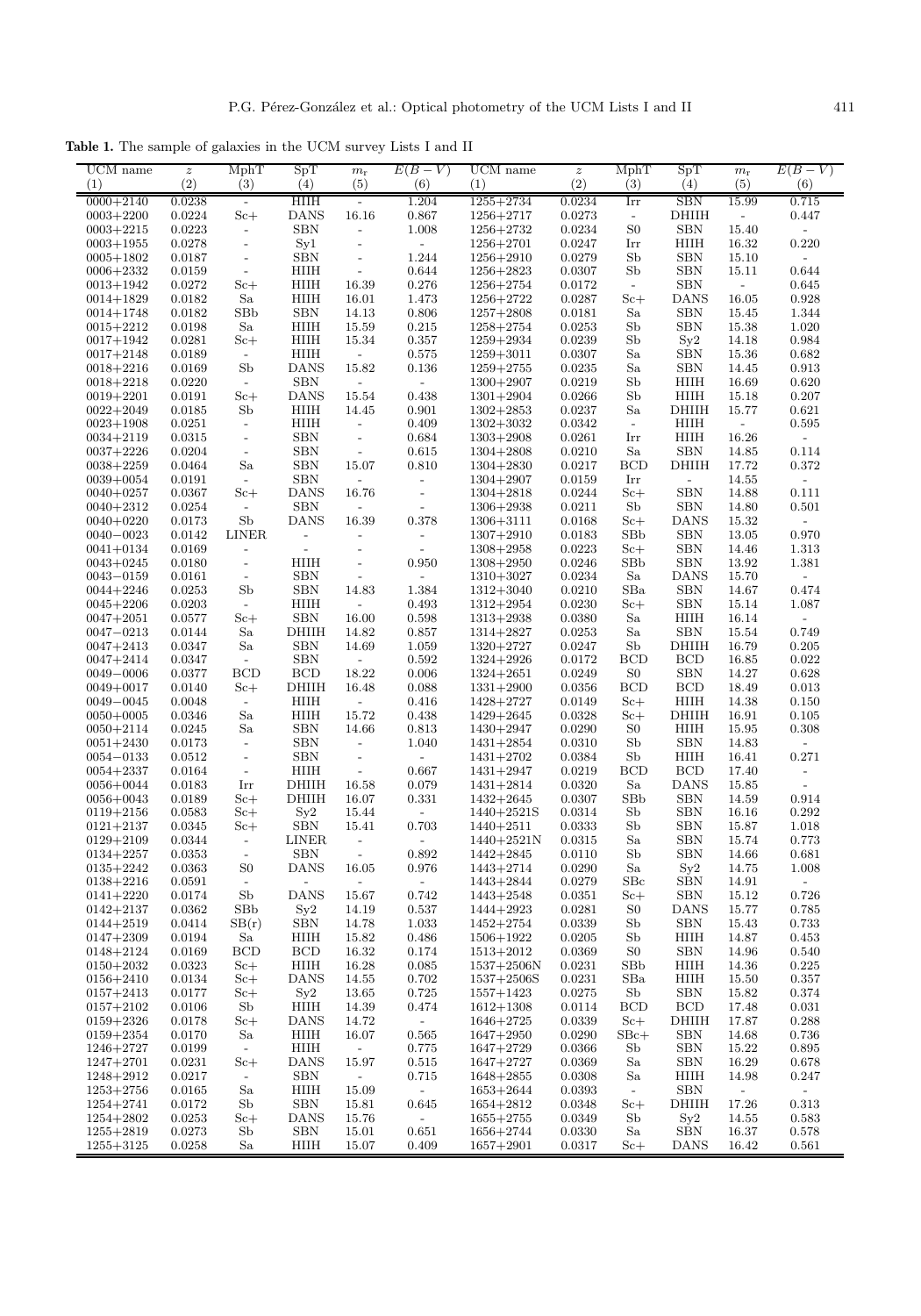**Table 1.** continued

| UCM name       | $\boldsymbol{z}$ | MphT                     | SpT               | $m_{\rm r}$      | $E(B-V)$                 | $\overline{UCM}$ name | $\boldsymbol{z}$  | MphT                     | SpT          | $m_{\rm r}$              | $E(B-V)$                 |
|----------------|------------------|--------------------------|-------------------|------------------|--------------------------|-----------------------|-------------------|--------------------------|--------------|--------------------------|--------------------------|
| (1)            | (2)              | (3)                      | $\left( 4\right)$ | $\left(5\right)$ | (6)                      | (1)                   | $\left( 2\right)$ | (3)                      | (4)          | (5)                      | (6)                      |
| $1659 + 2928$  | 0.0369           | SB0                      | $S_{y1}$          | 14.91            | 0.528                    | $2313 + 2517$         | 0.0273            | $\overline{\phantom{a}}$ | <b>SBN</b>   | $\overline{\phantom{a}}$ | $\overline{\phantom{a}}$ |
| $1701 + 3131$  | 0.0345           | S <sub>0</sub>           | Syl               | 14.44            | 1.904                    | $2315 + 1923$         | 0.0385            | Sa                       | HIIH         | 16.81                    | 0.495                    |
| $2238 + 2308$  | 0.0240           | Sa                       | <b>SBN</b>        | 14.00            | 1.051                    | $2316 + 2457$         | 0.0277            | SBa                      | <b>SBN</b>   | 13.45                    | 1.172                    |
| $2239 + 1959$  | 0.0258           | S <sub>0</sub>           | <b>HIIH</b>       | 14.17            | 0.537                    | $2316 + 2459$         | 0.0274            | $S_{c+}$                 | <b>SBN</b>   | 15.00                    | 0.894                    |
| $2249 + 2149$  | 0.0462           | Sa                       | <b>SBN</b>        | 14.88            |                          | $2316 + 2028$         | 0.0263            | $S_{c+}$                 | <b>DANS</b>  | 16.57                    | 0.755                    |
| $2250 + 2427$  | 0.0429           | Sa                       | <b>SBN</b>        | 14.78            | 0.773                    | $2317 + 2356$         | 0.0334            | Sa                       | <b>SBN</b>   | 13.20                    |                          |
| $2251 + 2352$  | 0.0267           | $S_{c+}$                 | <b>DANS</b>       | 15.71            | 0.184                    | $2319 + 2234$         | 0.0364            | $S_{c+}$                 | <b>SBN</b>   | 15.89                    | 0.588                    |
| $2253 + 2219$  | 0.0242           | Sa                       | <b>SBN</b>        | 15.41            | 0.537                    | $2319 + 2243$         | 0.0313            | S <sub>0</sub>           | <b>SBN</b>   | 14.75                    |                          |
| $2255 + 1930S$ | 0.0203           | Sb                       | <b>SBN</b>        | 15.42            | 0.493                    | $2320 + 2428$         | 0.0328            | Sa                       | <b>DANS</b>  | 14.45                    |                          |
| $2255 + 1930N$ | 0.0198           | Sb                       | <b>SBN</b>        | 14.69            | 0.699                    | $2321 + 2149$         | 0.0374            | $S_{c+}$                 | <b>SBN</b>   | 15.85                    | 0.559                    |
| $2255 + 1926$  | 0.0193           | $S_{c+}$                 | <b>HIIH</b>       | 16.11            | 0.366                    | $2321 + 2506$         | 0.0331            | $Sc+$                    | <b>SBN</b>   | 15.26                    |                          |
| $2255 + 1654$  | 0.0388           | $Sc+$                    | <b>SBN</b>        | 15.37            | 1.473                    | $2322 + 2218$         | 0.0249            | $Sc+$                    | <b>SBN</b>   | 16.47                    | 0.676                    |
| $2256 + 2001$  | 0.0242           | $S_{c+}$                 | <b>DANS</b>       | 14.60            | $\overline{\phantom{a}}$ | $2324 + 2448$         | 0.0123            | $S_{c+}$                 | <b>SBN</b>   | 12.75                    | 1.300                    |
| $2257 + 2438$  | 0.0345           | S <sub>0</sub>           | Syl               | 15.88            | 0.540                    | $2325 + 2318$         | 0.0122            | $\overline{\phantom{0}}$ | HIIH         |                          |                          |
| $2257 + 1606$  | 0.0339           | $\overline{\phantom{a}}$ | <b>SBN</b>        | $\mathbf{r}$     | 0.807                    | $2325 + 2208$         | 0.0130            | $SBc+$                   | <b>SBN</b>   | 12.09                    | $\overline{a}$           |
| $2258 + 1920$  | 0.0220           | $S_{c+}$                 | <b>DANS</b>       | 15.42            | 0.348                    | 2326+2435             | 0.0174            | Sa                       | <b>DHIIH</b> | 15.87                    | 0.278                    |
| $2300+2015$    | 0.0346           | Sb                       | <b>SBN</b>        | 15.60            | 0.326                    | $2327 + 2515N$        | 0.0206            | Sb                       | HIIH         | 15.59                    | 0.474                    |
| $2302 + 2053W$ | 0.0328           | Sb                       | <b>HIIH</b>       | 16.87            | 0.457                    | $2327 + 2515S$        | 0.0206            | S <sub>0</sub>           | <b>HIIH</b>  | 15.25                    | 0.364                    |
| $2302 + 2053E$ | 0.0328           | Sb                       | <b>SBN</b>        | 14.69            | 1.301                    | $2329 + 2427$         | 0.0200            | Sb                       | <b>DANS</b>  | 14.70                    |                          |
| $2303 + 1856$  | 0.0276           | Sa                       | <b>SBN</b>        | 14.73            | 1.199                    | $2329 + 2500$         | 0.0305            | S(r)                     | Syl          | 15.16                    |                          |
| $2303 + 1702$  | 0.0428           | $S_{c+}$                 | Sy2               | 16.19            | 0.416                    | $2329 + 2512$         | 0.0133            | Sa                       | <b>DHIIH</b> | 16.02                    | 0.453                    |
| $2304 + 1640$  | 0.0179           | <b>BCD</b>               | <b>BCD</b>        | 17.15            | 0.333                    | $2331 + 2214$         | 0.0352            | Sb                       | <b>SBN</b>   | 16.44                    | 0.892                    |
| $2304 + 1621$  | 0.0384           | Sa                       | <b>DANS</b>       | 15.40            | 0.397                    | $2333+2248$           | 0.0399            | $S_{c+}$                 | HIIH         | 16.37                    | 0.383                    |
| $2307 + 1947$  | 0.0271           | Sb                       | <b>DANS</b>       | 15.56            | 0.453                    | 2333+2359             | 0.0395            | S <sub>0</sub>           | $S_{V}1$     | 15.84                    | 0.197                    |
| $2310 + 1800$  | 0.0363           | $S_{c+}$                 | <b>SBN</b>        | 15.64            | 0.904                    | $2348 + 2407$         | 0.0359            | Sa                       | <b>SBN</b>   | 16.29                    | 0.517                    |
| 2312+2204      | 0.0327           | $\overline{\phantom{a}}$ | <b>SBN</b>        |                  | 0.864                    | $2351 + 2321$         | 0.0273            | Sb                       | HIIH         | 16.39                    |                          |
| 2313+1841      | 0.0300           | Sb                       | <b>SBN</b>        | 16.26            | 0.914                    |                       |                   |                          |              |                          |                          |

**Table 1.** (1) UCM Survey catalog name as denominated in Zamorano et al. (1994 and 1996) according to their B1950 coordinates. Objects are arranged in order of increasing right ascension. (2) Redshift extracted by Gallego et al. (1996) from emission lines; the mean error value is lower than 3  $10^{-5}$ . (3) Hubble morphological type assigned by Vitores et al. (1996a) using five different criteria involving bulge-disk ratios, concentration indexes and mean effective surface brightnesses in the Gunn r band. (4) Spectroscopic type assigned by Gallego et al. (1996) mainly from emission line ratios. (5) Gunn r magnitude from Vitores et al. (1996a); the mean error is 0.08 magnitudes. (6)  $B - V$  excess calculated from the Balmer decrement as given by Gallego et al. (1996).

Whereas our sample of galaxies was observed in the Gunn r filter, photometric star data from Landolt (1992) refer to the Cousins system. Therefore, we have corrected the colours included in the Bouguer fit with an averaged  $r - R_{\rm C} = 0.37$  (Fukugita et al. 1995).

The errors of the galaxy magnitudes due to the Bouguer fit were calculated for each object with the covariance matrix of the least-square fit according to the expression:

$$
\Delta m_{\text{Bouguer}} = t_{1\%} \cdot \sigma_{\text{lsf}} \cdot \sqrt{X^{\dagger} \cdot A^{-1} \cdot X} \tag{2}
$$

where  $t_{1\%}$  is the value of the t distribution with  $N_{\text{stars}} - 4$ degrees of freedom, and  $\sigma_{\text{lsf}}$  is an unbiased estimation of the standard deviation of the least-square fit. The variance-covariance matrix of the least-square fit, A, the column and line matrixes  $X$  and  $X^{\dagger}$  for each object are defined as:

 $\ddot{\phantom{0}}$ 

$$
A = \begin{bmatrix} N & \sum_{i=1}^{N} X_i & \sum_{i=1}^{N} (B - r)_i \\ \sum_{i=1}^{N} X_i & \sum_{i=1}^{N} X_i^2 & \sum_{i=1}^{N} X_i \cdot (B - r)_i \\ \sum_{i=1}^{N} (B - r)_i & \sum_{i=1}^{N} X_i \cdot (B - r)_i & \sum_{i=1}^{N} (B - r)_i^2 \end{bmatrix} (3)
$$

$$
X = \begin{pmatrix} 1 \\ X \\ B - r \end{pmatrix} X^{\dagger} = (1 \ X \ B - r).
$$
 (4)

The transformation equations for each night are listed in Table 2.

### 3.3. Galaxy integrated photometry

Many galaxies were found to be very irregular in shape, being very difficult to apply the standard circular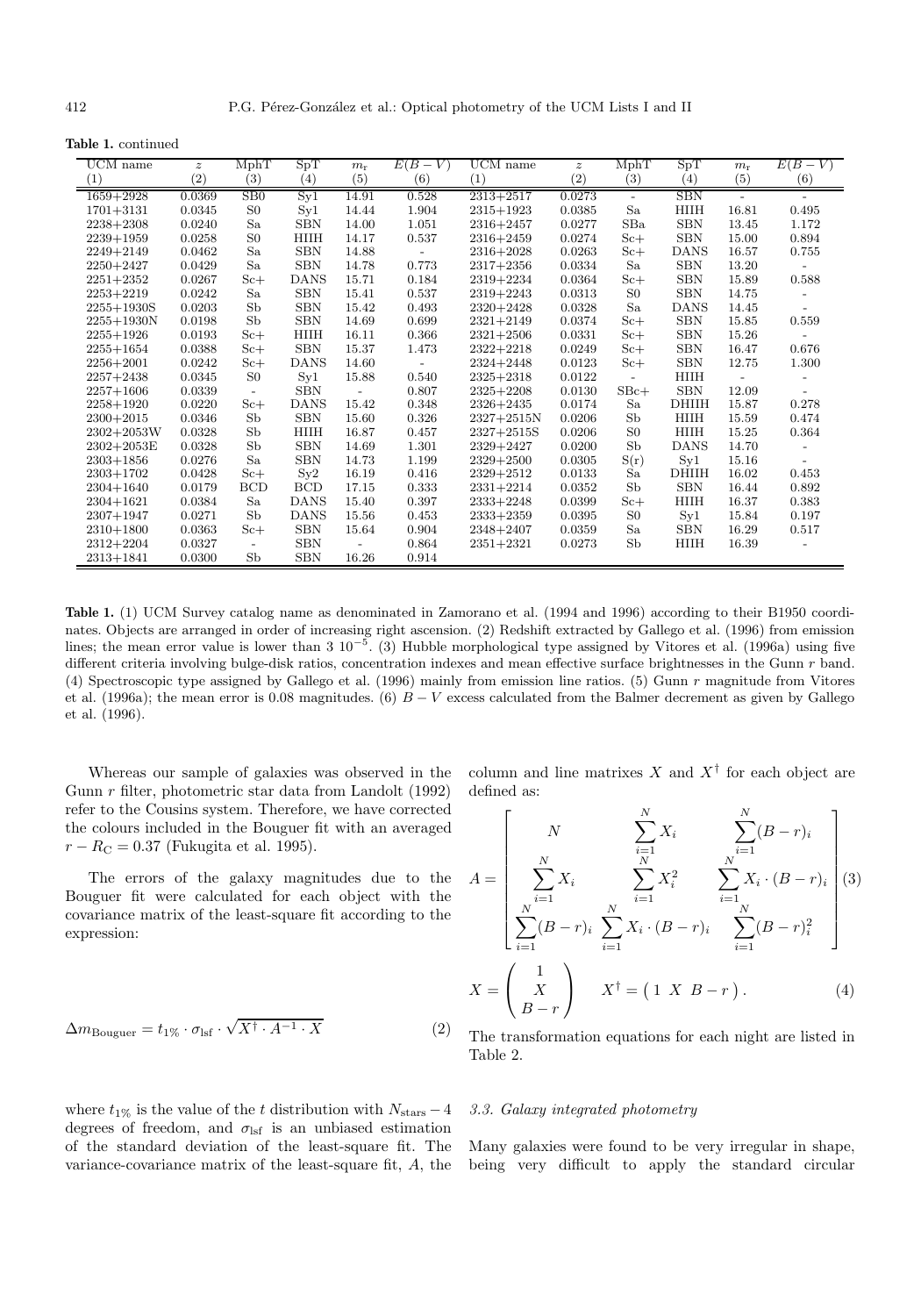**Table 2.** Instrument features and photometric transformations for each night

| Telescope         | Date              | CCD               | $_{\rm RN}$       | Gain              | Scale                 | C                 | $K_B$            | $K_{B-r}$         |
|-------------------|-------------------|-------------------|-------------------|-------------------|-----------------------|-------------------|------------------|-------------------|
|                   |                   |                   | $(e^-)$           | $(e^-/ADU)$       | $\frac{\gamma}{\rho}$ |                   |                  |                   |
| $\left( 1\right)$ | $\left( 2\right)$ | $\left( 3\right)$ | $\left( 4\right)$ | $\left( 5\right)$ | $\left( 6\right)$     | $\left( 7\right)$ | (8)              | $\left( 9\right)$ |
| JKT               | Nov. 27, 1997     | TEK#4             | 4.10              | 1.63              | 0.30                  | $23.00 \pm 0.03$  | $-0.22 \pm 0.02$ | $0.03 \pm 0.01$   |
| JKT               | Dec. 01, 1997     | TEK#4             | 4.10              | 1.63              | 0.30                  | $23.01 \pm 0.07$  | $-0.24 \pm 0.05$ | $0.02 \pm 0.01$   |
| JKT               | Dec. 02, 1997     | TEK#4             | 4.10              | 1.63              | 0.30                  | $22.78 \pm 0.08$  | $-0.12 \pm 0.06$ | $0.01 \pm 0.02$   |
| $1.52 \text{ m}$  | Jun. 18, 1998     | <b>TEK1024</b>    | 6.38              | 6.55              | 0.40                  | $21.45 \pm 0.03$  | $-0.33 \pm 0.02$ | $0.09 \pm 0.01$   |
| $1.52 \text{ m}$  | Jun. 19, 1998     | <b>TEK1024</b>    | 6.38              | 6.55              | 0.40                  | $21.40 \pm 0.06$  | $-0.27 \pm 0.04$ | $0.09 \pm 0.01$   |
| $1.23 \text{ m}$  | Oct. 28, 1998     | TEK7c_12          | 5.52              | 0.80              | 0.50                  | $22.28 \pm 0.02$  | $-0.21 \pm 0.01$ | $0.08 \pm 0.01$   |
| $1.52 \text{ m}$  | Jun. 10, 1999     | <b>TEK1024</b>    | 6.38              | 6.55              | 0.40                  | $21.80 \pm 0.14$  | $-0.36 \pm 0.10$ | $0.10 \pm 0.03$   |
| $1.23 \text{ m}$  | Jun. 16, 1999     | LORAL#11          | 8.50              | 1.70              | 0.31                  | $22.95 \pm 0.06$  | $-0.27 \pm 0.04$ | $0.04 \pm 0.01$   |
| $1.23 \text{ m}$  | Jun. 17, 1999     | $SITe\#18$        | 5.20              | 2.60              | 0.50                  | $22.03 \pm 0.03$  | $-0.19 \pm 0.02$ | $0.05 \pm 0.01$   |
| $1.23 \text{ m}$  | Jun. 19, 1999     | TEK#13            | 5.10              | 0.60              | 0.50                  | $22.81 \pm 0.04$  | $-0.25 \pm 0.03$ | $0.09 \pm 0.01$   |
| $1.23 \text{ m}$  | Jun. 20, 1999     | TEK#13            | 5.10              | 0.60              | 0.50                  | $22.84 \pm 0.05$  | $-0.25 \pm 0.03$ | $0.07 \pm 0.01$   |
| JKT               | Jul. 12, 1999     | TEK#5             | 4.82              | 1.53              | 0.30                  | $23.09 \pm 0.03$  | $-0.50 \pm 0.02$ | $0.04 \pm 0.01$   |
| JKT               | Jul. 13, 1999     | TEK#5             | 4.82              | 1.53              | 0.30                  | $22.77 \pm 0.05$  | $-0.21 \pm 0.04$ | $0.03 \pm 0.01$   |
| <b>JKT</b>        | Jul. 15, 1999     | TEK#5             | 4.82              | 1.53              | 0.30                  | $22.81 \pm 0.02$  | $-0.24 \pm 0.01$ | $0.07 \pm 0.01$   |
| JKT               | Jul. 16, 1999     | TEK#5             | 4.82              | 1.53              | 0.30                  | $22.75 \pm 0.03$  | $-0.25 \pm 0.03$ | $0.07 \pm 0.01$   |
| JKT               | Jul. 17, 1999     | TEK#5             | 4.82              | 1.53              | 0.30                  | $22.75 \pm 0.01$  | $-0.20 \pm 0.01$ | $0.06 \pm 0.01$   |
| JKT               | Jul. 18, 1999     | TEK#5             | 4.82              | 1.53              | 0.30                  | $22.85 \pm 0.05$  | $-0.27 \pm 0.04$ | $0.06 \pm 0.01$   |

**Table 2.** (1) Telescope name. JKT stands for the Jacobus Kapteyn Telescope in La Palma (Spain); 1.52 m for the Spanish Telescope in Calar Alto, Almería (Spain); 1.23 m refers to the telescope at the German-Spanish Observatory in Calar Alto. (2) Date of the observation. (3) CCD detector used. (4) Readout noise of the CCD in electrons. (5) Gain of the CCD in electrons per ADU. (6) Scale of the chip in arcsec per pixel. (7) Instrumental constant of the photometric calibration for each night using Landolt (1992) stars. (8) Extinction in the Johnson B band. (9) Colour term of the Bouguer fit refered to the  $B - r$  colour (Johnson  $B$  and Gunn  $r$ ).

apertures. We decided to measure fluxes using the IRAF task polyphot. This task allowed us to build polygons around the galaxies including the whole object and minimizing the area of sky also included. At least two polygons were used in three different positions (securing a minimum of six measures) to avoid errors due to the specific shape of the polygon. The sky was determined as an average of at least 8 measures with a circular aperture around the object.

The errors were calculated as follows. Each flux measurement included an error due to Poisson noise, the uncertainty in the sky determination, and the readout noise of the CCD. This error, in magnitude representation, is described by the expression:

$$
\Delta m_i = 1.0857 \cdot \frac{\sqrt{\frac{F}{G} + \text{Area} \cdot \sigma_{\text{sky}}^2 + \frac{\text{Area}^2 \cdot \sigma_{\text{sky}}^2}{N_{\text{sky}}}}{F}
$$
(5)

where F is the flux in counts  $s^{-1}$ , G is the CCD gain in counts e−<sup>1</sup>, Area is the area in pixels enclosed by the polygon,  $\sigma_{\rm sky}$  is the standard deviation of the sky measure and  $N_{\rm sky}$  is the number of pixels of the sky measure. The first term of the sum inside the square root is the Poisson noise (square root of the number of electrons counted), the second term refers to the uncertainty in the determination of the sky level, and the third is related to the effects of flatfield errors in the sky determination.

Several polygon measures were taken to assure a good magnitude determination. The final associated error was chosen to be the greatest among all the associated to each polygon and the standard deviation of all the polygon measures:

$$
\Delta m_{\text{Flux}} = \max(\Delta m_i). \tag{6}
$$

Finally the Bouguer line errors were also taken in consideration, yielding a final expression for the magnitude error:

$$
\Delta m_B = \sqrt{(\Delta m_{\text{Bouguer}})^2 + (\Delta m_{\text{Flux}})^2}.
$$
 (7)

Apparent total  $B$  magnitudes, as measured with this method, are listed in Table 3.

We have also calculated the  $B$  magnitudes inside the 24 mag arcsec<sup>-2</sup> isophote  $(B_{24})$ , and the total magnitudes using the Kron (1980) radius defined as:

$$
r_k = \frac{\sum_i r_i \cdot F_i}{\sum_i F_i} \tag{8}
$$

where i runs from the center to the aperture which has an isophotal level corresponding to the standard deviation of the sky. A second set of total magnitudes were measured within an aperture of radius  $2 \cdot r_k$  applying this method. In average, Kron magnitudes were  $0.02<sup>m</sup>$  fainter than the polygonal ones; the absolute differences ranged from 0.00 to 0.47 magnitudes. The highest differences were always due to the presence of field stars inside the Kron aperture or flux contamination from nearby objects, which have been previously deleted interactively using the CR\_UTILS IRAF package.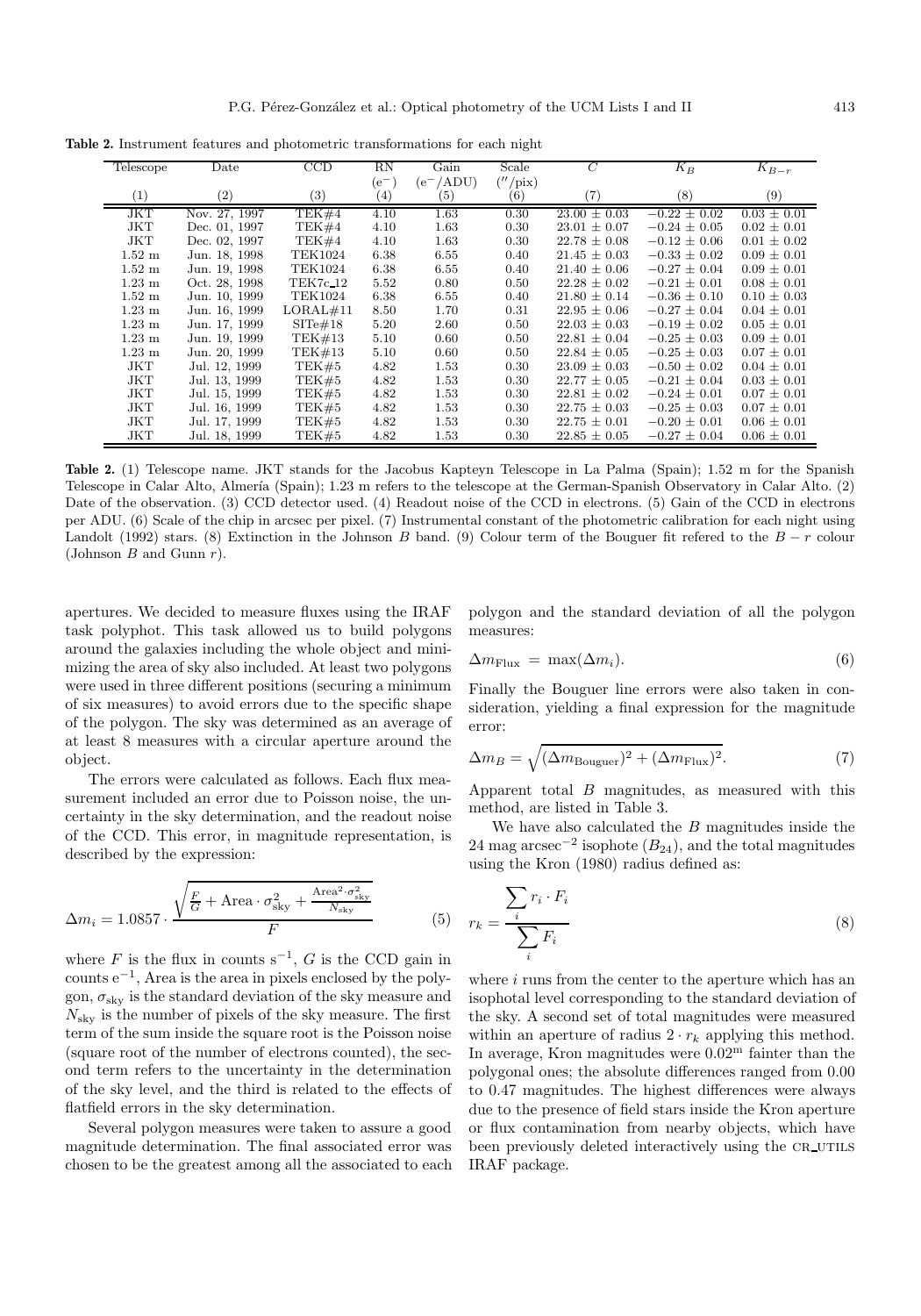The apparent magnitudes were converted into absolute magnitudes using the redshifts listed in Table 1. The standard galactic extinction correction was applied using the Burstein & Heiles (1982) maps. Because the Balmer decrements are also available for most of the objects (Gallego et al. 1996), we provide these values in Table 1 to allow the correction from total extinction (Galactic and internal) through the  $B - V$  colour excess.

## 3.4. Effective radii and colours

The effective radius (defined as the radius that contains half of the total light) in the  $B$  images was measured in two different ways. First, an equivalent half light radius in arcsec was calculated as the geometric mean of the major and minor semi-axes of the elliptical isophote containing half of the galaxy flux (i.e.,  $B_T + 0.75$  magnitudes); this half-light radius  $r_{1/2}$ (") is tabulated in Col. (5) of Table 3. We also measured the flux of the galaxy inside circular apertures and selected the one containing half of the light. These radii were transformed into effective radius in kpc  $(R_e, Col. (4)$  of Table 3) with the formula:

$$
R_{e}(\text{kpc}) = 58.1 \cdot r_{e}('') \cdot \frac{[(1+z)(1+z)^{0.5}]}{(1+z)^{2}}.
$$
 (9)

 $B - r$  colours have also been calculated. We first aligned the Johnson  $B$  images with the original Gunn  $r$  images from Vitores et al. (1996a). Permitted modifications were rotation, scaling and shift. We measured the aperture colour inside the 24 mag  $\arccos\left(\frac{1}{2}\right)$  Johnson B isophote. Then we also obtained the colour inside the isophote of radius the effective radius (as measured in the B band). Again, the Galactic extinction correction was performed using the Burstein & Heiles (1982) maps. Conversion constants are 3.98 in  $B$  and 2.51 in  $r$ ; both values were interpolated from Fitzpatrick (1999).

In Table 3 we summarize all these results: apparent total and  $B_{24}$  magnitudes in Cols. (2) and (3); effective radius in kpc and arcsec in Cols. (4) and (5) respectively; absolute B magnitudes corrected from Galactic extinction in Col. (6) and effective and isophote 24 mag  $\arccos\frac{e^{-2}}{2}$  $B - r$  colours in Cols. (7) and (8). Colour information is only available for those galaxies with Gunn  $r$  magnitude measured by Vitores et al. (1996a).

#### **4. Data analysis**

In Fig. 1 we plot the Gunn  $r$  and Johnson  $B$  total apparent magnitude histograms of the UCM Survey galaxies. They were arranged in 0.5 magnitude bins. Both distributions cover a range of about seven magnitudes and present a rather symmetric shape around  $16.5^{\mathrm{m}}$  in the B bandpass and  $16.0^{\text{m}}$  in the r filter. The average of the Johnson B distribution is 16.1  $\pm$  1.1. In the Gunn r filter the average is  $15.5 \pm 1.0$ . These values are plotted at the top of the



Fig. 1. Johnson B and Gunn r histograms of the UCM Survey. The top error bar shows the average and the standard deviation of the data (see text). The average colour results 0.71 magnitudes. The Gunn  $r$  data have been extracted from Vitores et al. (1996a)

diagram. Both histograms show a sharp bright magnitude cutoff (around 14.5−15.0 in the B-band and 13.75−14.25 in the  $r$  band) due to detection problems (the objectiveprism spectra of very bright objects are saturated, not allowing the detection of the emission lines); there is also a faint magnitude limit around 19 magnitudes in the blue filter and 18 in the red one.

We plot the absolute total magnitudes versus the effective radii of the UCM galaxies in Fig. 2. Galaxies were labelled depending of their spectroscopic type (see Gallego et al. 1996 for details):

**SBN** — Starburst Nuclei— Originally defined by Balzano (1983), they show high extinction values, with very low [NII]/H $\alpha$  ratios and faint [OIII] $\lambda$ 5007 emission. Their H $\alpha$ luminosities are always higher than  $10^8 L_{\odot}$ .<br>**DANS** — *Dwarf* Amorphous Nuclear

**DANS** —Dwarf Amorphous Nuclear Starburst— Introduced by Salzer et al. (1989), they show very similar spectroscopic properties to SBN objects, but with  $H\alpha$ luminosities lower than 5  $10^7 L_{\odot}$ .

**HIIH** —HII Hotspot— The HII Hotspot class shows similar H $\alpha$  luminosities to those measured in SBN galaxies but with large  $\left[ \text{OIII} \right] \lambda 5007 / \text{H} \beta$  ratios, that is, higher ionization.

 $DHHH - Dwarf HII Hotspot \text{---}$  This is an HIIH subclass with identical spectroscopic properties but  $H\alpha$  luminosities lower than 5  $10^7 L_{\odot}$ .

**BCD** —Blue Compact Dwarf— The lowest luminosity and highest ionization objects have been classified as Blue Compact Dwarf galaxies, showing in all cases  $H\alpha$  luminosities lower than 5  $10^7 L_{\odot}$ . They also show large  $[OIII]\lambda5007/H\beta$  and  $H\alpha/[NII]\lambda6584$  line ratios and intense [OII]λ3727 emission.

All these spectroscopic classes are usually collapsed in two main categories: starburst disk-like (SB hereafter) and HII-like galaxies (see Guzmán et al. 1997; Gallego 1998). The SB-like class includes SBN and DANS spectroscopic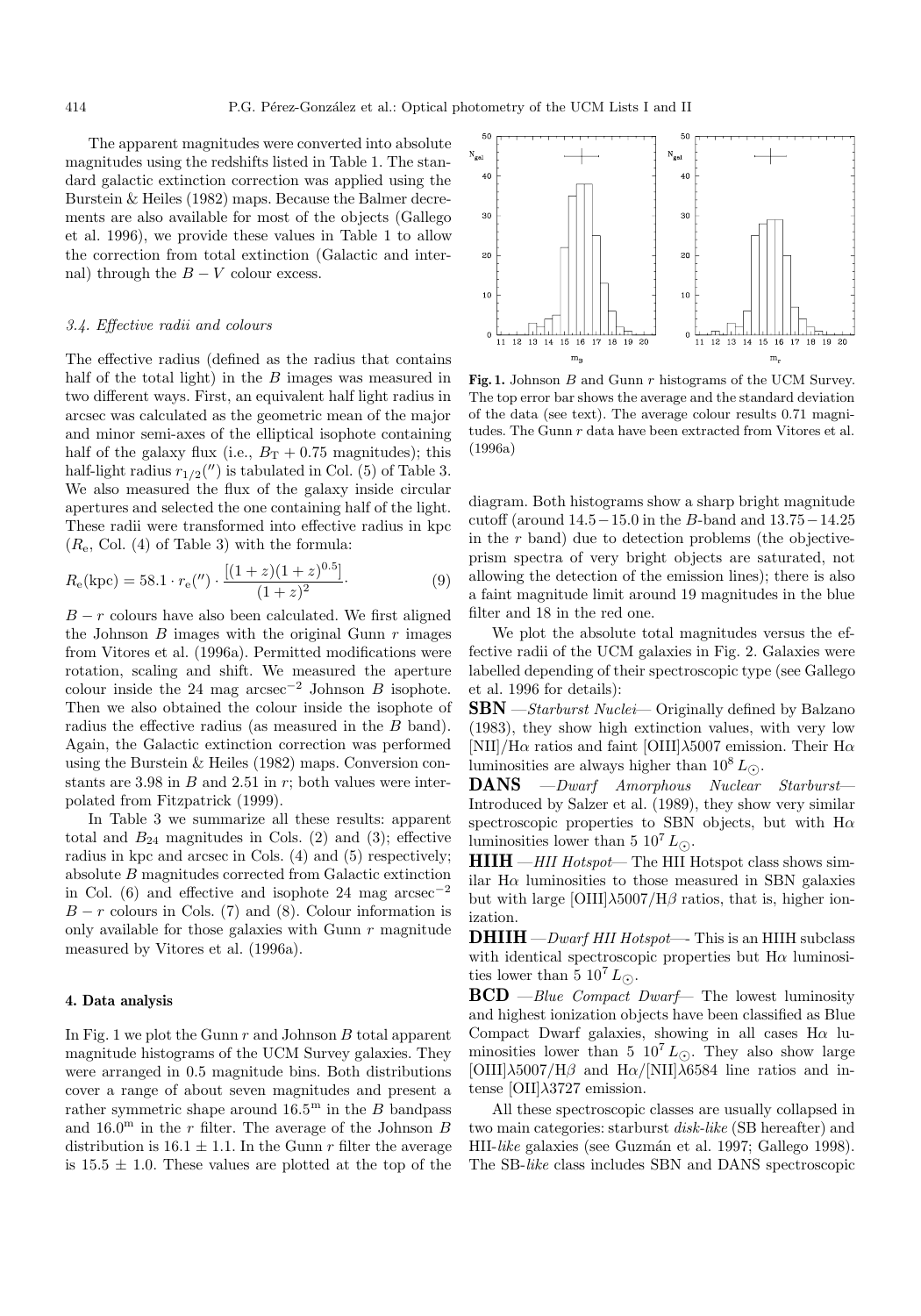**Table 3.** Photometry results in the  $B$  and  $r$  bandpass for the UCM survey

| UCM name<br>(1)                | $(m_B)$<br>(2)                       | $(m_B)_{24}$<br>(3)                    | $R_e(\mathrm{kpc})$<br>(4) | $r_{1/2}('')$<br>(5)     | $M_B$<br>(6)                           | $(B-r)_{\text{ef}}$<br>(7)                  | $(B - r)_{24}$<br>(8)                       |
|--------------------------------|--------------------------------------|----------------------------------------|----------------------------|--------------------------|----------------------------------------|---------------------------------------------|---------------------------------------------|
| $0000 + 2140$                  | $14.50 \pm 0.04$                     | $14.82 \pm 0.06$                       | 4.9                        | 7.6                      | $-21.41 \pm 0.05$                      |                                             |                                             |
| $0003 + 2200$                  | $17.64 \pm 0.05$                     | $17.81 \pm 0.10$                       | 2.1                        | 5.3                      | $-18.16 \pm 0.07$                      | $1.37 \pm 0.11$                             | $1.37 \pm 0.14$                             |
| $0003 + 2215$                  | $16.63 \pm 0.05$                     | $16.98 \pm 0.08$                       | 4.5                        | 9.6                      | $-19.15 \pm 0.06$                      |                                             |                                             |
| $0003 + 1955$                  | $14.09 \pm 0.04$                     | $14.12 \pm 0.07$                       | 0.8                        | 1.0                      | $-22.14 \pm 0.06$                      |                                             |                                             |
| $0005 + 1802$                  | $16.32 \pm 0.06$                     | $16.52 \pm 0.08$                       | 2.1                        | $3.8\,$                  | $-19.03 \pm 0.08$                      |                                             |                                             |
| $0006 + 2332$                  | $14.92 \pm 0.02$                     | $15.11 \pm 0.05$                       | 4.1                        | 8.5                      | $-20.18 \pm 0.05$                      |                                             |                                             |
| $0013 + 1942$                  | $17.11 \pm 0.06$                     | $17.32 \pm 0.08$                       | $2.0\,$                    | 2.7                      | $-19.04 \pm 0.07$                      | $-0.06 \pm 0.06$                            | $0.52 \pm 0.09$                             |
| $0014 + 1829$                  | $16.09 \pm 0.10$                     | $16.31 \pm 0.08$                       | 1.6<br>7.9                 | $3.2\,$                  | $-19.21 \pm 0.11$                      | $0.55 \pm 0.12$                             | $0.58 \pm 0.13$                             |
| $0014 + 1748$<br>$0015 + 2212$ | $14.87 \pm 0.03$<br>$16.54 \pm 0.04$ | $15.21 \pm 0.06$<br>$16.83 \pm 0.07$   | 1.3                        | 13.6<br>$2.6\,$          | $-20.41 \pm 0.05$<br>$-18.97 \pm 0.06$ | $1.15 \pm 0.10$<br>$0.53 \pm 0.33$          | $1.06 \pm 0.12$<br>$0.84 \pm 0.34$          |
| $0017 + 1942$                  | $15.83 \pm 0.04$                     | $15.97 \pm 0.06$                       | 4.3                        | 4.5                      | $-20.39 \pm 0.05$                      | $0.53 \pm 0.11$                             | $0.52 \pm 0.12$                             |
| $0017 + 2148$                  | $16.69 \pm 0.05$                     | $17.07 \pm 0.09$                       | 1.1                        | 2.7                      | $-18.74 \pm 0.07$                      |                                             |                                             |
| $0018 + 2216$                  | $16.83 \pm 0.01$                     | $16.91 \pm 0.03$                       | 1.1                        | 2.2                      | $-18.34 \pm 0.05$                      | $0.56 \pm 0.03$                             | $0.79 \pm 0.05$                             |
| $0018 + 2218$                  | $15.80 \pm 0.03$                     | $16.24 \pm 0.04$                       | 6.2                        | 13.1                     | $-19.95 \pm 0.05$                      |                                             |                                             |
| $0019 + 2201$                  | $16.47 \pm 0.03$                     | $16.87 \pm 0.05$                       | 2.5                        | 4.5                      | $-18.97 \pm 0.05$                      | $1.11 \pm 0.33$                             | $1.08 \pm 0.34$                             |
| $0022 + 2049$                  | $15.62 \pm 0.02$                     | $15.76 \pm 0.06$                       | 2.3                        | 4.1                      | $-19.73 \pm 0.05$                      | $1.16 \pm 0.10$                             | $1.16 \pm 0.11$                             |
| $0023 + 1908$                  | $16.78 \pm 0.04$                     | $16.89 \pm 0.18$                       | 1.5                        | $2.2\,$                  | $-19.23 \pm 0.05$                      |                                             |                                             |
| $0034 + 2119$                  | $15.80 \pm 0.04$                     | $16.09 \pm 0.08$                       | 5.3                        | 5.5                      | $-20.66 \pm 0.06$                      |                                             |                                             |
| $0037 + 2226$                  | $14.57 \pm 0.02$                     | $14.71 \pm 0.07$                       | 4.9                        | 9.8                      | $-20.95 \pm 0.05$                      |                                             |                                             |
| $0038 + 2259$                  | $16.15 \pm 0.04$                     | $16.32 \pm 0.06$                       | 7.5                        | 5.5                      | $-21.14 \pm 0.05$                      | $1.28 \pm 0.10$                             | $1.25 \pm 0.11$                             |
| $0039 + 0054$                  | $14.91 \pm 0.09$                     | $15.29 \pm 0.08$                       | 6.7<br>2.3                 | 15.6<br>2.1              | $-20.40 \pm 0.10$                      | $-0.25\,\pm\,0.03$                          | $0.10\,\pm\,0.13$                           |
| $0040 + 0257$<br>$0040 + 2312$ | $16.84 \pm 0.05$<br>$15.59 \pm 0.03$ | $17.02 \pm 0.13$<br>$15.96 \pm 0.05$   | 6.8                        | 7.6                      | $-19.95 \pm 0.06$<br>$-20.38 \pm 0.05$ |                                             |                                             |
| $0040 + 0220$                  | $17.07 \pm 0.02$                     | $17.21\,\pm\,0.07$                     | 1.0                        | 2.0                      | $-18.04 \pm 0.05$                      | $0.44\,\pm\,0.10$                           | $0.67\,\pm\,0.12$                           |
| $0040 - 0023$                  | $13.64 \pm 0.02$                     | $13.87 \pm 0.03$                       | 5.8                        | 14.9                     | $-21.04 \pm 0.06$                      |                                             |                                             |
| $0041 + 0134$                  | $14.31 \pm 0.02$                     | $14.63 \pm 0.05$                       | 9.9                        | 21.0                     | $-20.76 \pm 0.05$                      |                                             |                                             |
| $0043 + 0245$                  | $17.24 \pm 0.09$                     | $17.36 \pm 0.14$                       | 1.0                        | 2.0                      | $-18.03 \pm 0.10$                      |                                             |                                             |
| $0043 - 0159$                  | $13.05 \pm 0.01$                     | $13.09 \pm 0.07$                       | 8.1                        | 17.1                     | $-21.94 \pm 0.05$                      |                                             |                                             |
| $0044 + 2246$                  | $15.97 \pm 0.02$                     | $16.26 \pm 0.06$                       | 5.7                        | 7.3                      | $-20.04 \pm 0.05$                      | $1.20 \pm 0.15$                             | $1.08 \pm 0.16$                             |
| $0045 + 2206$                  | $14.97 \pm 0.03$                     | $15.08 \pm 0.06$                       | 1.9                        | 3.9                      | $-20.53 \pm 0.05$                      |                                             |                                             |
| $0047 + 2051$                  | $16.86 \pm 0.02$                     | $16.91 \pm 0.08$                       | 4.0                        | 2.9                      | $-20.94 \pm 0.04$                      | $0.60 \pm 0.10$                             | $0.77 \pm 0.12$                             |
| $0047 - 0213$                  | $15.53 \pm 0.03$                     | $15.71 \pm 0.09$                       | 1.4                        | 3.8                      | $-19.32 \pm 0.06$                      | $0.49 \pm 0.03$                             | $0.67 \pm 0.10$                             |
| $0047 + 2413$<br>$0047 + 2414$ | $15.72 \pm 0.03$<br>$15.21 \pm 0.03$ | $15.96 \pm 0.09$<br>$15.28\,\pm\,0.07$ | 7.3<br>5.1                 | 6.7<br>4.9               | $-20.99 \pm 0.05$<br>$-21.50 \pm 0.05$ | $1.07 \pm 0.05$                             | $1.02 \pm 0.10$                             |
| $0049 - 0006$                  | $18.24 \pm 0.13$                     | $18.77 \pm 0.13$                       | 1.9                        | 1.7                      | $-18.60 \pm 0.14$                      | $0.01 \pm 0.17^{\dagger}$                   |                                             |
| $0049 + 0017$                  | $16.97 \pm 0.02$                     | $17.38 \pm 0.07$                       | 1.4                        | 3.7                      | $-17.71 \pm 0.06$                      | $-0.33 \pm 0.04$                            | $0.16\,\pm\,0.08$                           |
| $0049 - 0045$                  | $15.21 \pm 0.01$                     | $15.39 \pm 0.05$                       | 0.7                        | 5.7                      | $-17.23 \pm 0.14$                      |                                             |                                             |
| $0050 + 0005$                  | $16.26 \pm 0.02$                     | $16.46 \pm 0.06$                       | 2.9                        | 3.0                      | $-20.40 \pm 0.04$                      | $0.44\,\pm\,0.05$                           | $0.50 \pm 0.07$                             |
| $0050 + 2114$                  | $15.53 \pm 0.06$                     | $\overline{a}$                         | $\overline{\phantom{a}}$   | $\overline{\phantom{a}}$ | $-20.41 \pm 0.07$                      | $0.83 \pm 0.33^{\dagger}$                   |                                             |
| $0051 + 2430$                  | $15.19 \pm 0.04$                     | $15.34 \pm 0.05$                       | 3.8                        | 8.5                      | $-19.99 \pm 0.07$                      |                                             |                                             |
| $0054 - 0133$                  | $15.74 \pm 0.05$                     | $16.09 \pm 0.11$                       | 7.2                        | 5.7                      | $-21.87 \pm 0.06$                      | $\overline{a}$                              |                                             |
| $0054 + 2337$                  | $15.19 \pm 0.02$                     | $15.50 \pm 0.05$                       | 3.8                        | 8.7                      | $-19.94 \pm 0.06$                      |                                             |                                             |
| $0056 + 0044$                  | $16.60 \pm 0.05$                     | $17.32 \pm 0.11$                       | 3.7                        | 10.7                     | $-18.67 \pm 0.07$                      | $0.28 \pm 0.08$                             | $0.26 \pm 0.11$                             |
| $0056 + 0043$                  | $16.56 \pm 0.03$                     | $16.64 \pm 0.08$                       | 1.3                        | 2.3                      | $-18.78 \pm 0.05$                      | $0.26 \pm 0.03$                             | $0.42 \pm 0.09$                             |
| $0119 + 2156$                  | $16.59 \pm 0.05$<br>$15.81 \pm 0.09$ | $16.82 \pm 0.09$                       | 9.6                        | 5.3                      | $-21.32 \pm 0.06$                      | $1.26 \pm 0.05$                             | $1.13 \pm 0.10$                             |
| $0121 + 2137$<br>$0129 + 2109$ | $15.11 \pm 0.03$                     | $15.98 \pm 0.23$<br>$15.22 \pm 0.07$   | 8.5<br>8.3                 | 9.8<br>10.1              | $-20.93 \pm 0.10$<br>$-21.66 \pm 0.05$ | $0.51 \pm 0.04$<br>$\overline{\phantom{0}}$ | $0.40 \pm 0.23$<br>$\overline{\phantom{a}}$ |
| $0134 + 2257$                  | $15.89 \pm 0.05$                     | $16.26 \pm 0.07$                       | 6.9                        | $7.3\,$                  | $-21.14 \pm 0.06$                      |                                             |                                             |
| $0135 + 2242$                  | $16.79\,\pm\,0.04$                   | $17.21 \pm 0.10$                       | 2.4                        | 3.0                      | $-20.33 \pm 0.05$                      | $0.67 \pm 0.04$                             | $0.74 \pm 0.11$                             |
| $0138 + 2216$                  | $17.58 \pm 0.02$                     | $17.82 \pm 0.06$                       | 3.9                        | 2.3                      | $-20.62 \pm 0.04$                      |                                             |                                             |
| $0141 + 2220$                  | $16.26 \pm 0.04$                     | $16.36 \pm 0.09$                       | 1.7                        | 3.0                      | $-19.18 \pm 0.06$                      | $0.39 \pm 0.09$                             | $0.37 \pm 0.13$                             |
| $0142 + 2137$                  | $15.39 \pm 0.05$                     | $15.66 \pm 0.07$                       | 9.4                        | 9.9                      | $-21.59 \pm 0.06$                      | $1.20\,\pm\,0.10$                           | $1.11\,\pm\,0.12$                           |
| $0144 + 2519$                  | $15.64\,\pm\,0.03$                   | $15.89 \pm 0.09$                       | 9.6                        | 10.7                     | $-21.79 \pm 0.05$                      | $0.77 \pm 0.10$                             | $0.67 \pm 0.13$                             |
| $0147 + 2309$                  | $16.72\,\pm\,0.05$                   | $16.94 \pm 0.08$                       | 1.9                        | 3.4                      | $-18.91 \pm 0.07$                      | $0.75 \pm 0.10$                             | $0.79\,\pm\,0.13$                           |
| $0148 + 2124$                  | $16.88 \pm 0.06$                     | $17.28 \pm 0.10$                       | 1.2                        | 3.2                      | $-18.40 \pm 0.08$                      | $0.39 \pm 0.11$                             | $0.62\,\pm\,0.14$                           |
| $0150 + 2032$                  | $16.66 \pm 0.05$                     | $16.99 \pm 0.12$                       | 6.3                        | 8.7                      | $-19.98 \pm 0.07$                      | $0.60 \pm 0.15$                             | $0.58\,\pm\,0.16$                           |
| $0156 + 2410$                  | $15.16 \pm 0.03$                     | $15.33 \pm 0.09$                       | 2.1                        | $5.3\,$                  | $-19.75 \pm 0.06$<br>$-20.44 \pm 0.06$ | $0.48 \pm 0.03$<br>$1.20\,\pm\,0.04$        | $0.53 \pm 0.10$                             |
| $0157 + 2413$<br>$0157 + 2102$ | $15.03 \pm 0.04$<br>$14.87 \pm 0.02$ | $15.16 \pm 0.06$<br>$14.95 \pm 0.07$   | 5.4<br>1.6                 | 8.7<br>4.4               | $-19.40 \pm 0.07$                      | $0.24 \pm 0.03$                             | $1.14 \pm 0.07$<br>$0.33 \pm 0.08$          |
| $0159 + 2354$                  | $17.19 \pm 0.07$                     | $17.41 \pm 0.16$                       | 1.1                        | 2.4                      | $-18.20 \pm 0.09$                      | $1.00 \pm 0.13^{\dagger}$                   |                                             |
| $0159 + 2326$                  | $15.87 \pm 0.02$                     | $16.01 \pm 0.05$                       | $2.5\,$                    | 4.9                      | $-19.56 \pm 0.05$                      | $0.99 \pm 0.03$                             | $1.02 \pm 0.06$                             |
| $1246 + 2727$                  | $15.88 \pm 0.02$                     | $15.94 \pm 0.09$                       | 3.5                        | 5.6                      | $-19.55 \pm 0.05$                      |                                             |                                             |
| $1247 + 2701$                  | $16.63 \pm 0.05$                     | $16.77 \pm 0.06$                       | 2.3                        | 3.4                      | $-19.11 \pm 0.07$                      | $0.49 \pm 0.04$                             | $0.55 \pm 0.07$                             |
| $1248 + 2912$                  | $14.87 \pm 0.02$                     | $15.18 \pm 0.06$                       | 5.8                        | 10.5                     | $-20.75 \pm 0.05$                      |                                             |                                             |
| $1253 + 2756$                  | $15.81 \pm 0.04$                     | $15.98 \pm 0.06$                       | 1.5                        | $3.2\,$                  | $-19.20 \pm 0.06$                      | $0.67 \pm 0.10$                             | $0.68 \pm 0.10$                             |
| $1254 + 2741$                  | $16.70 \pm 0.07$                     | $17.20 \pm 0.10$                       | 2.4                        | 5.0                      | $-18.40 \pm 0.08$                      | $1.10 \pm 0.07$                             | $1.05\,\pm\,0.10$                           |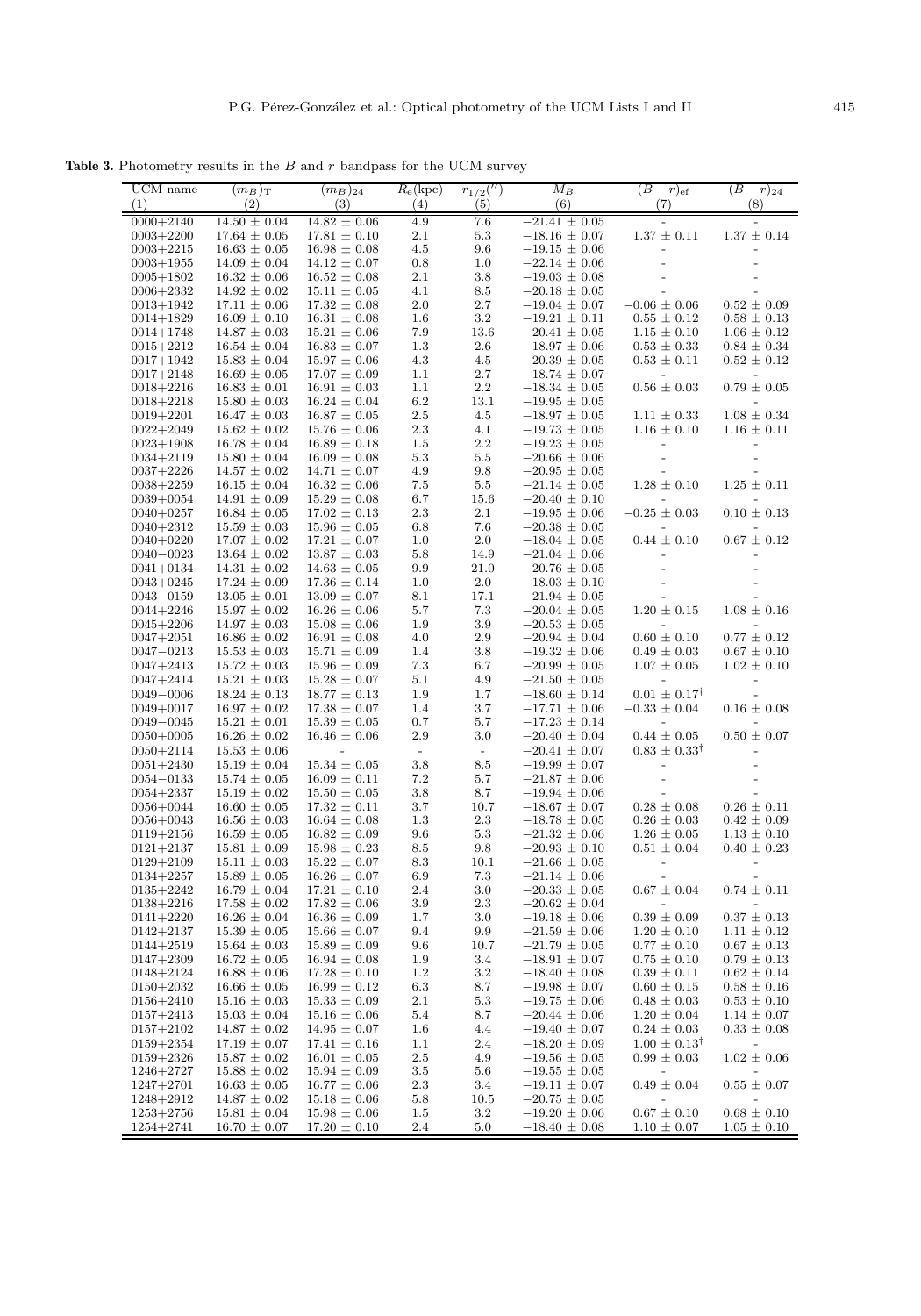**Table 3.** continued

| UCM name                       | $(m_B)_{\rm T}$                      | $(m_B)_{24}$                         | $R_e$ (kpc) | $r_{1/2}$ <sup>(")</sup> | $M_B$                                  | $(B-r)ef$                                   | $(B - r)_{24}$                     |
|--------------------------------|--------------------------------------|--------------------------------------|-------------|--------------------------|----------------------------------------|---------------------------------------------|------------------------------------|
| (1)                            | (2)                                  | (3)                                  | (4)         | (5)                      | (6)                                    | (7)                                         | (8)                                |
| $1254 + 2802$                  | $16.81 \pm 0.03$                     | $17.00 \pm 0.06$                     | 2.9         | 3.7                      | $-19.15 \pm 0.05$                      | $0.90 \pm 0.05$                             | $0.98 \pm 0.07$                    |
| $1255 + 2819$                  | $15.51 \pm 0.07$                     | $16.08 \pm 0.08$                     | 7.7         | 10.8                     | $-20.64 \pm 0.08$                      | $0.83 \pm 0.14$                             | $0.77 \pm 0.15$                    |
| $1255 + 3125$                  | $16.14 \pm 0.08$                     | $16.41 \pm 0.08$                     | 2.1         | $3.2\,$                  | $-19.86 \pm 0.09$                      | $1.12 \pm 0.09$                             | $1.14 \pm 0.11$                    |
| $1255 + 2734$                  | $16.69 \pm 0.02$                     | $16.96 \pm 0.06$                     | $2.7\,$     | $5.7\,$                  | $-19.08 \pm 0.05$                      | $0.88 \pm 0.20$                             | $0.85 \pm 0.21$                    |
| $1256 + 2717$                  | $17.62 \pm 0.07$                     | $18.13 \pm 0.09$                     | 1.5         | 2.6                      | $-18.48 \pm 0.08$                      | $\qquad \qquad -$                           | $\overline{\phantom{0}}$           |
| $1256 + 2732$                  | $15.95 \pm 0.06$                     | $16.18 \pm 0.06$                     | $2.8\,$     | 4.3                      | $-19.82 \pm 0.07$                      | $0.52 \pm 0.08$                             | $0.53\,\pm\,0.09$                  |
| $1256 + 2701$                  | $16.62 \pm 0.05$                     | $16.88 \pm 0.08$                     | 4.7         | 5.6                      | $-19.25 \pm 0.07$                      | $0.44 \pm 0.09$                             | $0.39 \pm 0.11$                    |
| $1256 + 2910$                  | $16.22 \pm 0.05$                     | $16.22 \pm 0.05$                     | 4.6         | 4.8                      | $-19.96 \pm 0.07$                      | $0.83 \pm 0.04$                             | $0.86 \pm 0.06$                    |
| $1256 + 2823$                  | $15.72 \pm 0.12$                     | $16.04 \pm 0.15$                     | $6.0\,$     | 6.3                      | $-20.68 \pm 0.12$                      | $0.90 \pm 0.15$                             | $0.80 \pm 0.15$                    |
| $1256 + 2754$                  | $15.37 \pm 0.05$                     | $15.44 \pm 0.06$                     | $2.6\,$     | 5.0                      | $-19.74 \pm 0.07$                      | $0.49 \pm 0.21$                             | $0.50 \pm 0.21$                    |
| $1256 + 2722$                  | $17.09 \pm 0.05$                     | $17.28 \pm 0.10$                     | $2.4\,$     | $2.7\,$                  | $-19.11 \pm 0.06$                      | $0.64 \pm 0.10$                             | $0.80 \pm 0.14$                    |
| $1257 + 2808$                  | $16.14 \pm 0.02$                     | $16.34 \pm 0.04$                     | 1.7         | 3.3                      | $-19.10 \pm 0.05$                      | $0.66 \pm 0.06$                             | $0.71 \pm 0.08$                    |
| $1258 + 2754$                  | $15.82 \pm 0.04$                     | $16.03 \pm 0.06$                     | 4.1         | 5.6                      | $-20.13 \pm 0.06$                      | $0.42 \pm 0.08$                             | $0.38 \pm 0.09$                    |
| $1259 + 2934$                  | $14.21 \pm 0.04$                     | $\overline{a}$                       | $\sim$      | $\overline{\phantom{a}}$ | $-21.59 \pm 0.06$                      | $0.03 \pm 0.06^{\dagger}$                   | $\overline{\phantom{a}}$           |
| $1259 + 3011$                  | $16.21 \pm 0.04$                     | $16.32 \pm 0.07$                     | 1.9         | 2.3                      | $-20.13 \pm 0.05$                      | $0.72 \pm 0.09$                             | $0.84 \pm 0.11$                    |
| $1259 + 2755$                  | $15.37 \pm 0.02$                     | $15.51 \pm 0.05$                     | $3.2\,$     | 4.4                      | $-20.42 \pm 0.05$                      | $0.84 \pm 0.12$                             | $0.95 \pm 0.13$                    |
| $1300 + 2907$                  | $17.07 \pm 0.04$                     | $17.37 \pm 0.12$                     | 1.4         | 2.7                      | $-18.56 \pm 0.06$                      | $0.03 \pm 0.05$                             | $0.35 \pm 0.13$                    |
| $1301 + 2904$                  | $15.45 \pm 0.13$                     | $15.81 \pm 0.14$                     | $5.8\,$     | 8.0                      | $-20.61 \pm 0.13$                      | $0.48 \pm 0.14$                             | $0.36 \pm 0.15$                    |
| $1302 + 2853$                  | $16.22 \pm 0.02$                     | $16.43 \pm 0.04$                     | $2.7\,$     | 4.3                      | $-19.59 \pm 0.05$                      | $0.48 \pm 0.03$                             | $0.47 \pm 0.05$                    |
| $1302 + 3032$                  | $16.56 \pm 0.02$                     | $16.74 \pm 0.05$                     | $2.3\,$     | 2.7                      | $-20.04 \pm 0.04$                      |                                             |                                    |
| $1303 + 2908$                  | $16.78 \pm 0.03$                     | $16.99 \pm 0.12$                     | $3.5\,$     | 4.6                      | $-19.24\,\pm\,0.05$                    | $0.38 \pm 0.13$                             | $0.56 \pm 0.14$                    |
| $1304 + 2808$                  | $15.84 \pm 0.07$                     | $16.12 \pm 0.10$                     | $4.2\,$     | 8.8                      | $-19.71 \pm 0.08$                      | $1.12 \pm 0.12$                             | $1.04 \pm 0.13$                    |
| $1304 + 2830$                  | $18.57 \pm 0.05$                     | $18.69 \pm 0.05$                     | 0.8         | 1.3                      | $-17.05 \pm 0.07$                      | $-0.08 \pm 0.03$                            | $0.41 \pm 0.07$                    |
| $1304 + 2907$                  | $15.12 \pm 0.07$                     | $15.38 \pm 0.10$                     | $5.1\,$     | 12.6                     | $-19.82 \pm 0.09$                      | $0.45 \pm 0.07$                             | $0.48 \pm 0.10$                    |
| $1304 + 2818$                  | $15.75 \pm 0.01$                     | $15.91 \pm 0.04$                     | 4.5         | 5.9                      | $-20.13 \pm 0.04$                      | $0.81 \pm 0.10$                             | $0.81 \pm 0.11$                    |
| $1306 + 2938$                  | $15.27 \pm 0.02$                     | $15.47 \pm 0.04$                     | $2.7\,$     | 4.4                      | $-20.27 \pm 0.05$                      | $0.41 \pm 0.07$                             | $0.49 \pm 0.08$                    |
| $1306 + 3111$                  | $16.25 \pm 0.04$                     | $16.40 \pm 0.09$                     | 1.7         | $3.5\,$                  | $-18.79 \pm 0.06$                      | $0.97 \pm 0.12$                             | $0.91 \pm 0.14$                    |
| $1307 + 2910$                  | $14.04 \pm 0.03$                     | $14.41 \pm 0.05$                     | $\,9.2$     | 17.5                     | $-21.21 \pm 0.06$                      | $1.07 \pm 0.10$                             | $0.98 \pm 0.11$                    |
| $1308 + 2958$                  | $15.25 \pm 0.01$                     | $15.46 \pm 0.03$                     | $6.8\,$     | 10.3                     | $-20.42 \pm 0.04$                      | $0.88 \pm 0.03$                             | $0.82 \pm 0.05$                    |
| $1308 + 2950$                  | $14.83 \pm 0.06$                     | $15.10 \pm 0.06$                     | 10.2        | 13.8                     | $-21.05 \pm 0.07$                      | $1.17 \pm 0.05$                             | $1.06 \pm 0.07$                    |
| $1310 + 3027$                  | $16.51 \pm 0.04$                     | $16.77 \pm 0.06$                     | 2.6         | 3.7                      | $-19.28 \pm 0.06$                      | $0.90 \pm 0.09$                             | $0.89 \pm 0.11$                    |
| $1312 + 3040$                  | $15.49 \pm 0.04$                     | $15.67 \pm 0.07$                     | $2.8\,$     | 4.6                      | $-20.05 \pm 0.06$                      | $0.96 \pm 0.11$                             | $0.90 \pm 0.12$                    |
| $1312 + 2954$                  | $16.10 \pm 0.03$                     | $16.24 \pm 0.06$                     | 4.4         | 5.6                      | $-19.64 \pm 0.05$                      | $0.90 \pm 0.05$                             | $0.88 \pm 0.07$                    |
| $1313 + 2938$                  | $16.68 \pm 0.05$                     | $16.82 \pm 0.13$                     | $1.6\,$     | 1.7                      | $-20.18 \pm 0.06$                      | $0.06 \pm 0.10$                             | $0.39 \pm 0.16$                    |
| $1314 + 2827$                  | $16.14 \pm 0.03$                     | $16.35 \pm 0.06$                     | 1.9         | 2.8                      | $-19.83 \pm 0.05$                      | $0.07 \pm 0.09$                             | $0.60 \pm 0.11$                    |
| 1320+2727                      | $17.41 \pm 0.07$                     | $17.53 \pm 0.09$                     | 1.3         | 1.9                      | $-18.52 \pm 0.08$                      | $-0.03 \pm 0.05$                            | $0.39 \pm 0.10$                    |
| $1324 + 2926$                  | $17.62 \pm 0.08$                     | $18.02 \pm 0.10$                     | 0.8         | 2.1                      | $-17.46 \pm 0.10$                      | $0.63 \pm 0.11$                             | $0.89 \pm 0.14$                    |
| $1324 + 2651$<br>$1331 + 2900$ | $15.10 \pm 0.06$<br>$18.81 \pm 0.12$ | $15.20 \pm 0.10$<br>$19.12 \pm 0.17$ | 1.9<br>1.4  | 2.9<br>1.4               | $-20.79 \pm 0.07$<br>$-17.87 \pm 0.13$ | $0.44 \pm 0.05$<br>$0.39 \pm 0.11$          | $0.61 \pm 0.11$<br>$0.50 \pm 0.19$ |
| 1428+2727                      | $14.78 \pm 0.02$                     | $14.91 \pm 0.03$                     | $2.3\,$     | 5.3                      | $-19.98 \pm 0.06$                      | $0.50 \pm 0.11$                             | $0.44 \pm 0.12$                    |
| $1429 + 2645$                  | $17.31 \pm 0.09$                     | $17.83 \pm 0.09$                     | 2.4         | 3.3                      | $-19.17 \pm 0.10$                      | $0.43 \pm 0.08$                             | $0.64 \pm 0.10$                    |
| $1430 + 2947$                  | $16.46 \pm 0.06$                     | $16.91 \pm 0.08$                     | $3.2\,$     | 4.2                      | $-19.76 \pm 0.07$                      | $0.90 \pm 0.09$                             | $0.79 \pm 0.11$                    |
| $1431 + 2854$                  | $15.51 \pm 0.06$                     | $15.64 \pm 0.08$                     | 5.3         | 5.0                      | $-20.85 \pm 0.07$                      | $0.96 \pm 0.13$                             | $0.81 \pm 0.14$                    |
| $1431 + 2702$                  | $16.57 \pm 0.07$                     | $17.12 \pm 0.08$                     | $2.6\,$     | $3.5\,$                  | $-20.28 \pm 0.07$                      | $0.50 \pm 0.07$                             | $0.55 \pm 0.09$                    |
| $1431 + 2947$                  | $17.49 \pm 0.07$                     | $18.23 \pm 0.09$                     | $2.4\,$     | $5.2\,$                  | $-18.12 \pm 0.09$                      | $0.59\,\pm\,0.10$                           | $0.55 \pm 0.12$                    |
| $1431 + 2814$                  | $16.92 \pm 0.03$                     | $17.05 \pm 0.05$                     | $2.6\,$     | $2.6\,$                  | $-19.51 \pm 0.05$                      | $1.01 \pm 0.05$                             | $1.04 \pm 0.07$                    |
| $1432 + 2645$                  | $15.35 \pm 0.02$                     | $15.66 \pm 0.05$                     | 7.4         | 9.3                      | $-21.04 \pm 0.04$                      | $0.72 \pm 0.07$                             | $0.74 \pm 0.07$                    |
| 1440+2521S                     | $16.80 \pm 0.04$                     | $17.12\,\pm\,0.04$                   | $3.3\,$     | $3.7\,$                  | $-19.67 \pm 0.05$                      | $0.74 \pm 0.05$                             | $0.73 \pm 0.06$                    |
| $1440 + 2511$                  | $16.37 \pm 0.06$                     | $17.07 \pm 0.08$                     | 6.4         | 8.7                      | $-20.22 \pm 0.07$                      | $0.95 \pm 0.07$                             | $0.88 \pm 0.09$                    |
| $1440 + 2521N$                 | $16.64 \pm 0.03$                     | $16.84 \pm 0.03$                     | 3.6         | 4.1                      | $-19.83\,\pm\,0.05$                    | $1.11 \pm 0.05$                             | $0.97 \pm 0.06$                    |
| $1442 + 2845$                  | $15.29 \pm 0.02$                     | $15.49 \pm 0.02$                     | $1.9\,$     | 6.0                      | $-18.81 \pm 0.07$                      | $0.63 \pm 0.02$                             | $0.66 \pm 0.04$                    |
| 1443+2714                      | $15.49 \pm 0.10$                     | $15.80 \pm 0.14$                     | $3.8\,$     | 5.4                      | $-20.79 \pm 0.11$                      | $0.94 \pm 0.15$                             | $0.78 \pm 0.15$                    |
| 1443+2844                      | $15.65 \pm 0.02$                     | $15.73 \pm 0.04$                     | 4.0         | 4.9                      | $-20.51 \pm 0.05$                      | $0.82 \pm 0.08$                             | $0.74 \pm 0.08$                    |
| $1443 + 2548$                  | $15.75 \pm 0.03$                     | $15.80 \pm 0.06$                     | 4.8         | 4.8                      | $-20.99 \pm 0.05$                      | $0.63 \pm 0.04$                             | $0.57 \pm 0.07$                    |
| 1444+2923                      | $16.39 \pm 0.03$                     | $17.13 \pm 0.04$                     | 4.9         | $6.3\,$                  | $-19.76 \pm 0.05$                      | $0.74 \pm 0.09$                             | $0.69 \pm 0.10$                    |
| 1452+2754                      | $16.32 \pm 0.04$                     | $16.46 \pm 0.04$                     | $3.8\,$     | 4.1                      | $-20.32 \pm 0.06$                      | $0.99 \pm 0.10$                             | $0.89 \pm 0.11$                    |
| 1506+1922                      | $15.93 \pm 0.03$                     | $16.23 \pm 0.02$                     | $2.8\,$     | 5.6                      | $-19.60 \pm 0.05$                      | $1.01 \pm 0.03$                             | $1.00 \pm 0.04$                    |
| $1513 + 2012$                  | $15.79 \pm 0.09$                     | $15.96 \pm 0.13$                     | 4.0         | 3.4                      | $-21.09 \pm 0.10$                      | $0.84 \pm 0.15$                             | $0.79 \pm 0.15$                    |
| $1537 + 2506N$                 | $15.13 \pm 0.03$                     | $15.33 \pm 0.03$                     | 4.8         | 6.6                      | $-20.76 \pm 0.05$                      | $0.90 \pm 0.08$                             | $0.87 \pm 0.09$                    |
| $1537 + 2506S$                 | $16.10 \pm 0.05$                     | $16.32 \pm 0.05$                     | $2.9\,$     | $3.5\,$                  | $-19.79 \pm 0.07$                      | $0.75 \pm 0.09$                             | $0.67 \pm 0.10$                    |
| $1557 + 1423$                  | $16.65 \pm 0.09$                     | $16.83 \pm 0.12$                     | 2.6         | $3.3\,$                  | $-19.55 \pm 0.10$                      | $0.90 \pm 0.14$                             | $0.87 \pm 0.15$                    |
| $1612 + 1308$                  | $18.05 \pm 0.05$                     | $18.11 \pm 0.08$                     | $0.5\,$     | 1.4                      | $-16.27 \pm 0.08$                      | $0.35 \pm 0.12$                             | $0.37 \pm 0.15$                    |
| $1646 + 2725$                  | $18.16 \pm 0.03$                     | $18.54 \pm 0.05$                     | $2.8\,$     | 4.5                      | $-18.61 \pm 0.05$                      | $0.33 \pm 0.20$                             | $0.27 \pm 0.21$                    |
| $1647 + 2950$                  | $15.43 \pm 0.03$                     | $15.56 \pm 0.05$                     | 4.7         | 5.7                      | $-20.91 \pm 0.05$                      | $0.67 \pm 0.11$                             | $0.66 \pm 0.12$                    |
| $1647 + 2729$                  | $16.03 \pm 0.06$                     | $16.06 \pm 0.09$                     | 4.1         | 3.9                      | $-20.91 \pm 0.07$                      | $0.73 \pm 0.10$                             | $0.68 \pm 0.12$                    |
| $1647 + 2727$                  | $17.12 \pm 0.04$                     | $16.15 \pm 0.06$                     | 4.3<br>3.2  | 2.0                      | $-19.83 \pm 0.06$                      | $0.83 \pm 0.09$                             | $0.74 \pm 0.10$                    |
| $1648 + 2855$<br>$1653 + 2644$ | $15.40 \pm 0.02$<br>$14.72 \pm 0.03$ | $15.58 \pm 0.04$<br>$15.01 \pm 0.06$ | 3.8         | 3.8<br>4.5               | $-21.13 \pm 0.04$<br>$-22.37 \pm 0.05$ | $0.42 \pm 0.07$<br>$\overline{\phantom{a}}$ | $0.48 \pm 0.08$                    |
| $1654 + 2812$                  | $18.06 \pm 0.11$                     | $18.60 \pm 0.15$                     | 3.6         | $3.5\,$                  | $-18.84 \pm 0.12$                      | $0.63 \pm 0.08$                             | $0.63 \pm 0.11$                    |
|                                |                                      |                                      |             |                          |                                        |                                             |                                    |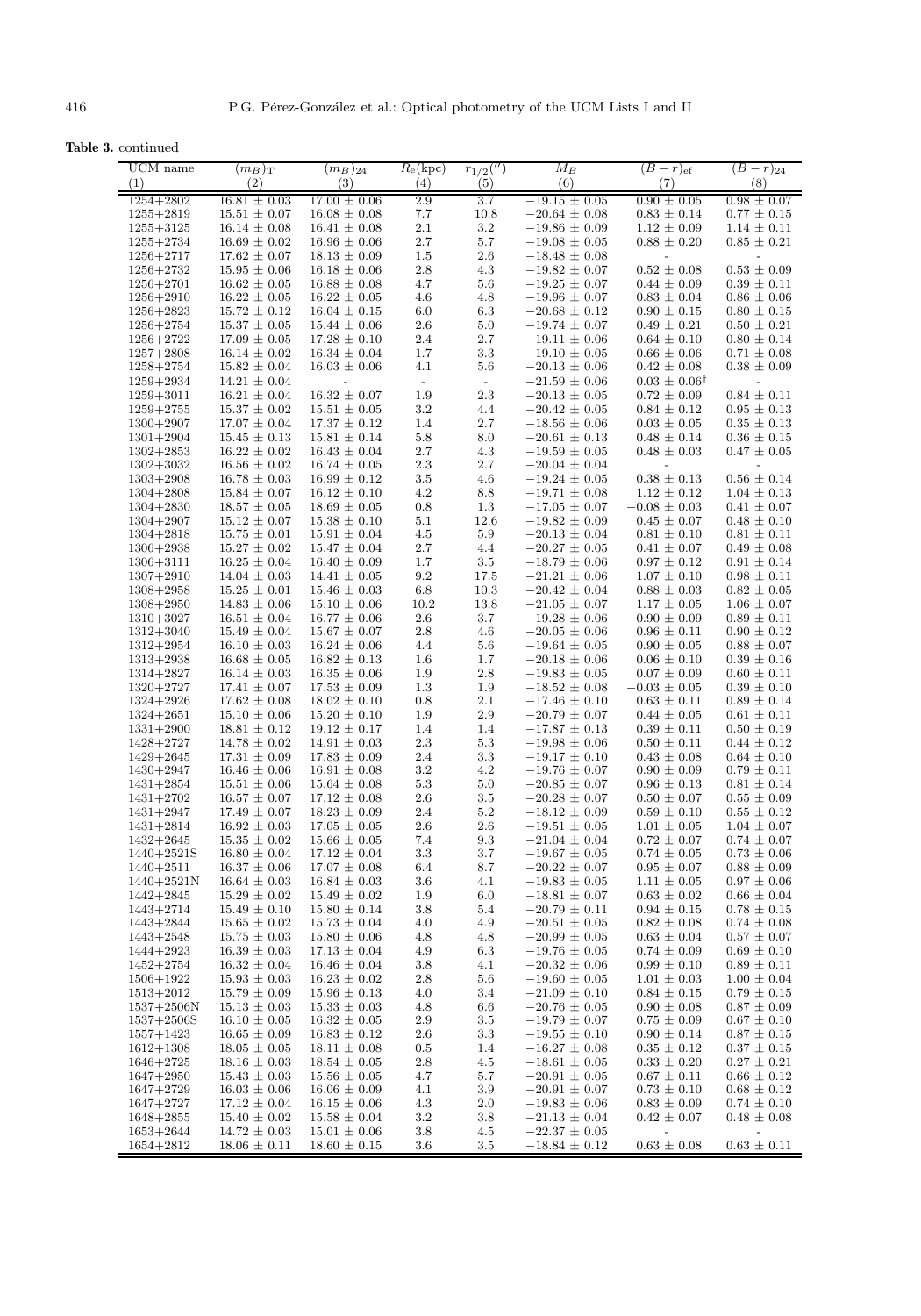**Table 3.** continued

| UCM name<br>(1)                | $(m_B)_{\rm T}$<br>(2)               | $(m_B)_{24}$<br>(3)                  | $R_e$ (kpc)<br>(4) | $r_{1/2}('')$<br>(5) | $M_B$<br>(6)                           | $(B-r)ef$<br>(7)                    | $(B - r)_{24}$<br>(8)                       |
|--------------------------------|--------------------------------------|--------------------------------------|--------------------|----------------------|----------------------------------------|-------------------------------------|---------------------------------------------|
| $1655 + 2755$                  | $15.59 \pm 0.09$                     | $15.88 \pm 0.13$                     | 9.9                | 10.0                 | $-21.30 \pm 0.10$                      | $1.28 \pm 0.15$                     | $1.20 \pm 0.15$                             |
| 1656+2744                      | $16.84 \pm 0.03$                     | $17.37 \pm 0.23$                     | 1.7                | 3.0                  | $-19.89 \pm 0.04$                      | $0.74 \pm 0.13$                     | $0.82 \pm 0.26$                             |
| $1657 + 2901$                  | $17.12 \pm 0.01$                     | $17.23 \pm 0.04$                     | $2.2\,$            | 2.3                  | $-19.54 \pm 0.04$                      | $0.73 \pm 0.10$                     | $0.67 \pm 0.11$                             |
| $1659 + 2928$                  | $15.73 \pm 0.09$                     | $16.02 \pm 0.12$                     | 4.9                | 4.4                  | $-21.24 \pm 0.10$                      | $0.76 \pm 0.14$                     | $0.76 \pm 0.14$                             |
| $1701 + 3131$                  | $15.27 \pm 0.08$                     | $15.40 \pm 0.11$                     | 4.2                | 4.2                  | $-21.47 \pm 0.08$                      | $0.99 \pm 0.12$                     | $0.82 \pm 0.13$                             |
| $2238 + 2308$                  | $14.86 \pm 0.02$                     | $14.86 \pm 0.05$                     | 5.4                | 5.6                  | $-21.17 \pm 0.05$                      | $0.81 \pm 0.07$                     | $0.77 \pm 0.08$                             |
| $2239 + 1959$                  | $14.82 \pm 0.04$                     | $15.01 \pm 0.05$                     | $3.0\,$            | 4.4                  | $-21.34 \pm 0.05$                      | $0.78 \pm 0.09$                     | $0.73 \pm 0.10$                             |
| $2249 + 2149$                  | $15.96 \pm 0.06$                     | $16.26 \pm 0.06$                     | 7.9                | 5.9                  | $-21.51 \pm 0.07$                      | $1.27 \pm 0.34$                     | $1.20 \pm 0.35$                             |
| $2250 + 2427$                  | $15.39 \pm 0.03$                     | $15.48 \pm 0.06$                     | 3.0                | 2.6                  | $-21.88 \pm 0.04$                      | $0.32 \pm 0.08$                     | $0.55 \pm 0.10$                             |
| $2251 + 2352$                  | $16.36 \pm 0.02$                     | $16.45 \pm 0.05$                     | 1.8                | 2.4                  | $-19.81 \pm 0.04$                      | $0.50 \pm 0.10$                     | $0.59 \pm 0.11$                             |
| $2253 + 2219$                  | $16.12 \pm 0.02$                     | $16.18 \pm 0.08$                     | 1.9                | 3.7                  | $-19.88 \pm 0.05$                      | $0.61 \pm 0.05$                     | $0.63 \pm 0.09$                             |
| $2255 + 1930S$                 | $16.08 \pm 0.02$                     | $16.16 \pm 0.07$                     | 1.2                | 2.1                  | $-19.54 \pm 0.05$                      | $0.21 \pm 0.21$                     | $0.56 \pm 0.22$                             |
| $2255 + 1930N$                 | $15.76 \pm 0.02$                     | $15.95 \pm 0.05$                     | 2.2                | 3.8                  | $-19.80 \pm 0.05$                      | $1.02 \pm 0.20$                     | $1.10 \pm 0.21$                             |
| $2255 + 1926$                  | $16.74 \pm 0.03$                     | $17.18 \pm 0.06$                     | 3.2                | 5.5                  | $-18.77 \pm 0.06$                      | $0.55 \pm 0.10$                     | $0.54 \pm 0.11$                             |
| $2255 + 1654$                  | $16.62 \pm 0.03$                     | $16.84 \pm 0.06$                     | 6.8                | 10.2                 | $-20.50 \pm 0.04$                      | $1.20 \pm 0.05$                     | $1.08 \pm 0.08$                             |
| $2256 + 2001$                  | $15.62 \pm 0.04$                     | $16.03 \pm 0.04$                     | 8.2                | 12.2                 | $-20.35 \pm 0.06$                      | $1.11 \pm 0.07$                     | $1.06 \pm 0.08$                             |
| $2257 + 2438$                  | $16.04 \pm 0.05$                     | $16.15 \pm 0.10$                     | 1.3                | 1.4                  | $-20.71 \pm 0.06$                      | $-0.30 \pm 0.10$                    | $0.14 \pm 0.12$                             |
| $2257 + 1606$                  | $16.40 \pm 0.07$<br>$15.80 \pm 0.05$ | $16.57 \pm 0.15$                     | $2.0\,$<br>2.8     | 2.1<br>4.6           | $-20.38 \pm 0.08$<br>$-19.95 \pm 0.06$ | $\overline{a}$<br>$0.33 \pm 0.10$   | $\overline{\phantom{a}}$<br>$0.41 \pm 0.11$ |
| $2258 + 1920$<br>$2300+2015$   | $16.53 \pm 0.04$                     | $15.99 \pm 0.09$<br>$16.87 \pm 0.06$ | 4.4                | 3.9                  | $-20.27 \pm 0.05$                      | $0.70 \pm 0.11$                     | $0.80 \pm 0.12$                             |
| $2302 + 2053W$                 | $17.97 \pm 0.02$                     | $18.20 \pm 0.08$                     | 1.6                | 1.7                  | $-18.79 \pm 0.04$                      | $0.53 \pm 0.06$                     | $0.86 \pm 0.10$                             |
| $2302 + 2053E$                 | $15.49 \pm 0.02$                     | $15.85 \pm 0.06$                     | 5.6                | 6.8                  | $-21.28 \pm 0.04$                      | $1.49 \pm 0.05$                     | $1.37 \pm 0.07$                             |
| $2303 + 1856$                  | $15.62 \pm 0.03$                     | $15.86 \pm 0.17$                     | 3.5                | 5.1                  | $-20.64 \pm 0.05$                      | $0.90 \pm 0.11$                     | $0.85 \pm 0.20$                             |
| $2303 + 1702$                  | $17.46 \pm 0.05$                     | $17.76 \pm 0.11$                     | 4.3                | 4.3                  | $-19.86 \pm 0.06$                      | $1.31 \pm 0.12$                     | $1.27 \pm 0.14$                             |
| $2304 + 1640$                  | $17.56 \pm 0.02$                     | $17.89 \pm 0.17$                     | 0.9                | 2.1                  | $-17.81 \pm 0.05$                      | $-0.18 \pm 0.10$                    | $0.27 \pm 0.19$                             |
| $2304 + 1621$                  | $16.69 \pm 0.08$                     | $17.28 \pm 0.14$                     | 2.9                | 4.0                  | $-20.34 \pm 0.08$                      | $1.22 \pm 0.12^{\dagger}$           | $\overline{\phantom{m}}$                    |
| $2307 + 1947$                  | $16.62 \pm 0.05$                     | $16.85 \pm 0.06$                     | 2.9                | 3.7                  | $-19.62 \pm 0.06$                      | $1.01 \pm 0.21$                     | $0.91 \pm 0.21$                             |
| $2310 + 1800$                  | $16.76 \pm 0.03$                     | $16.97 \pm 0.05$                     | 3.7                | 3.6                  | $-20.18 \pm 0.05$                      | $0.78 \pm 0.33$                     | $0.94 \pm 0.33$                             |
| $2312 + 2204$                  | $17.13 \pm 0.08$                     | $17.39 \pm 0.10$                     | 2.1                | 2.6                  | $-19.64 \pm 0.08$                      | $\overline{\phantom{0}}$            | $\overline{\phantom{0}}$                    |
| $2313 + 1841$                  | $16.59 \pm 0.06$                     | $17.27 \pm 0.12$                     | 3.1                | 8.8                  | $-19.87 \pm 0.07$                      | $0.87\,\pm\,0.06$                   | $0.79\,\pm\,0.13$                           |
| $2313 + 2517$                  | $14.91 \pm 0.03$                     | $15.23 \pm 0.04$                     | 5.7                | 6.4                  | $-21.45 \pm 0.05$                      |                                     |                                             |
| $2315 + 1923$                  | $17.22 \pm 0.07$                     | $17.61 \pm 0.16$                     | $2.2\,$            | 2.6                  | $-19.73 \pm 0.08$                      | $0.39 \pm 0.09$                     | $0.48 \pm 0.18$                             |
| $2316 + 2457$                  | $14.35 \pm 0.03$                     | $14.51 \pm 0.05$                     | 4.7                | 7.0                  | $-22.03 \pm 0.05$                      | $0.86 \pm 0.09$                     | $0.77 \pm 0.09$                             |
| $2316 + 2459$                  | $15.82 \pm 0.04$                     | $16.24 \pm 0.11$                     | 6.4                | 10.6                 | $-20.53 \pm 0.05$                      | $0.85 \pm 0.08$                     | $0.83 \pm 0.13$                             |
| $2316 + 2028$                  | $16.84 \pm 0.04$                     | $17.08 \pm 0.17$                     | 1.3                | 1.9                  | $-19.33 \pm 0.06$                      | $-0.38 \pm 0.09$                    | $0.12 \pm 0.20$                             |
| $2317 + 2356$                  | $13.86 \pm 0.04$                     | $13.99 \pm 0.11$                     | 8.8                | 9.8                  | $-22.89 \pm 0.05$                      | $0.75 \pm 0.05$                     | $0.67 \pm 0.12$                             |
| $2319 + 2234$<br>$2319 + 2243$ | $16.50 \pm 0.05$<br>$15.69 \pm 0.05$ | $16.86 \pm 0.13$<br>$16.05 \pm 0.12$ | 3.2<br>4.4         | $3.2\,$<br>5.4       | $-20.36 \pm 0.06$<br>$-20.83 \pm 0.06$ | $-0.17 \pm 0.08$<br>$1.07 \pm 0.07$ | $0.12 \pm 0.15$<br>$1.02 \pm 0.14$          |
| $2320+2428$                    | $15.13 \pm 0.06$                     | $15.80 \pm 0.16$                     | 6.6                | 10.4                 | $-21.51 \pm 0.07$                      | $1.26 \pm 0.07$                     | $1.21 \pm 0.17$                             |
| $2321 + 2149$                  | $16.55 \pm 0.05$                     | $16.74 \pm 0.09$                     | 4.2                | 5.0                  | $-20.36 \pm 0.06$                      | $0.66 \pm 0.10$                     | $0.66 \pm 0.11$                             |
| $2321 + 2506$                  | $15.75 \pm 0.05$                     | $15.86 \pm 0.09$                     | 5.3                | 5.3                  | $-20.86 \pm 0.06$                      | $0.54 \pm 0.10$                     | $0.51 \pm 0.11$                             |
| $2322 + 2218$                  | $17.69 \pm 0.02$                     | $17.89 \pm 0.03$                     | 1.9                | 2.4                  | $-18.32 \pm 0.05$                      | $0.77 \pm 0.33$                     | $0.95 \pm 0.33$                             |
| $2324 + 2448$                  | $13.32 \pm 0.07$                     | $13.62 \pm 0.08$                     | 7.1                | 21.4                 | $-21.20 \pm 0.10$                      | $0.91 \pm 0.10$                     | $0.81 \pm 0.11$                             |
| $2325 + 2318$                  | $13.21 \pm 0.01$                     | $13.37 \pm 0.03$                     | 3.1                | 9.9                  | $-21.25 \pm 0.06$                      | $\overline{a}$                      | $\overline{a}$                              |
| $2325 + 2208$                  | $12.91 \pm 0.04$                     | $13.00 \pm 0.08$                     | $\,9.9$            | 28.8                 | $-21.67 \pm 0.07$                      | $1.05 \pm 0.11$                     | $0.98 \pm 0.10$                             |
| $2326 + 2435$                  | $16.09 \pm 0.04$                     | $16.54 \pm 0.14$                     | $2.7\,$            | 9.3                  | $-19.17 \pm 0.07$                      | $0.48 \pm 0.08$                     | $0.44 \pm 0.16$                             |
| $2327 + 2515N$                 | $15.83 \pm 0.05$                     | $15.47 \pm 0.06$                     | 2.9                | 2.3                  | $-19.79 \pm 0.07$                      | $0.34 \pm 0.07$                     | $0.10 \pm 0.09$                             |
| $2327 + 2515S$                 | $15.77\,\pm\,0.05$                   | $15.64 \pm 0.06$                     | 2.7                | $3.3\,$              | $-19.85 \pm 0.07$                      | $0.60 \pm 0.07$                     | $0.46 \pm 0.09$                             |
| $2329 + 2427$                  | $16.03 \pm 0.08$                     | $16.39 \pm 0.09$                     | $3.5\,$            | 5.9                  | $-19.52 \pm 0.09$                      | $1.50 \pm 0.10$                     | $1.45 \pm 0.11$                             |
| $2329 + 2500$                  | $16.28\,\pm\,0.04$                   | $16.47 \pm 0.09$                     | $1.9\,$            | $2.7\,$              | $-20.16 \pm 0.06$                      | $0.89 \pm 0.12$                     | $0.99\,\pm\,0.14$                           |
| $2329 + 2512$                  | $17.00 \pm 0.07$                     | $17.43 \pm 0.08$                     | $1.0\,$            | $2.9\,$              | $-17.63 \pm 0.09$                      | $1.16 \pm 0.32$                     | $1.15 \pm 0.33$                             |
| $2331 + 2214$                  | $17.63 \pm 0.07$                     | $17.99 \pm 0.10$                     | $2.9\,$            | 3.4                  | $-19.11 \pm 0.08$                      | $1.36 \pm 0.08$                     | $1.34 \pm 0.11$                             |
| $2333+2248$                    | $17.45 \pm 0.06$                     | $17.79 \pm 0.13$                     | 4.6                | $3.9\,$              | $-19.60 \pm 0.07$                      | $1.19 \pm 0.16$                     | $1.09 \pm 0.15$                             |
| $2333+2359$                    | $17.70 \pm 0.06$                     | $18.01 \pm 0.10$                     | $3.0\,$            | $2.8\,$              | $-19.08 \pm 0.07$                      | $1.98 \pm 0.13$                     | $1.91 \pm 0.14$                             |
| $2348 + 2407$<br>$2351 + 2321$ | $17.93 \pm 0.08$<br>$18.56 \pm 0.08$ | $18.25 \pm 0.10$<br>$18.80 \pm 0.10$ | $2.0\,$            | $2.1\,$              | $-18.88 \pm 0.09$<br>$-17.69 \pm 0.09$ | $1.63 \pm 0.10$                     | $1.64 \pm 0.13$<br>$2.06 \pm 0.18$          |
|                                |                                      |                                      | $1.1\,$            | $1.5\,$              |                                        | $1.81 \pm 0.17$                     |                                             |

 $^\dagger$  Total colour calculated from integrated magnitudes. No radial data are available due to low SNR in the images.

**Table 3.** (1) UCM name. (2) Total Johnson B magnitude calculated with several polygons. We have also measured the asymptotic magnitude at two Kron radius yielding an average difference with the polygon measure of 0.02 magnitudes. (3) Johnson B magnitude measured inside the 24 mag arcsec<sup>-2</sup> isophote. (4) Effective radius in kpc measured in circular apertures and converted to distance using a Hubble constant  $H_0 = 50 \text{ km s}^{-1} \text{ Mpc}^{-1}$  and a deceleration parameter  $q_0 = 0.5$ . (5) Equivalent half-light radius calculated with isophotal apertures. (6) Absolute magnitude corrected from Galactic extinction according to the maps of Galactic reddening of Burstein & Heiles (1982). (7)  $B - r$  colour measured inside the effective isophote. (8)  $B - r$ colour measured inside the 24 mag arcsec−<sup>2</sup> isophote.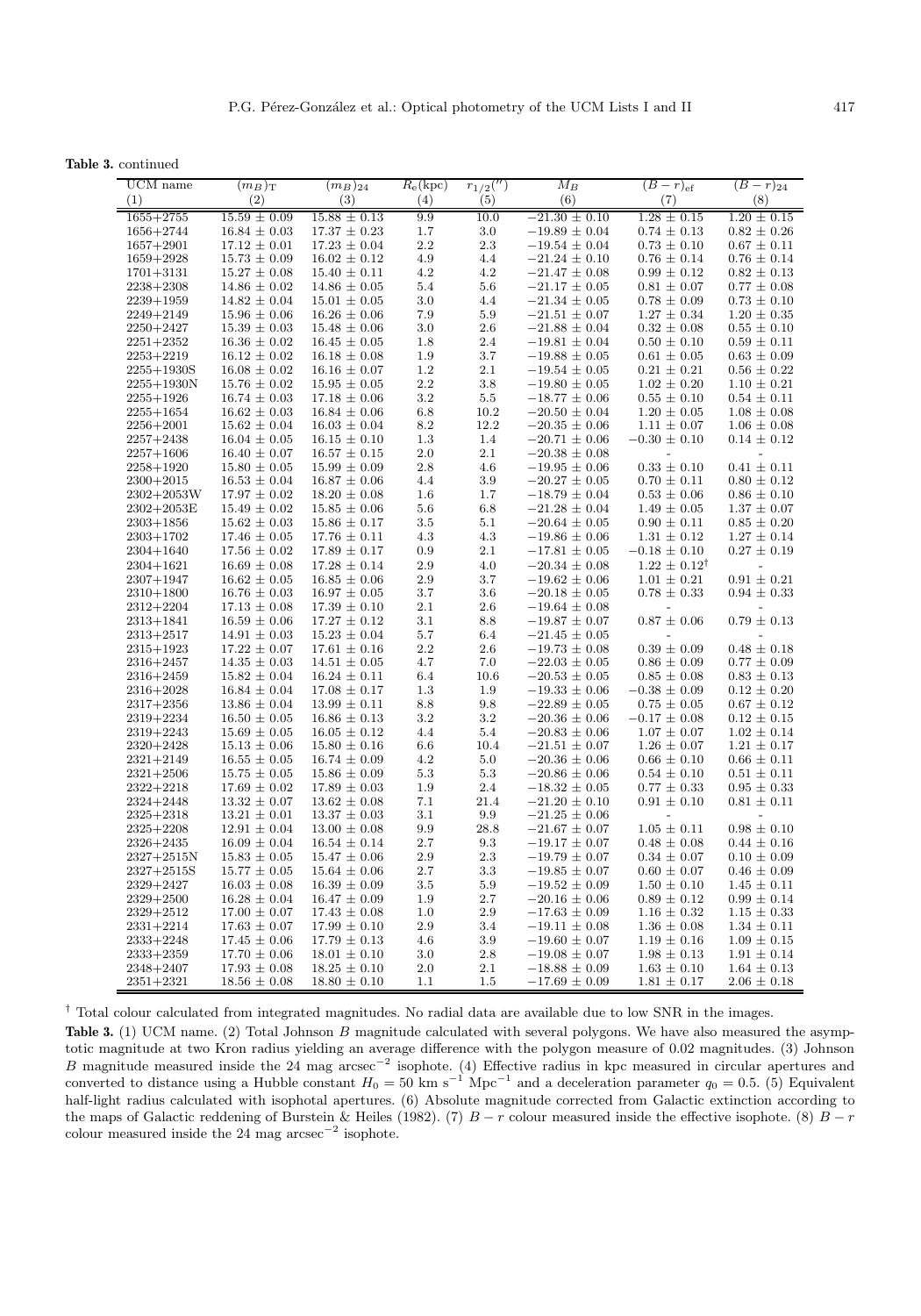

**Fig. 2.** Absolute magnitude corrected from Galactic extinction versus effective radius, measured in kpc as the circular aperture that contains half the light of the galaxy. As reference, constant surface brightness lines corresponding to  $-14$ ,  $-16$ and  $-18$  mag kpc<sup>-2</sup> are plotted

types, whereas the HII-like includes HIIH, DHIIH and BCD type galaxies.

The UCM Survey does not contain objects brighter than an absolute magnitude of −22.9 or fainter than −16.3. Despite the considerable scatter, we observe a correlation between  $M_B$ ,  $r_{1/2}$  and the spectroscopic type in Fig. 2. BCD galaxies appear as small and faint objects in the bottom left corner of the plot. SBN galaxies are more concentrated in the largest effective radius and luminosity zone of the diagram. This should be the place for normal grand-design spirals. The existence of a bright starburst in the nucleus of SBN objects turns them into objects redder than those with the starburst located out of the nucleus (see below the discussion of Figs. 4 and 6). Only UCM 1612+1308 shows the typical small size of nucleated compact dwarfs. Most of the DANS and HIIH galaxies are also located in the small effective radii zone, below 5 kpc.

As reference, we have plotted the constant surface brightness lines corresponding to  $-14$ ,  $-16$  and  $-18$  mag kpc<sup> $-2$ </sup> in Fig. 2.

In Fig. 3 we plot the histograms of  $(B - r)_{\text{ef}}$  colours of UCM galaxies corrected from Galactic extinction according to their morphological (Vitores et al. 1996a) and spectroscopic classification (Gallego et al. 1996). The averaged colours of each Hubble type are listed in Table 4, jointly with the mean colours calculated by Fukugita et al. (1995). The vertical ticks in these diagrams show Fukugita et al. (1995) colours and averaged colours for each spectroscopic type.

Overall, early-type spirals show a bluer colour than those of Fukugita et al. (1995), probably related to the presence of the star-forming process. On the other hand, irregulars and BCDs do show redder  $B - r$  colours than Fukugita's sample; this could be a selection effect, given

**Table 4.** Mean colours according to Hubble type

| Hubble type | $(\overline{B}-r)_{\text{UCM}}$<br>$^{'}2)$ | $(B-r)_{F95}$<br>3) | $N_{\rm gal}$<br>$\left( 4\right)$ |
|-------------|---------------------------------------------|---------------------|------------------------------------|
| Sa          | 0.74                                        | $0.97$ (Sab)        | 40                                 |
| Sb          | 0.75                                        | $0.73$ (Sbc)        | 44                                 |
| $S_{c+}$    | 0.72                                        | $0.65$ (Scd)        | 45                                 |
| Irr         | 0.42                                        | $0.24$ (Irr)        | 8                                  |
| <b>BCD</b>  | 0.34                                        | $0.24$ (Irr)        |                                    |
|             |                                             |                     |                                    |

**Table 4.** (1) Hubble type. (2) Mean total  $B - r$  colours of the UCM sample. (3) Mean total  $B - r$  colours tabulated in Fukugita et al. (1995). (4) Number of galaxies used in the calculated mean colours.

that very blue objects would not show up at the original objective-prism plates as they were taken in the  $H\alpha$ region.

Although the spectroscopic histograms show a great dispersion we observe that SBN galaxies are redder than other types. The bluest objects appear to be BCDs and DHIIHs. These two facts could be explained in two different ways: SBNs could be affected by larger dust reddening or the starburst could be more relevant in BCD and DHIIH galaxies, making them bluer. In fact, Gallego et al. (1997) showed that the mean  $B-V$  colour excess for SBN galaxies is  $0.2^{\text{m}}$  higher than for HII-like galaxies.

Both kind of data are mixed in Fig. 4. SBN galaxies dominate the spiral zone (from  $T = 1$  -Sa- to  $T = 6$  -Sc-), adding a great colour dispersion to our sample. There are also 7 very blue objects, all of them late-type spirals  $(Sc+)$ or irregulars. some of these objects are low metallicity galaxies, for example UCM 2304+1640  $((B - r)_{\text{ef}} = -0.18,$ metallicity  $Z_{\odot}/7$ ) or UCM 0049+0017 ( $(B-r)_{\text{ef}}=-0.33$ , metallicity  $Z_{\odot}/20$ ).

The  $B-r$  histogram for the whole sample is plotted in Fig. 5. The averaged effective colour of the UCM sample is  $0.73 \pm 0.41$ . The distribution is rather flat, being dominated by galaxies with a colour corresponding to a typical spiral.

In Fig. 6 we plot the B absolute magnitude  $M_B$  versus the effective colour  $(B - r)_{\text{ef}}$ . Labels correspond to the spectroscopic type of each object. An extinction vector of  $0.4$  magnitudes in the  $B$  band has been drawn. SBN galaxies are located in the most luminous and reddest part of the plot, jointly with Sy2 galaxies. In the other hand, BCDs appear to be the bluest and faintest objects in our sample. UCM objects are compared with a normal sample of galaxies from the literature in Fig. 7; we have selected common galaxies in the Nearby Universe from the NGC, IC and Mrk catalogs extracted from the NED database<sup>2</sup>.

<sup>2</sup> The NASA/IPAC Extragalactic Database (NED) is operated by the Jet Propulsion Laboratory, California Institute of Technology, under contract with the National Aeronautics and Space Administration.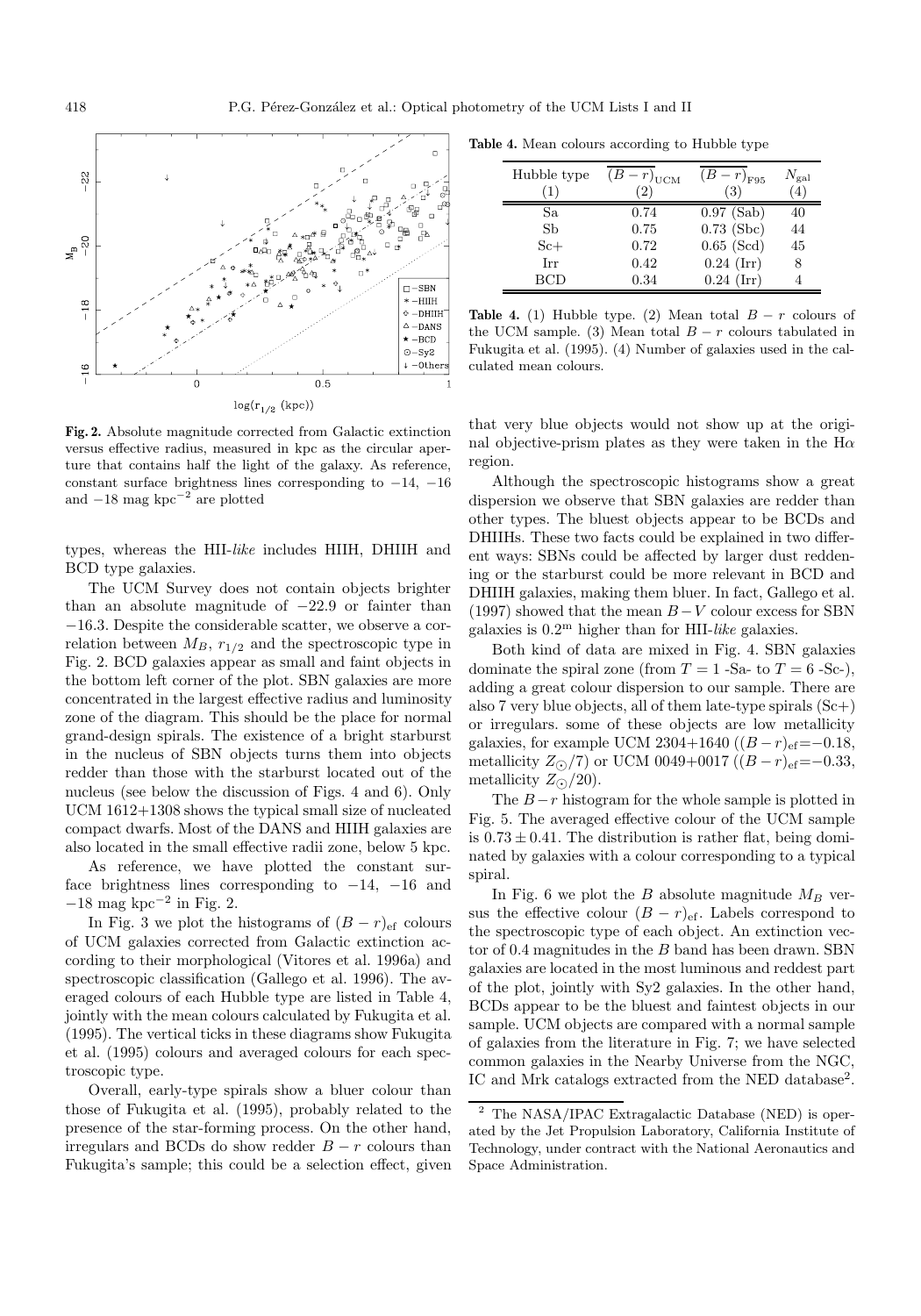

**Fig. 3.** Histograms of the  $(B - r)_{\text{ef}}$  colours of the UCM galaxies corrected from Galactic extinction according to their morphological and spectroscopic classification as established in Vitores et al. (1996a) and Gallego et al. (1996), respectively. The vertical marks in the left diagram are the typical colours of each morphological type as tabulated in Fukugita et al. (1995); mean colours are listed in Table 4. In the right diagram we have marked the averaged colour of each spectroscopic type. The values are: 0.83 for SBN type, 0.73 for DANS, 0.62 for HIIH, 0.34 for DHIIH & BCD

The BCD data have been extracted from Doublier et al. (1997). Both sets of reference data are drawn lightened.

In the top panel we have compared our colours with those of spirals. As expected, most of the UCM sample is located in the region where normal spiral galaxies are found in this colour-magnitude diagram; some of our galaxies have similar colours to those of early-type galaxies though this could be due to internal reddening. The BCD galaxies in our sample seem to be about 0.7<sup>m</sup> brighter and  $0.2^{\text{m}}$  bluer than the Doublier et al. (1997) sample.

### **5. Summary**

We have presented optical photometry in the Johnson B and Gunn r bands of the UCM Survey, a local sample of star-forming galaxies. The optical colours of UCM galaxies have been compared with the literature. Though there is a great dispersion in our data, statistically there is a good correlation between multiband photometric, morphological and spectroscopic properties.

Optical colours for the UCM galaxies, when compared with those calculated by Fukugita et al. (1995) according



**Fig. 4.** Relation between spectroscopic and morphological types and  $(B - r)_{\text{ef}}$  colour. We have selected the main spectroscopic types of our sample: SBN, DANS, HIIH and BCD & DHIIH, as classified in Gallego et al. (1996) and morphological types from S0 to Irr; the galaxies classified as Sc+ by Vitores et al. (1996a) are included in  $T = 6$  -corresponding to a Sc galaxy



**Fig. 5.**  $B - r$  histogram of the UCM Survey Lists I and II. The averaged colours of Fukugita et al. (1995) have been marked at the top

to their Hubble type, seem to be slightly bluer in earlytype spirals and redder in irregulars and BCD's.

Related to the spectroscopic properties of our galaxies, the calculated colours show the reddening of the objects whose  $H\alpha$  emission is associated with the nucleus of the galaxy (SBN or Sy). We have also noticed that, as expected, low metallicity objects seem to be the bluest ones.

In next papers we will study the morphological properties of the UCM sample in the Johnson B band. Using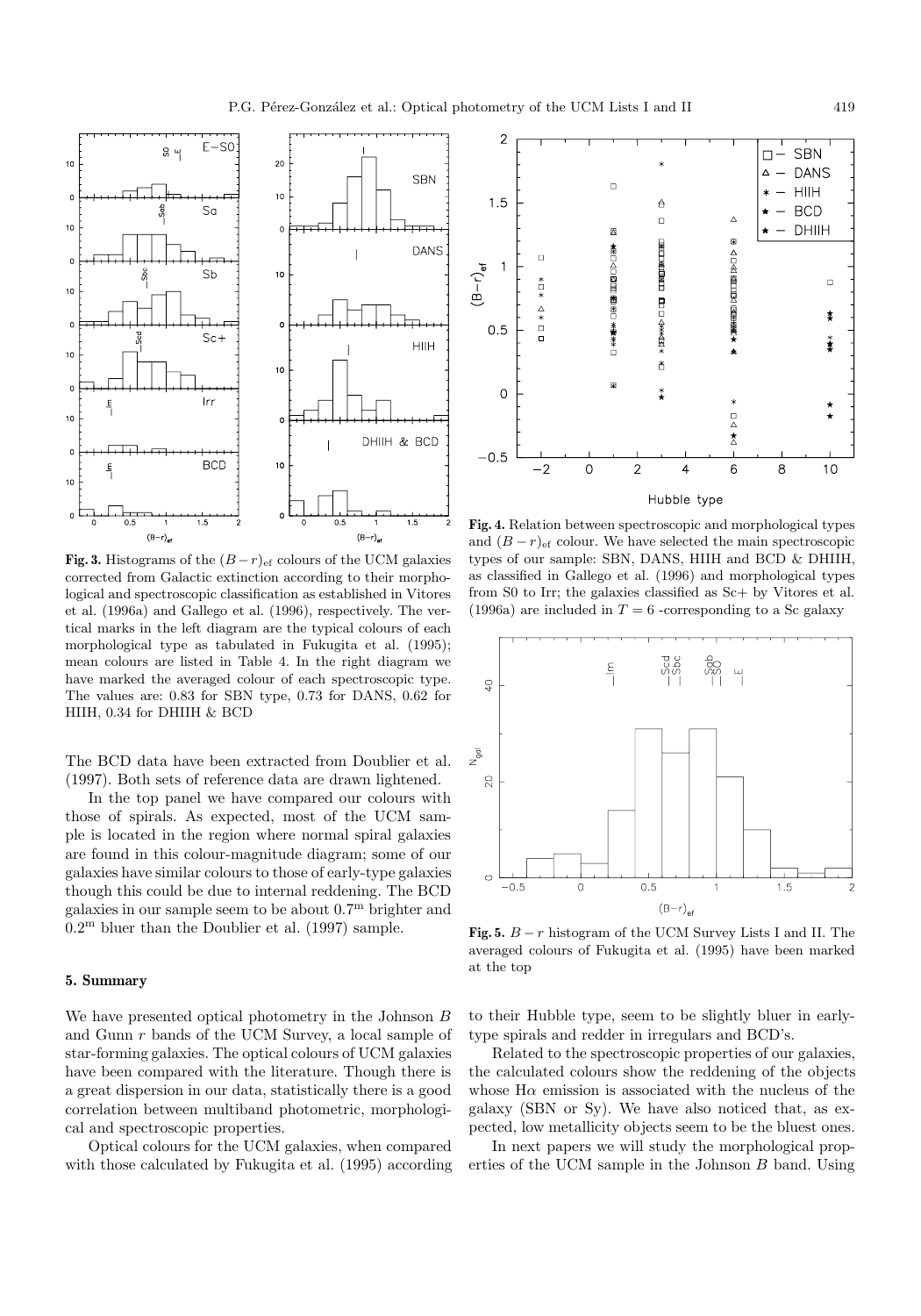

 $1\,$  $B-r$ 

1.5

 $\mathbf{z}$ 

 $0.5$ 

 $\mathbf 0$ 

 $-0.5$ 

bulge-disk decompositions and  $H\alpha$  images we will perform synthesis models and will compare global properties of our sample with the galaxy population at high redshift.

Acknowledgements. This paper is based on observations obtained at the German-Spanish Astronomical Centre, Calar Alto, Spain, operated by the Max-Planck Institut für Astronomie (MPIA), Heidelberg, jointly with the Spanish Commission for Astronomy. It is also partly based on observations made with the Jacobus Kapteyn Telescope operated on the island of La Palma by the Royal Greenwich Observatory in the Spanish Observatorio del Roque de los Muchachos of the Instituto de Astrofísica de Canarias and the 1.52 m telescope of the EOCA/OAN Observatory.

This research has made use of the NASA/IPAC Extragalactic Database (NED) which is operated by the Jet Propulsion Laboratory, California Institute of Technology, under contract with the National Aeronautics and Space Administration. We have also use of the LEDA database, http://www-obs.univ-lyon1.fr.

This research was also supported by the Spanish Programa Sectorial de Promoción General del Conocimiento under grants PB96-0610 and PB96-0645.

We would like to thank C.E. García-Dabó and S. Pascual for their help during part of the observing runs.

We are grateful to Dr. M. Fukugita for his helpful remarks that have improved this paper.

#### **References**

- Alonso O., García-Dabó E., Zamorano J., Gallego J., Rego M., 1999, ApJS 122, 415
- Alonso-Herrero A., Aragón-Salamanca A., Zamorano J., Rego M., 1996, MNRAS 278, 417
- Balzano V.A., 1983, ApJ 268, 602
- Burstein D., Heiles C., 1982, AJ 87, 1165
- Doublier V., Comte G., Petrosian A., Turatto M., Surace C., 1997, A&AS 124, 405
- Fitzpatrick E.L., 1999, PASP 111, 63
- Fukugita M., Shimasaku K., Ichikawa T., 1995, PASP 107, 945
- Gallego J., Zamorano J., Aragón-Salamanca A., Rego M., 1995, ApJ 455, L1
- Gallego J., Zamorano J., Rego M., Alonso O., Vitores A.G., 1996, A&AS 120, 323
- Gallego J., Zamorano J., Rego M., Alonso O., Vitores A.G., 1997, ApJ 475, 502
- Gallego J., 1998, in: Thuan T.X., Balkowski C., Cayette V., Tran Tranh Van J. (eds.), Dwarf Galaxies and Cosmologies, Proceedings of the XVIIIth Moriond astrophysics meeting. Éditions Frontières, Gif-sur-Yvette, France
- Gallego J., 1999, Ap&SS 263, 1
- Gil de Paz A., Aragón-Salamanca A., Gallego J., Alonso-Herrero A., Zamorano J., Kauffmann G., 1999, MNRAS (accepted)

Guzm´an R., Gallego J., Koo D.C., et al., 1997, ApJ 489, 559

- Kron R.G., 1980, ApJS 43, 305
- Landolt A.U., 1992, AJ 104, 340
- Madau P., 1999, Physica Scripta, Proceedings of the Nobel Symposium, Particle Physics and the Universe (Enkoping, Sweden, August, 1998), astro-ph/9902228